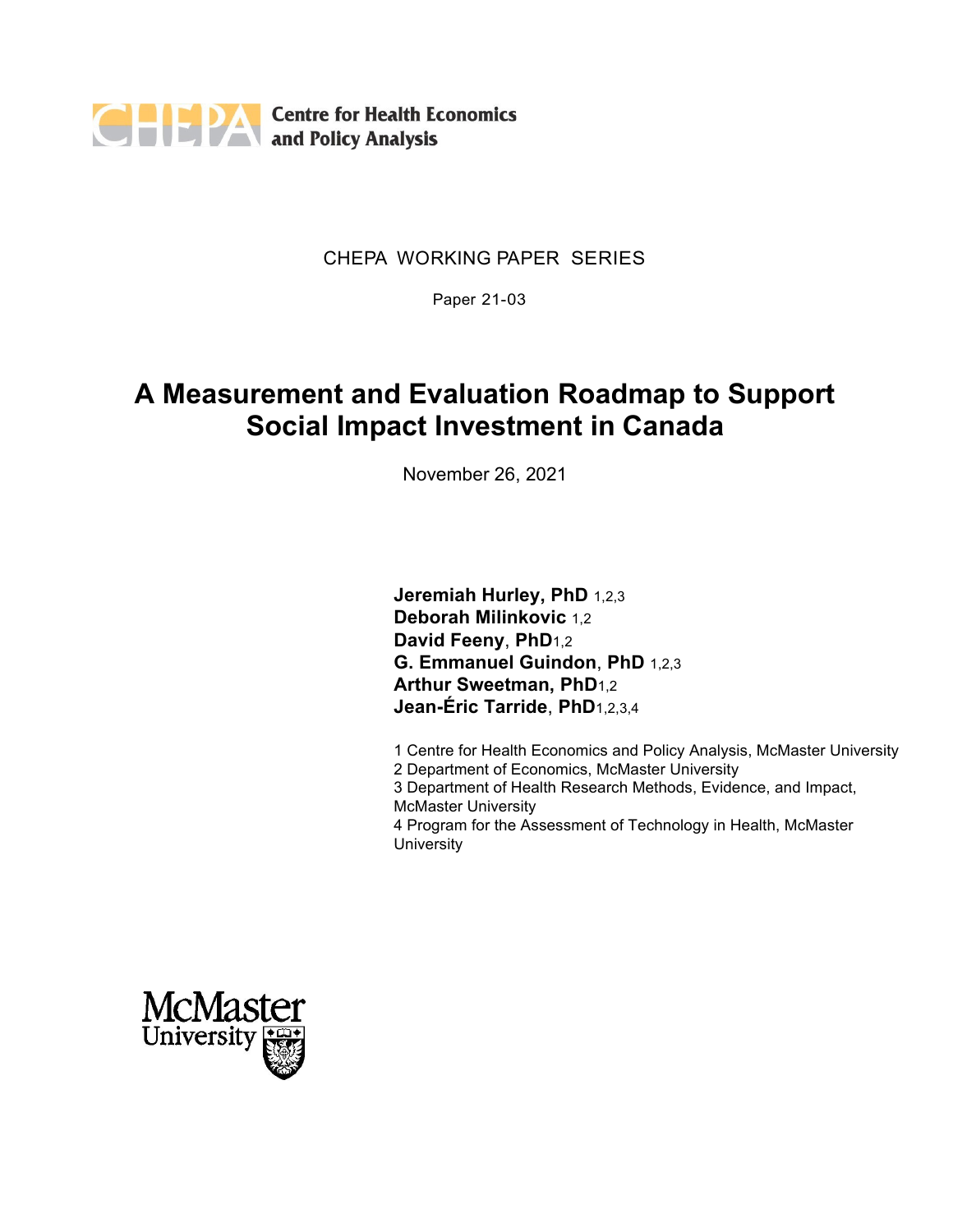## **A Measurement and Evaluation Roadmap to Support Social Impact Investment in Canada**

November 26, 2021

Jeremiah Hurley, PhD<sup>1,2,3</sup> Deborah Milinkovic<sup>1,2</sup> David Feeny, PhD<sup>1,2</sup> G. Emmanuel Guindon, PhD<sup>1,2,3</sup> Arthur Sweetman, PhD<sup>1,2</sup> Jean-Éric Tarride, PhD<sup>1,2,3,4</sup>

<sup>1</sup> Centre for Health Economics and Policy Analysis, McMaster University <sup>2</sup>Department of Economics, McMaster University <sup>3</sup>Department of Health Research Methods, Evidence, and Impact, McMaster University <sup>4</sup>Program for the Assessment of Technology in Health, McMaster University

Acknowledgements:

This work was supported by funding from Community Foundations of Canada, the Social Sciences and Humanities Research Council of Canada (Individual Partnership Engage Grant #892-2020-0020) and the Future of Canada Project at McMaster University. We would like to thank the following individuals who contributed to this work: Melanie Thomas, Sally Hough, Allison Van, Gioia Buckley, Kelli Stevens, David Johnson, Len Usiskin, Stan Yu, Don Ewles, Ahmed Abunada, Olivia Michalczuk and Leslie Kwok. The views expressed in this report are those of the authors and should not be taken to represent the views of the Social Sciences and Humanities Research Council, Community Foundations of Canada, The Future of Canada Project, or McMaster University.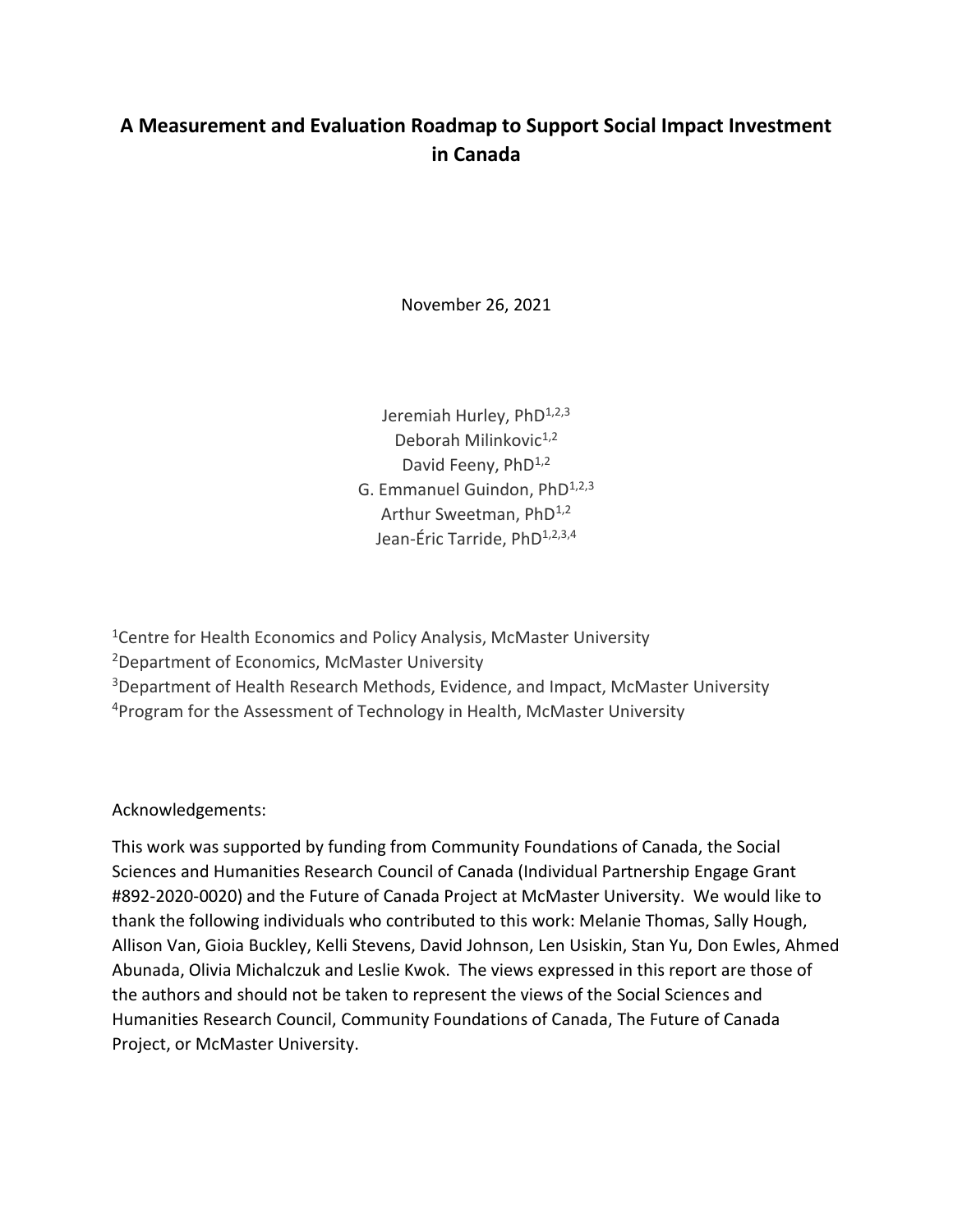## **TABLE OF CONTENTS**

| $\mathbf{I}$ . |    |                                                                          |  |  |
|----------------|----|--------------------------------------------------------------------------|--|--|
| II.            |    |                                                                          |  |  |
| Ш.             |    |                                                                          |  |  |
| IV.            |    |                                                                          |  |  |
| V.             |    |                                                                          |  |  |
| 1.             |    |                                                                          |  |  |
| 2.             |    | THEORY OF CHANGE - CONCEPTUALIZING THE PATHWAY FROM INPUTS TO OUTCOMES 9 |  |  |
| 2.1            |    |                                                                          |  |  |
|                |    |                                                                          |  |  |
|                |    |                                                                          |  |  |
| З.             |    |                                                                          |  |  |
| 3.1            |    |                                                                          |  |  |
|                |    |                                                                          |  |  |
|                |    |                                                                          |  |  |
|                |    |                                                                          |  |  |
|                |    |                                                                          |  |  |
|                |    |                                                                          |  |  |
|                |    |                                                                          |  |  |
|                |    |                                                                          |  |  |
|                | a. |                                                                          |  |  |
|                | b. |                                                                          |  |  |
|                | c. |                                                                          |  |  |
| 3.2            |    |                                                                          |  |  |
|                |    |                                                                          |  |  |
|                | a. |                                                                          |  |  |
|                | b. |                                                                          |  |  |
|                | c. |                                                                          |  |  |
|                | d. |                                                                          |  |  |
|                |    |                                                                          |  |  |
|                | a. |                                                                          |  |  |
|                | b. |                                                                          |  |  |
|                |    |                                                                          |  |  |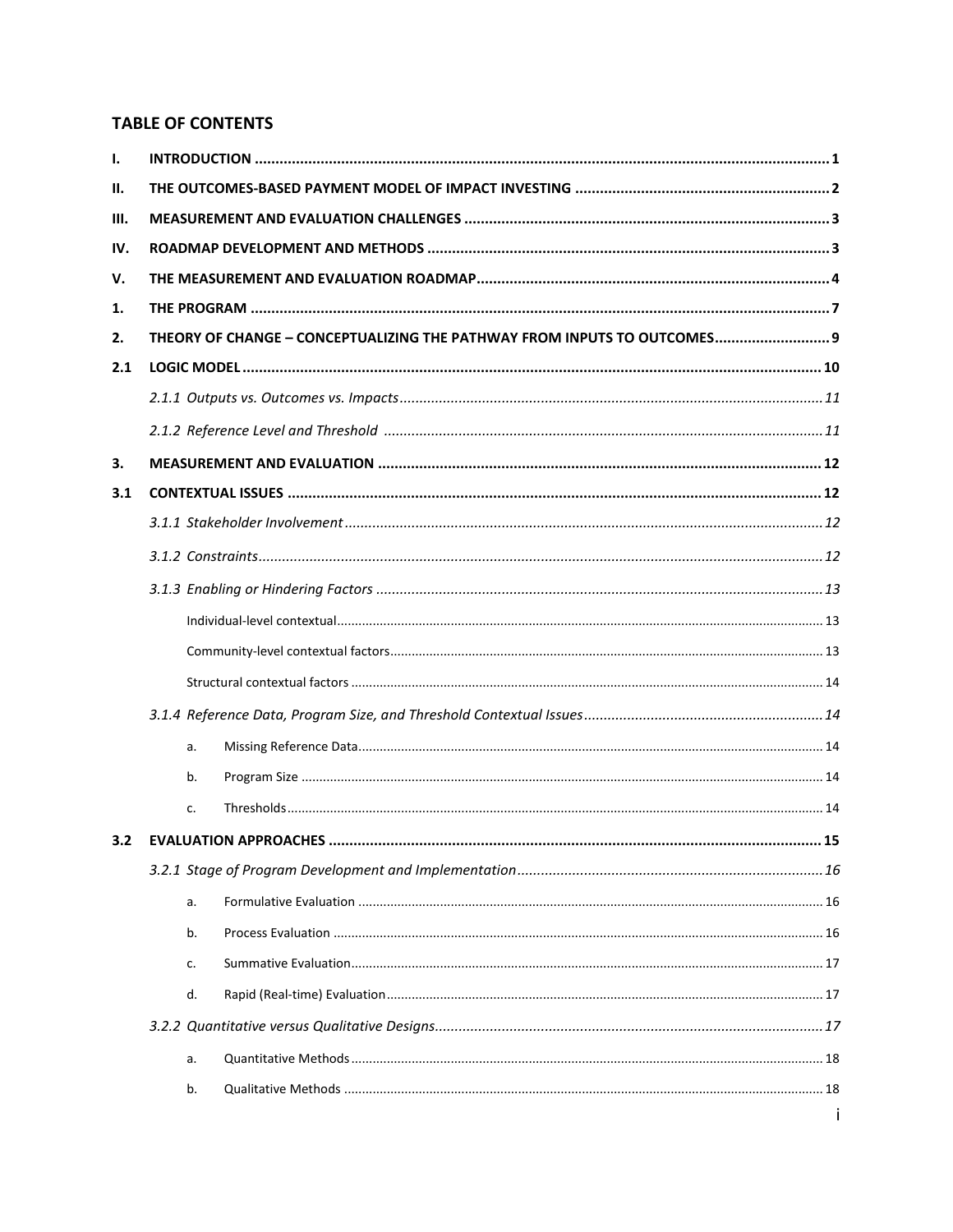|     | a. |                                                                                                   |  |
|-----|----|---------------------------------------------------------------------------------------------------|--|
|     |    | 3.2.4 Assessing Effectiveness: Establishing Causal Relationships Between a Program and Outcomes20 |  |
|     | a. |                                                                                                   |  |
|     | b. |                                                                                                   |  |
|     | c. |                                                                                                   |  |
|     | d. |                                                                                                   |  |
|     | e. |                                                                                                   |  |
|     | f. |                                                                                                   |  |
|     |    |                                                                                                   |  |
|     |    |                                                                                                   |  |
| 3.3 |    |                                                                                                   |  |
|     |    |                                                                                                   |  |
|     |    |                                                                                                   |  |
|     |    |                                                                                                   |  |
|     |    |                                                                                                   |  |
|     |    |                                                                                                   |  |
|     |    |                                                                                                   |  |
| 3.4 |    |                                                                                                   |  |
|     |    |                                                                                                   |  |
|     | a. |                                                                                                   |  |
|     | b. |                                                                                                   |  |
|     | c. |                                                                                                   |  |
|     | d. |                                                                                                   |  |
|     | e. |                                                                                                   |  |
|     | f. |                                                                                                   |  |
| 3.5 |    |                                                                                                   |  |
|     |    |                                                                                                   |  |
|     |    |                                                                                                   |  |
| 4.  |    | DID THE PROGRAM ACHIEVE THE SPECIFIED THRESHOLDS FOR THE OUTCOMES?  48                            |  |
| VI. |    |                                                                                                   |  |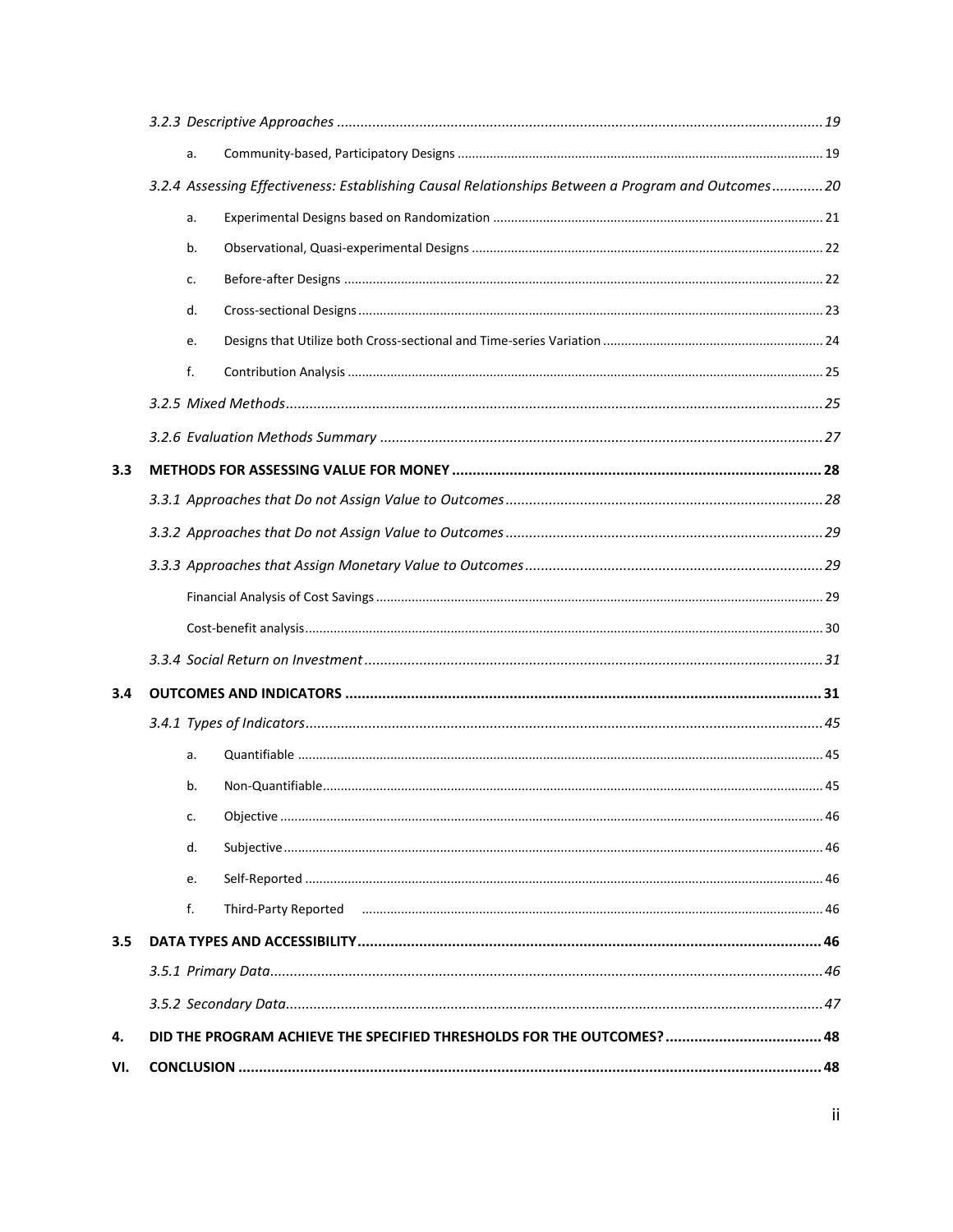## **FIGURES AND TABLES**

| Figure 1: A Measurement and Evaluation Roadmap to Support Outcomes-based Social Impact Investment in |  |
|------------------------------------------------------------------------------------------------------|--|
|                                                                                                      |  |
|                                                                                                      |  |
|                                                                                                      |  |
|                                                                                                      |  |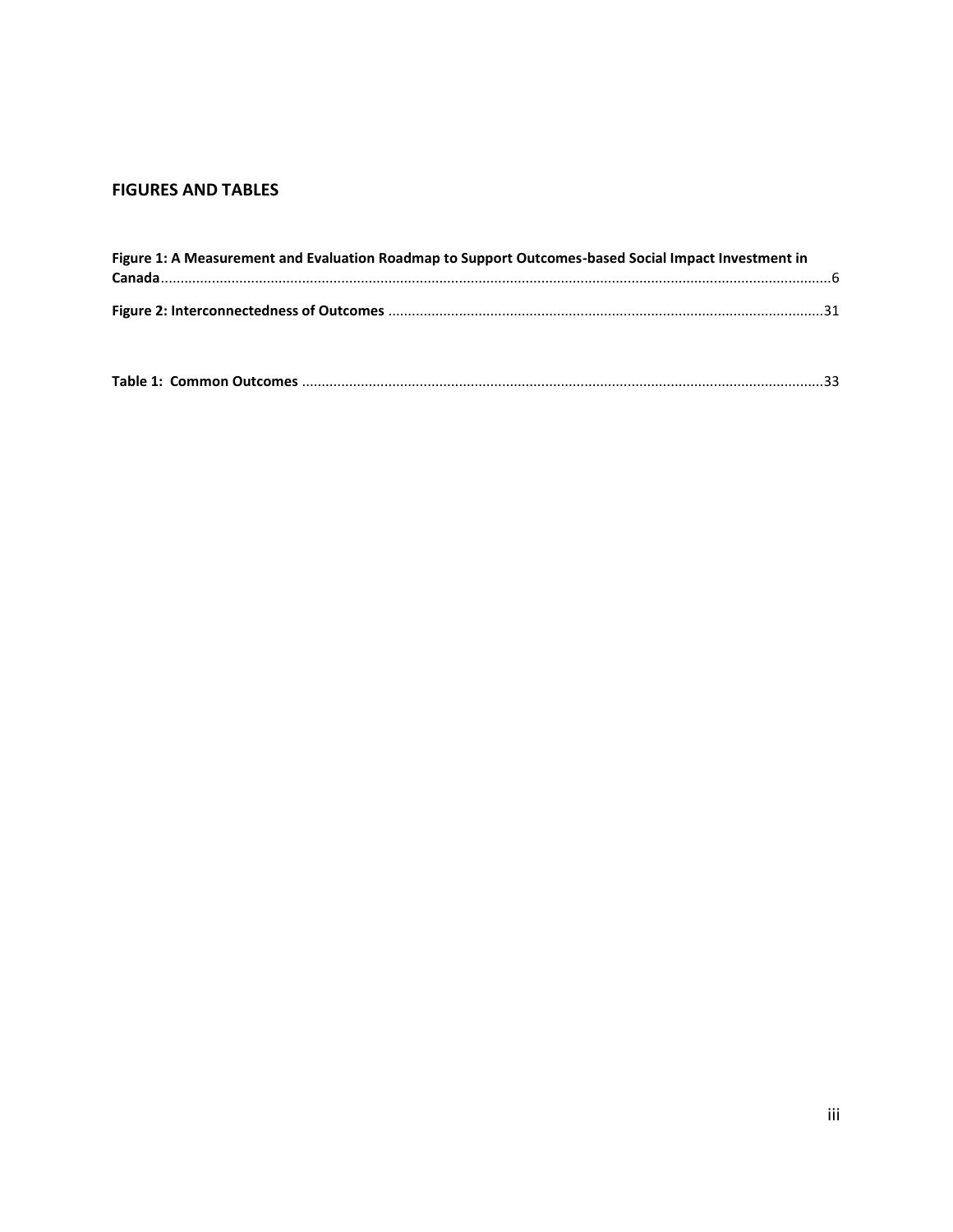#### **Executive Summary**

Social finance offers innovative ways to finance solutions to many of society's most challenging problems by attracting private investments that create both financial returns for investors and desired social and environmental impacts. Community Foundations of Canada (CFC) is working with sector partners to develop a social-finance platform called Outcomes Canada (OC) to facilitate community-driven social finance. Many community initiatives face significant capacity challenges and resourcing gaps. At present, community initiatives bear the burden of navigating a highly decentralized financing ecosystem to secure funding and other support needed to build their capacity and achieve desired outcomes. At the same time, governments, social financiers, philanthropists, and academics seek to find and support community initiatives that are producing results. This gap reflects the need for new tools, innovative financing vehicles and streamlined approaches to support community-driven outcomes in Canada.

The Outcomes Canada model aims to address these challenges by creating a multi-sector initiative through which community solutions will produce positive measurable outcomes, such as economic well-being, skills training and job creation, improved health, or other social and environmental outcomes. The model consists of four phases: (1) Sourcing and Intake community initiatives are sourced, vetted and moved through an intake process to identify needs and opportunities; (2) Enrichment—community initiatives work with developmental partner(s) to enhance their capacity to develop their business plan; (3) Measurement and Evaluation—researchers utilize measurement frameworks to identify outcomes and estimate the outcomes achieved; (4) Buyers' Table and Social Financing—financing is secured and outcomes agreements are finalized through a process that includes outcomes buyers and social finance intermediaries. This report focuses on phase 3, Measurement and Evaluation.

Outcomes Canada will facilitate outcomes-based payment models for impact investment by connecting community organizations seeking financing for promising community-led projects; investors seeking to invest in worthy projects; and buyers (e.g., government, philanthropic organizations, corporations) seeking to achieve priority social and environmental outcomes. The success of Outcomes Canada will depend in part on the measurement and evaluation of whether a funded community project achieves the social outcomes designated in the investment contract.

The overarching goal of this collaboration between the McMaster-based research team and CFC has been the development of a roadmap to guide measurement and evaluation within the Outcomes Canada impact investment platform. Development of the roadmap required the identification of: (1) distinct components of effective measurement and evaluation; (2) measurement and evaluation methods and approaches well-suited to outcomes-based payment models; (3) indicators and data sources for common outcomes for the types of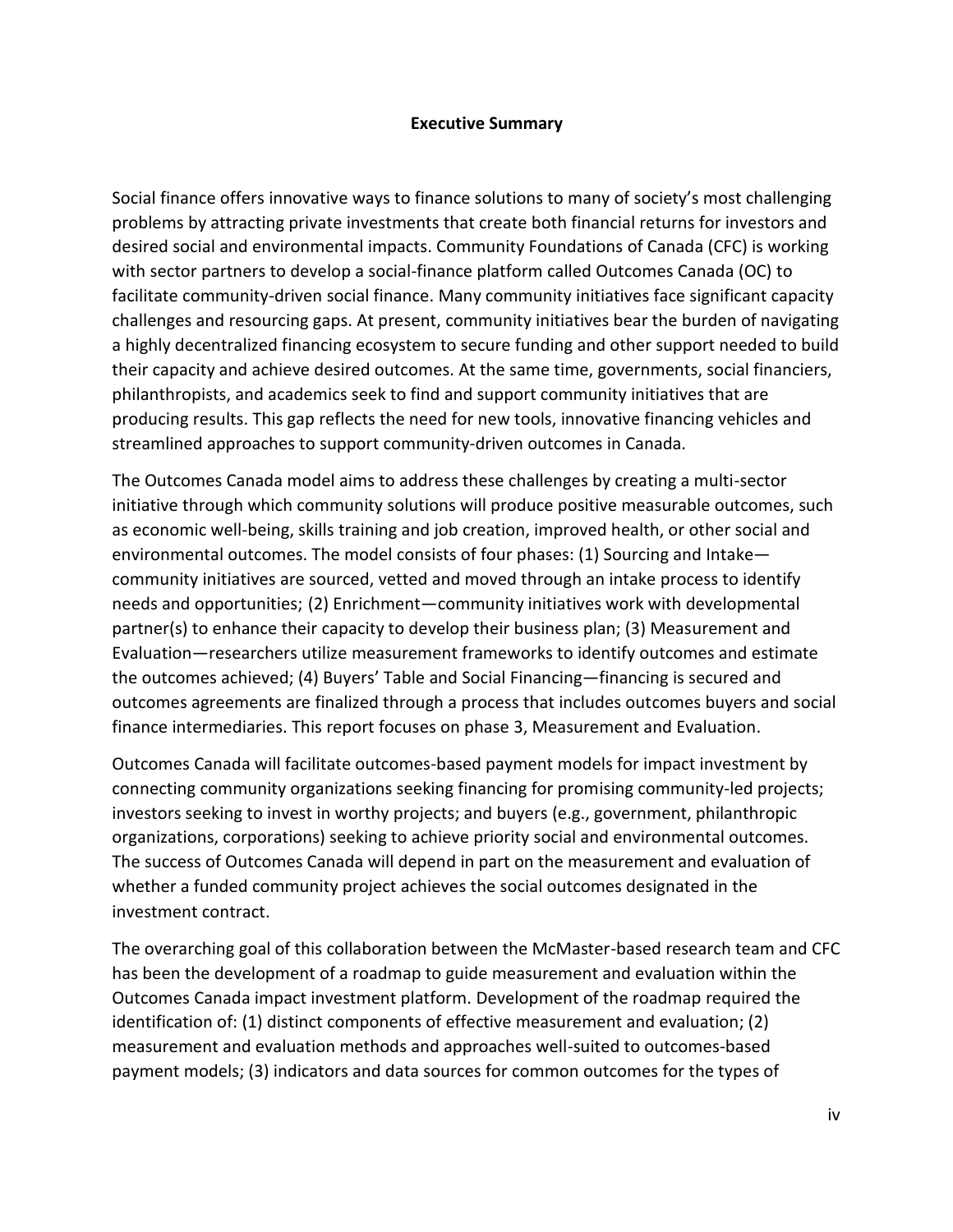investments targeted by Outcomes Canada; (4) next steps for developing a full, robust measurement and evaluation framework. While informed by the broader context of social finance, the roadmap addresses measurement and evaluation needs specific to outcomesbased payment models of impact investing. The roadmap incorporates as case studies two community-based programs that are referenced throughout to illustrate a range of issues encountered. Both case studies are still in their development phase and serve as good examples of community-based programs with the types of outcomes of interest to an outcomes-based payment model such as Outcomes Canada. The report uses these case studies to illustrate how issues such as conflicting priorities, resource constraints, challenges of scale, and other factors figure importantly in the design of evaluation studies an Outcomes Canada platform will demand.

#### **Key components of the framework include:**

- 1. The program: A community organization must develop a detailed description of the program it proposes to implement including why it believes that the program will produce the desired outcomes. This lays the groundwork for the negotiation of the Outcomes Canada contract and defines explicitly what is to be evaluated.
- 2. Theory of change: The design of any program embodies, either implicitly or explicitly, a theory of change, often in the form of a logic model. The logic model links program features and resources to the expected short-, medium- and long-term outcomes that the evaluation seeks to measure.
- 3. Measurement and evaluation: An evaluation approach to determine whether the program achieves the desired outcomes. The evaluation approach must reflect a range of contextual issues that shape what is possible for an evaluation, and includes the precise evaluation methods to be used, indicators to represent the outcomes of interest, and data by which these indicators will be measured.
- 4. Achievement of thresholds: The objective of an outcomes-based payment evaluation is to determine whether program outcomes reached the agreed-upon thresholds to trigger payment. In some cases, a highly successful program will have exceeded a threshold unequivocally and in others an ineffective program will have unequivocally failed to do so. In many cases, however, the answer will not be straightforward and may require further analysis.

## **Contextual issues that will shape the measurement and evaluation approach include the following.**

• *Stakeholders,* including the community organization, the investor(s), the outcomes buyer(s), the evaluation team, program recipients, the broader community or other organizations involved in some way. Stakeholder involvement can range from simply providing funding to full participation in activities such as surveys, data collection, design and implementation of the evaluation plan including selecting outcomes,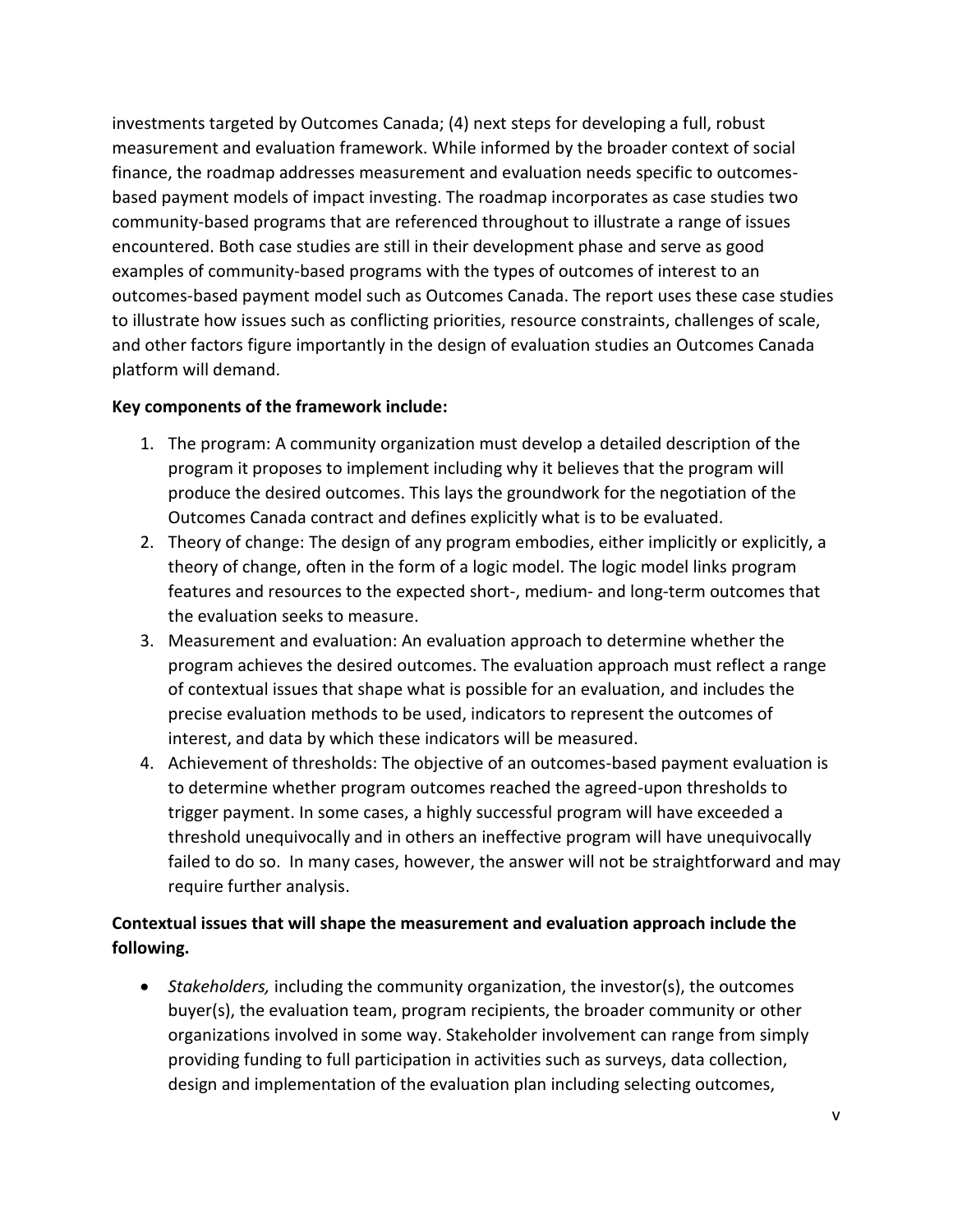thresholds, indicators, and the interpretation of results. The depth and breadth of stakeholder participation will impact the time and resources necessary to conduct the evaluation and the validity, reliability, and transferability of the evaluation results.

- *Constraints* include factors such as financial resources, time, knowledge and expertise, data access, and others. Importantly, many community organizations lack the capacity to undertake evaluations or even, at times, to engage well with third-party evaluators.
- *Enabling and hindering factors:* Individual-level (e.g., participant characteristics), community-level (e.g., community characteristics) and structural (e.g., organizational networks), and location-specific factors can either enable or hinder both a program's implementation and success as well as its evaluation.

### **Evaluation Approaches**

For evaluation, the roadmap distinguished broadly between descriptive approaches, approaches that seek to establish program effectiveness, and mixed-methods approaches. Cutting across these three evaluation types, the roadmap further describes two common distinctions in evaluation: that based on stage of program implementation and quantitative versus qualitative designs. The former of these two cross-cutting classifications distinguishes:

- 1. *Formative evaluation* determines if a program is feasible.
- 2. *Process evaluation* determines whether a program is being implemented as intended.
- 3. *Summative evaluation* establishes the extent to which an outcome is achieved.

The latter distinguishes the degree of quantification of the outcome measures:

- 1. Quantitative approaches are numerical-based and measure the magnitude of a change that has occurred in an outcome.
- 2. Qualitative approaches are non-numerically based and give stakeholders a voice by soliciting their feelings, attitudes and beliefs about an outcome and are well suited for understanding a participant's lived experience.

With regards to the three primary evaluation approaches, descriptive approaches seek to document and describe what is happening under a program, e.g., who a program reaches, how many it reaches, and outcomes observed including the experiences of program participants. Given the emphasis of Outcomes Canada's platform to community-led approaches, descriptive, community-based designs, including participatory approaches may be important for at least some aspects of program evaluations. Crucially, because descriptive analyses do not control for other factors that could account for any differences observed between the program and other settings, they cannot be used to assess whether a program is effective at generating the sought-after outcomes.

Given the outcomes-based payment model of Outcomes Canada, full evaluations will of necessity include approaches designed to assess a program's effectiveness in producing the desired outcomes. This requires establishing a causal connection between a program and the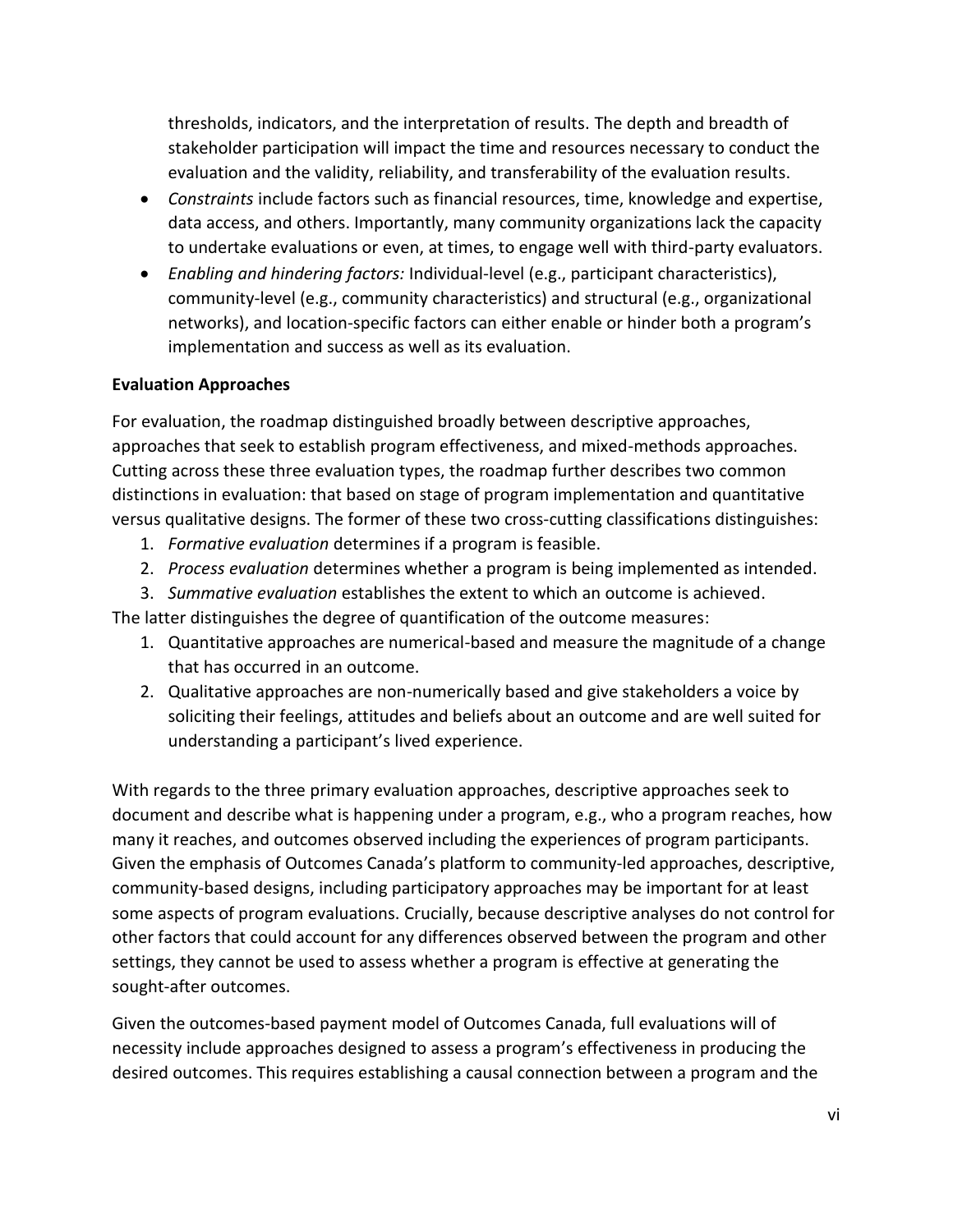outcomes observed. Most suitable for most community programs envisioned for Outcomes Canada will be quasi-experimental approaches based on before-after, cross-sectional or beforeafter, cross-sectional designs. Finally, mixed-methods approaches combine in complementary ways different methodological approaches in a single evaluation, seeking to gain the advantages of each method and thereby strengthening the overall study design.

Mixed-methods approaches may be particularly important for the Outcomes Canada platform given its twin goals of community-led, community-engaged processes and the evaluation of program outcomes. Descriptive, community-engaged, often participatory, approaches are well suited to identifying promising programs, defining program outcomes and shaping the evaluation design, and more generally in giving voice to community organizations and community members (especially program participants). Effectiveness approaches best serve the need to establish causal connections between a program and the outcomes measured as part of determining whether a program has achieved the designated threshold levels, which is central to Outcomes Canada's outcomes-based payment model of social finance. For some settings and designs, the demands of these two methodological approaches will be in tension. Community-engaged, participatory approaches risk the evaluators becoming part of the intervention—an additional program component specific to the evaluation context that would be absent when a successful program is delivered more broadly. From the perspective of establishing causal connections between a program and outcomes, this phenomenon "contaminates" the evaluation because it precludes establishing the impact of the program alone, absent evaluator effects. These tensions will require very careful consideration of how the two designs may interact in mixed-methods evaluation in ways counterproductive to the ability to gain the advantages of each, and instead even compromising the strengths of each. This may require differential timing of the different components, applying the different approaches to different subsets of study participants, or modifying the approaches in ways that limit the negative interactions while ensuring the core evaluation objectives can still be met.

#### **Methods for Assessing Value for Money**

Some contracts will specify outcomes beyond effectiveness alone to include evidence of value for money—e.g., are the outcomes achieved sufficiently large in relation to the resources required to produce them? Determining value for money adds considerable complexity to an evaluation and makes substantially greater data demands. An important distinction among the value for money methods is whether the method assigns a value to the outcomes, and if so, whether that value is expressed in non-monetary or monetary terms.

#### **Did the program achieve the specified thresholds for the outcomes?**

In some instances, the program will unequivocally achieve the predetermined outcome thresholds, triggering payment; in others the program will not, so no payment will occur. In others still, the results will be mixed in some way (e.g., uncertainty as to whether thresholds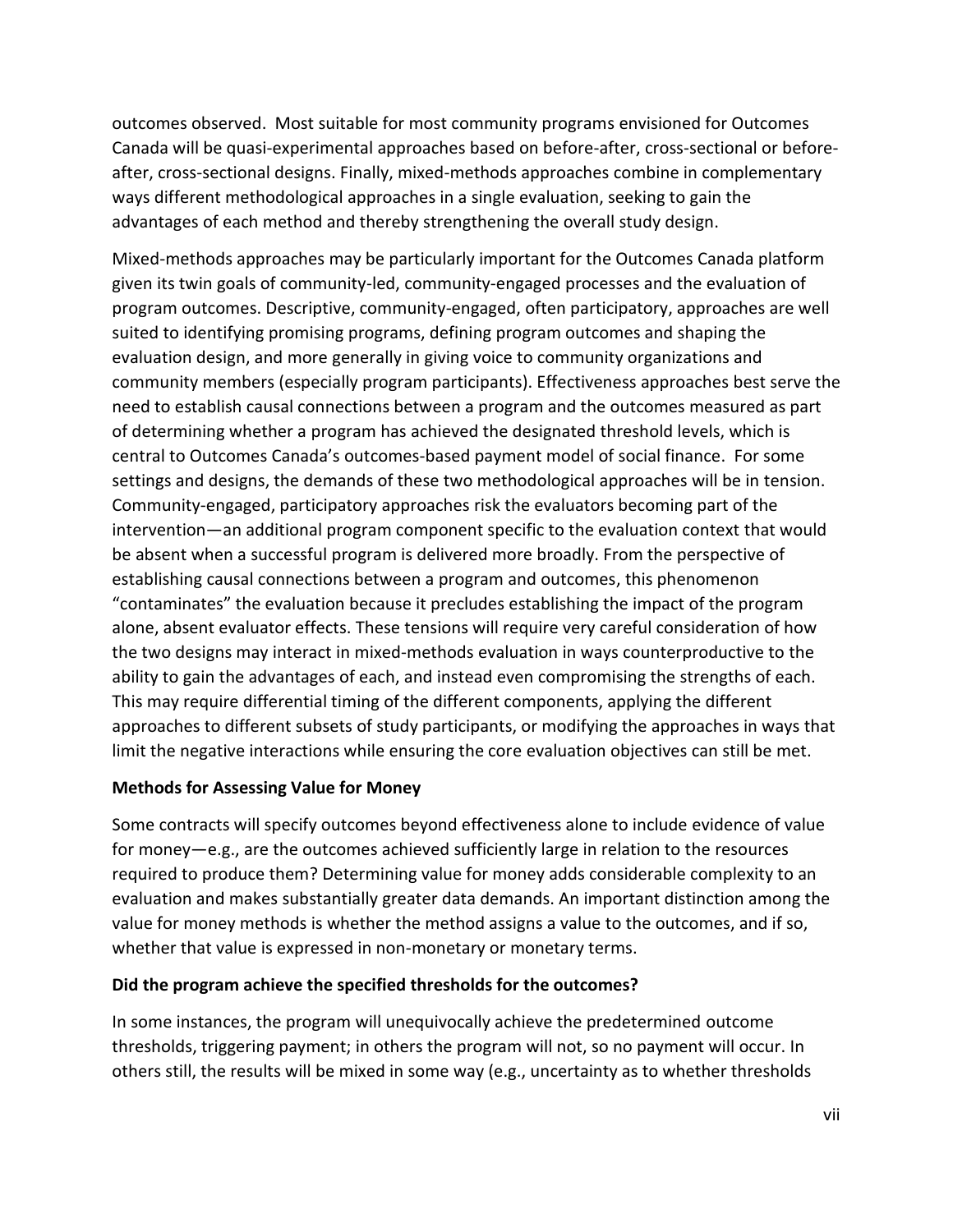were achieved, or some thresholds met and others not), which will require intermediate actions as negotiated in the contract (e.g., pro-rate the overall payment to reflect partial success).

### **Key Conclusions**

The roadmap identified critical components of any evaluation and options to consider for each, but it cannot provide specific recommendations because each evaluation must be customized to the evaluation setting. Outcomes Canada's twin goals of incorporating community-led and community-engaged approaches to program development with rigorous evaluation of program outcomes will at times come into tension. Attaining both goals will often require mixedmethods evaluation approaches using innovative designs, recognizing that such mixed-methods approaches will also be more resource intensive.

This roadmap is a first step for measurement and evaluation to support the Outcomes Canada platform. Outcomes Canada will need to develop the roadmap more comprehensively, which will require it to define more clearly the types of programs it seeks to support and develop and likely expectations of the different stakeholders integral to its model, and identify a few basic models of measurement and evaluation well-suited for such contexts. Finally, Outcomes Canada will have to make important decisions about how much and what types of measurement and evaluation infrastructure it will build in-house and what it will contract with external parties.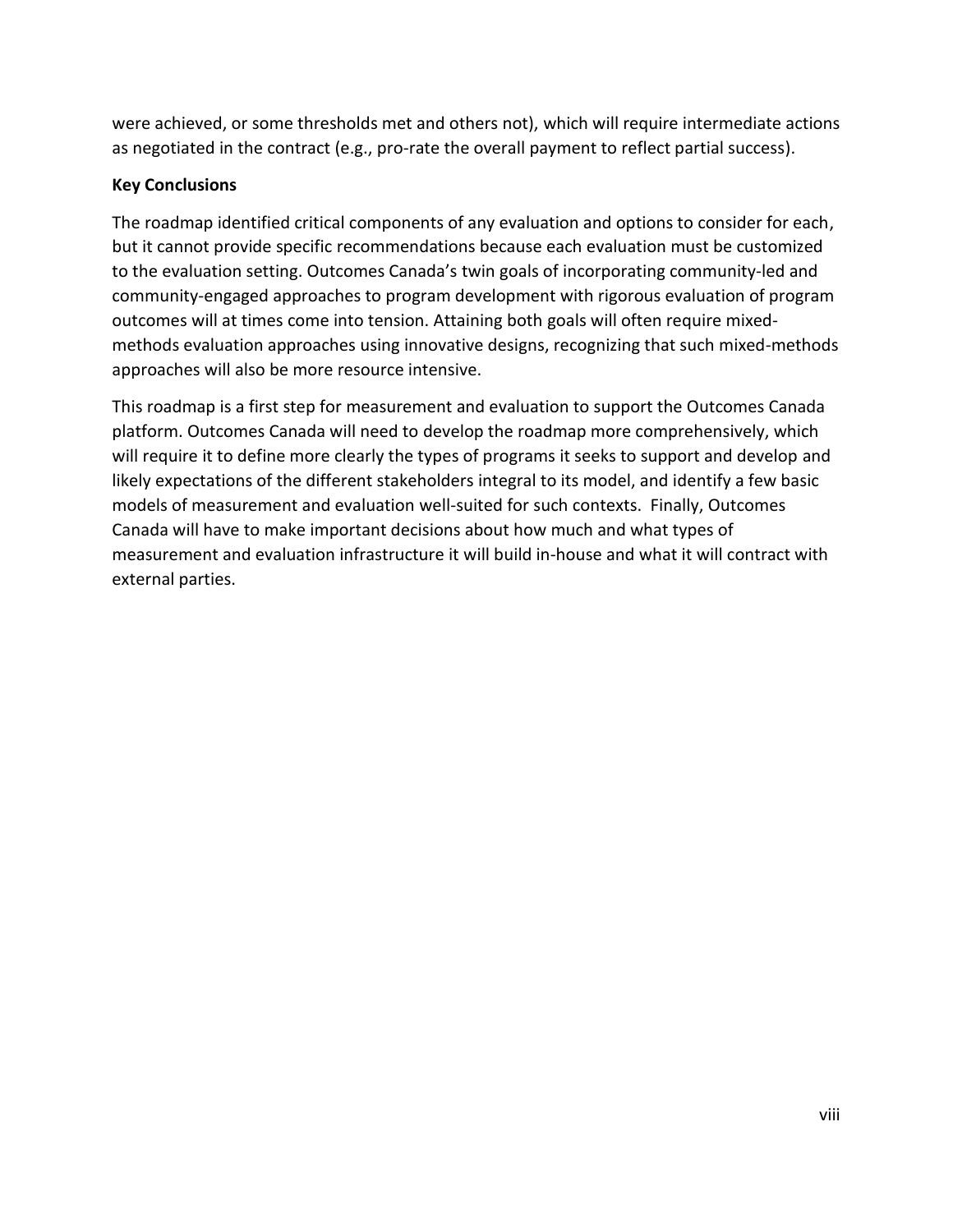#### <span id="page-10-0"></span>**I. Introduction**

Social finance offers innovative ways to finance solutions to many of society's most challenging problems by attracting private investments that create both financial returns for investors and social and environmental impacts. Community Foundations of Canada, a national network of 191 philanthropic community foundations, is working with sector partners to develop a socialfinance platform, called Outcomes Canada, designed to mitigate the challenge of connecting potential investors with promising community-based initiatives. <sup>1</sup> Many community initiatives face significant capacity challenges and resourcing gaps. At present, community initiatives bear the burden of navigating a highly decentralized funding ecosystem to secure funding and other support needed to build their capacity and achieve desired outcomes. At the same time, governments, social financiers, philanthropists, and academics seek to find and support community initiatives that are producing results. This gap reflects the need for new tools, innovative financing vehicles and streamlined approaches to supporting community-driven outcomes in Canada. The Outcomes Canada model aims to address these challenges by creating a multi-sector initiative through which community solutions will produce positive measurable outcomes, such as economic well-being, skills training and job creation, improved health, or other social and environmental outcomes.

Outcomes Canada will facilitate a particular form of social finance—outcomes-based payment models for impact investment— by connecting community organizations seeking financing for promising community-led projects; investors seeking to invest in worthy projects; and buyers (e.g., government, philanthropic organizations, corporations) seeking to achieve priority social and environmental outcomes (hereafter, "social outcomes").<sup>2</sup> Among the essential functions of the Outcomes Canada platform is the early-stage assessment of a project's potential impact (and therefore attractiveness to social investors), and then, among those successfully capitalized projects, the measurement and evaluation of whether a funded community project achieved the social outcomes designated in the investment contract.

The measurement and evaluation of outcomes is critical to Outcomes Canada's ultimate success. Measurement and evaluation for impact investment is challenging, as attested to by the numerous recent calls for the development of new measurement approaches to support meaningful and rigorous outcomes assessments.<sup>3,4,5,6,7,8</sup> In the context of the Outcomes Canada platform, such challenges include those common to impact investing more generally— data consistency, quality and access;<sup>3,8,9,10,11</sup>organizational capacity;<sup>3,8,9,11,12</sup>and simple, relevant, rigorous and useable metrics,  $3,13,14$  — and some challenges unique to the outcomes-based investment models promoted by Outcomes Canada, including the specification of quantifiable benchmarks negotiated among the parties to the outcomes-based payment contracts and multi-outcome metrics that map from outputs (what organizations do, e.g., skills training) to outcomes (e.g., employment).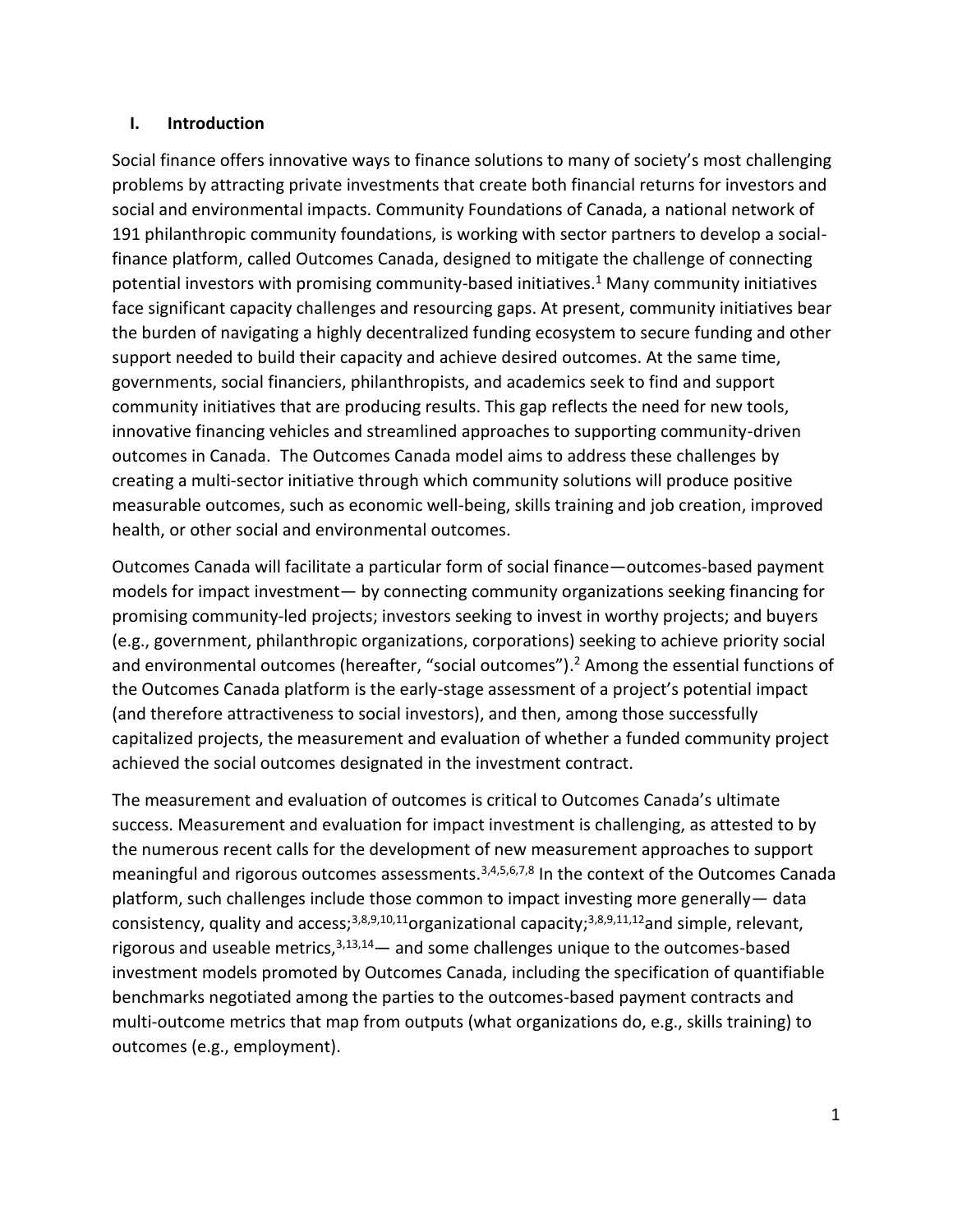The overarching goal of this collaboration between the McMaster-based research team and Community Foundations of Canada has been the development of a roadmap to guide measurement and evaluation within the Outcomes Canada impact investment platform. Development of the roadmap required the identification of: (1) distinct components of effective measurement and evaluation; (2) measurement and evaluation methods and approaches wellsuited to outcomes-based payment models; (3) indicators and data sources for common outcomes for the types of investments targeted by Outcomes Canada; and (4) next steps for developing a full, robust measurement and evaluation framework. While informed by the broader context of social finance, the roadmap addresses measurement and evaluation challenges specific to outcomes-based payment models of impact investing.

## <span id="page-11-0"></span>**II. The Outcomes-based Payment Model of Impact Investing**

Social finance takes many forms, all of which share the common goal of attracting private capital to drive needed social innovation and change.<sup>15</sup> Impact investing is one of the most prominent forms of social finance and itself includes multiple variants on a spectrum from low interest loans and recoverable grants to equities (stocks), fixed income assets (bonds) and venture capital<sup>16,17</sup>

Outcomes Canada employs an outcomes-based payment model of impact investing that distinguishes itself from pay-for-performance models such as social impact bonds through its commitment to and strong support for community organizations whose initiatives, social outcomes, voice and objectives are prioritized over those of the investor. The model consists of four phases: (1) Sourcing and Intake—community initiatives are sourced, vetted and moved through an intake process to identify needs and opportunities; (2) Enrichment—community initiatives work with developmental partner(s) to enhance their capacity to develop their business plan; (3) Measurement and Evaluation—researchers utilize measurement frameworks to identify outcomes and estimate the outcomes achieved; (4) Buyers' Table and Social Financing—financing is secured and outcomes agreements are finalized through a process that includes outcomes buyers and social finance intermediaries. This report focuses on phase 3, Measurement and Evaluation.

Outcomes Canada's outcomes-based payment model will connect a community organization that seeks financing to implement a program designed to produce defined social outcomes; an investor that seeks to finance an activity that will generate both the defined social outcomes and a financial return; and a buyer who seeks to support the implementation of effective programs that achieve defined social outcomes. Under this model, the community program itself is not expected to produce a financial return. Instead, successful community programs produce social outcomes that trigger payment from the buyer to the investor, thereby generating investor return. The investment involves a contract whereby in return for investing in the community program, should the program achieve outcomes defined in the contract (i.e., meets its outcome targets, such as reducing homelessness), the buyer makes a defined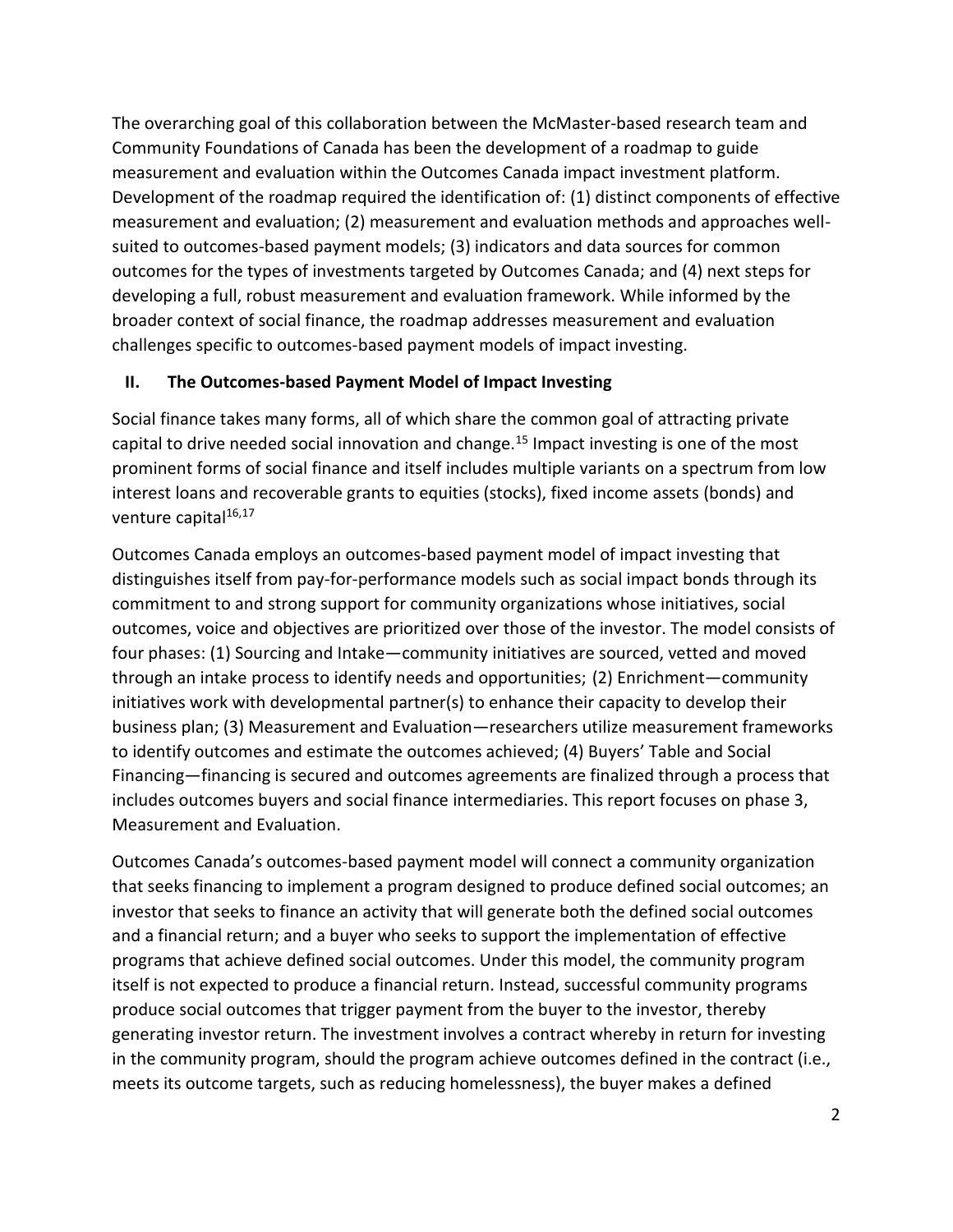payment to the investors to provide a financial return. If the program fails to achieve its outcome targets, no payment transpires and the investors lose their investment. A project designed to achieve multiple types of social outcomes, such as reduced homelessness and increased employment, may achieve some specified targets but not others. In such cases, investors would be repaid on a prorated basis corresponding to outcomes that were achieved. Because the payment depends on achieving specific thresholds for each of multiple social outcomes, the outcomes-based payment approach creates unique demands for evidence, measurement, and evaluation compared to the predominant social-enterprise model noted above.

### <span id="page-12-0"></span>**III. Measurement and Evaluation Challenges**

The Rockefeller Foundation has noted that "impact investing" could be reduced to a simple marketing tool if "a certain level of rigour in impact measurement is not established."<sup>4, p.7</sup> A number of recent reviews articulate the measurement and evaluation challenges associated with impact investing.<sup>3,5,6,7</sup> Major challenges include a tension between standardized approaches that facilitate comparison by investors of multiple investment options, and the need for outcome measures specific to the nature of each investment opportunity. Further, social enterprises are heterogeneous<sup>9,13</sup> — they differ in mission, scale and scope,<sup>7</sup> track and report different outcomes,<sup>3</sup> employ different methods, metrics and assumptions,  $10,12$  and often lack organizational resources and capacity to conduct rigorous evaluations.<sup>3,8,9,11,12</sup> These reviews call for research on new measurement approaches that can measure outcomes in a meaningful and rigorous way to inform real-time decision-making.<sup>3,4,5,6,7,8</sup>

While many similar issues arise for outcomes-based payment arrangements, their importance and nature differ and other additional challenges arise. For outcomes-based payment investing, social impact is the primary purpose of the funded program, and it is the sole criterion for determining whether an investor realizes a financial return. Consequently, the assessment of social outcomes achieved must be more rigorous and exacting. Ultimately, the evaluation must determine whether the outcomes reach the threshold to trigger the transfer payments from buyers to the investors.

### <span id="page-12-1"></span>**IV. Roadmap Development and Methods**

To develop the roadmap, we adopted a multi-faceted approach with four key elements.

a. Consultations: Development of the measurement and evaluation roadmap required consultations with key stakeholders involved in impact investing.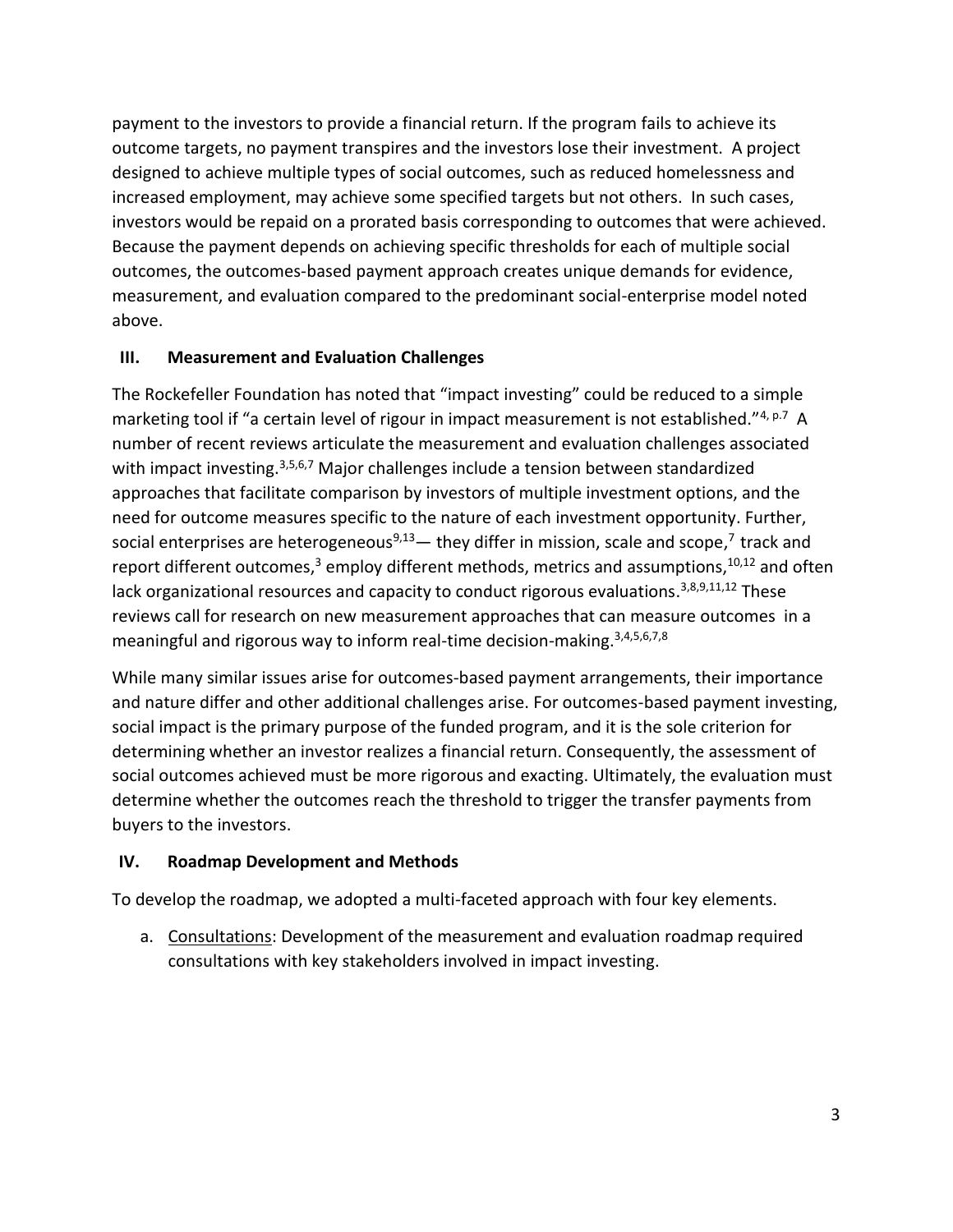b. Case-Grounding: The roadmap must address practical measurement and evaluation challenges faced "on-theground." In developing the roadmap, we drew on two community programs (or "cases") of interest to Community Foundations of Canada that are similar in nature to programs to be considered for the Outcomes Canada platform. Both programs have the potential to achieve outcomes that align with CFC's goal of producing positive measurable social and environmental outcomes. Although the two programs are currently in their development phase, they provide specific contexts in which to assess how a roadmap can integrate principles of good measurement and evaluation while accommodating the realities of such programs.

# **Case Study 1**

*BUILD UP Saskatoon (BUS) is a Quint Development* social enterprise. Quint has helped connect community members to housing, employment and other services for 25 years including resume development, setting up bank accounts, on-the-job training and now job experience through BUILDUP Saskatoon.

BUILD UP Saskatoon provides employment to community members escaping gang association or who were recently incarcerated. The participants gain experience and skills in the construction industry while renovating and retrofitting existing community housing for the social enterprise Quint. Outcomes of interest include reduced contacts with the justice system and reduced justice costs.

c. Data Development and Mapping:

One objective of the roadmap is to identify outcomes that are likely to be common to multiple programs targeted by Outcomes Canada, and to identify data sources and propose methods to measure and value such outcomes within an outcomes-based payment model.

d. Conceptual Integration: Lastly, all these elements are brought together and integrated into a practical, conceptually coherent, and methodologically informed roadmap that serves the needs of CFC and the Outcomes Canada platform. This will also inform further work required to fully develop and implement a model for robust, rigorous measurement and evaluation within CFC's Outcomes Canada platform. This required a combination of thinking, reflection, and intellectual exchange among team members and between the team and key stakeholders.

## <span id="page-13-0"></span>**V. The Measurement and Evaluation Roadmap**

Measurement and evaluation is a systematic assessment of the design, implementation and results of a program for the purposes of learning or decision-making.<sup>18</sup> An evaluation can serve one or more purposes. It can: (a) assess whether or to what extent a program achieves the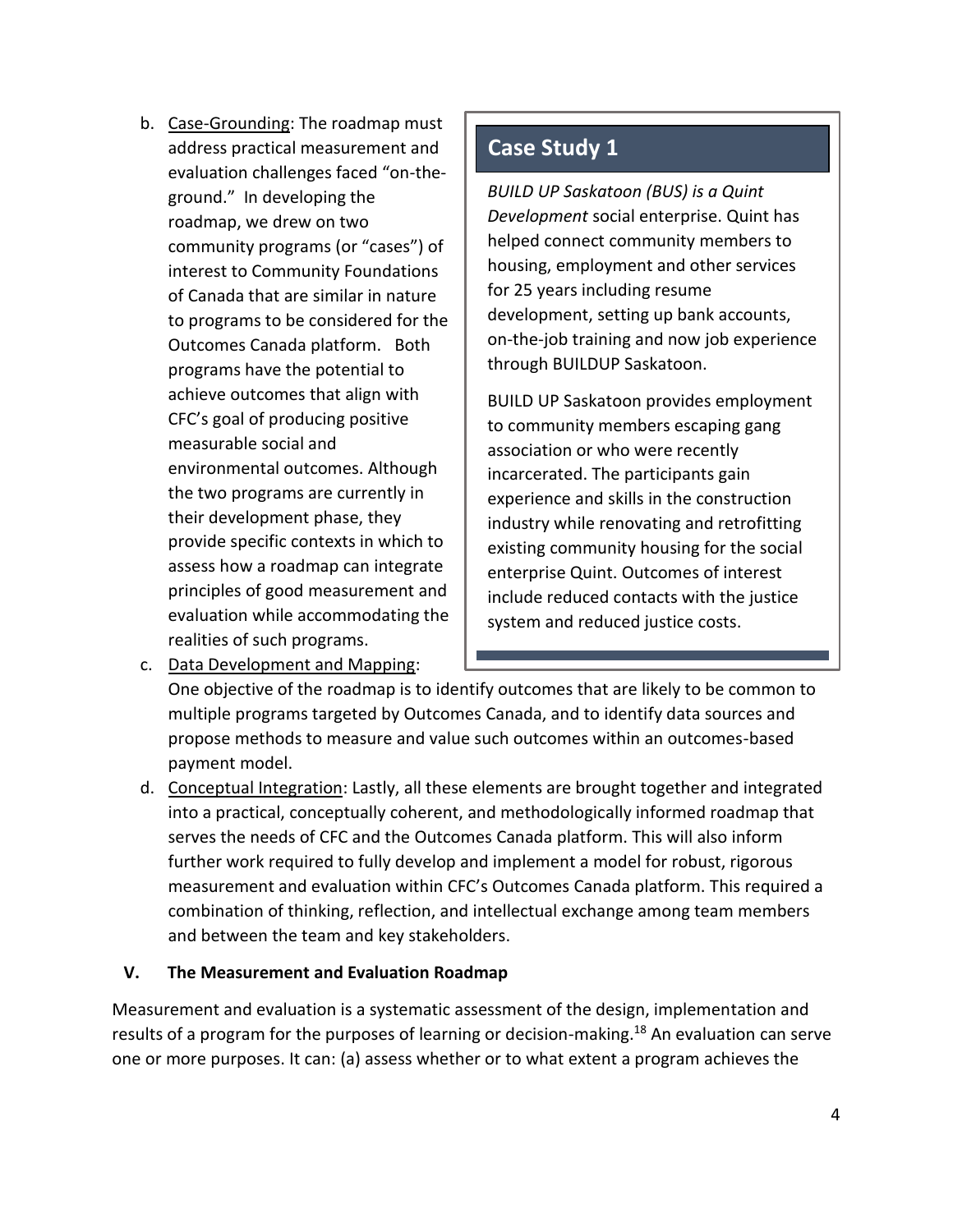specified outcomes; (b) provide insight regarding how the program achieved desired outcomes to further learning and improve program design and delivery over time; and (c) give voice to various stakeholders such as funders, program administrators, program recipients, community members and others.10,13,19,20 Measurement and evaluation is an iterative process—a series of questions and answers that starts with the simple but sometimes difficult question: "*what does this evaluation seek to demonstrate?*" The objective(s) of the evaluation must be clearly and explicitly articulated and accompanied by precise and actionable evaluation questions formulated with and agreed to by relevant stakeholders. For an outcomes-based payment model such as the Outcomes Canada Framework, the primary objective will be assessing performance— assessing the extent to which the program achieved desired

# **Case Study 2**

*SALSA is a Spence Neighbourhood Association* social enterprise in Winnipeg that provides employment opportunity to underserved youth from the Spence neighbourhood. Participants gain experience and skills in agriculture, food preparation, marketing and food distribution. The priority outcomes for SALSA are youth employment and revenue gained through SALSA sales. Program revenues will be used to support community gardens in a neighbourhood with few fresh food options and support youth wages. The outcomes from this program include better health through better nutrition and improved quality of life.

outcomes over a specified period. This, however, does not preclude additional secondary objectives pertaining to processes of implementation, stakeholder perceptions and experience of a program, key channels by which outcomes were achieved, and other aspects of a program and its impacts. For programs in their early development such as the two case studies mentioned above, such learning would certainly be a valuable objective.

Figure 1 (below) is a schematic representation of the measurement and evaluation roadmap. At the top is the program<sup>a</sup> being evaluated. The design of any program embodies, either implicitly or explicitly, a theory of change depicted in the figure as a logic model. The logic model links program features and resources to the expected short-, medium- and long-term outcomes<sup>21</sup> that the evaluation seeks to measure.

<sup>&</sup>lt;sup>a</sup> We use the term "program" to represent the set of activities the community organization proposes to implement. In the literature, this set of activities is referred to, among other terms, as a project, a program, an initiative, an intervention, a treatment. For clarity we use the term program consistently in the roadmap.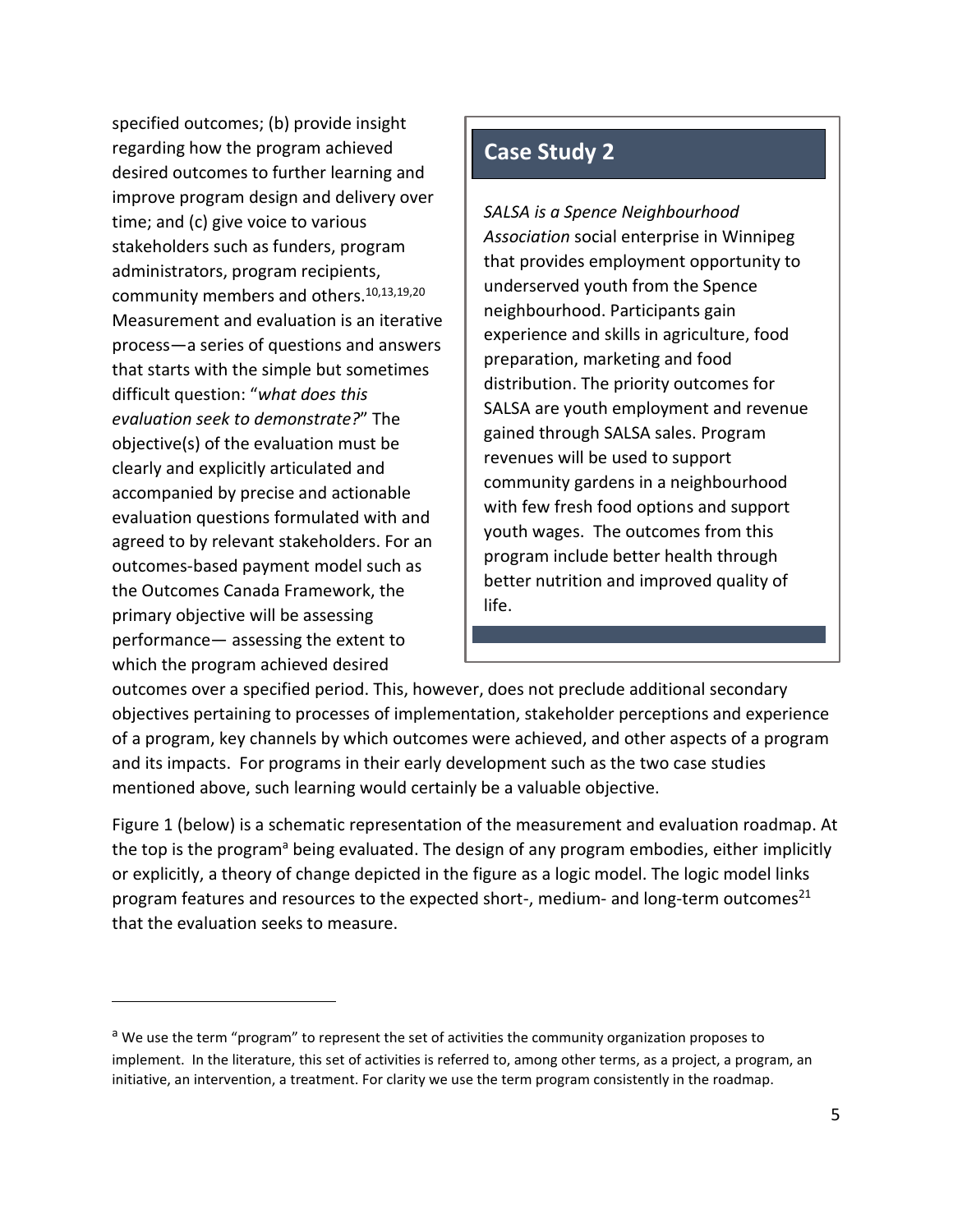## *Figure 1: A Measurement and Evaluation Roadmap to Support Outcomes-based Social Impact Investment in Canada*



From this flows the design of the measurement and evaluation work, which itself includes many components. This embodies a range of design decisions that reflect a set of contextual factors—priorities, constraints, enabling factors— that shape what is possible for an evaluation, decisions regarding the precise evaluation approach(es) to be used, indicators to represent the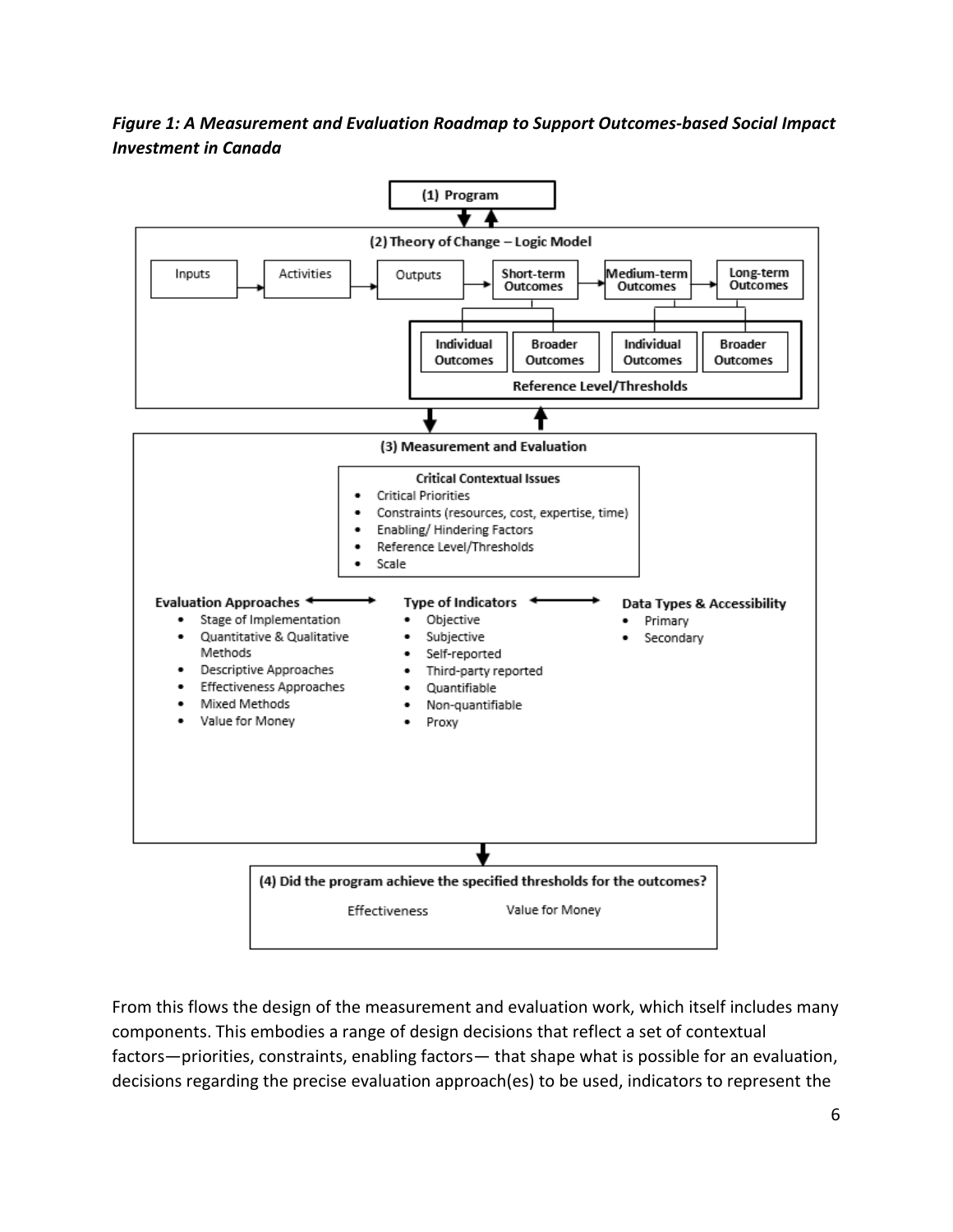outcomes of interest, and data by which these indicators will be measured. While evaluation encompasses all these elements, *measurement* refers more specifically to the process of ascertaining the presence, amount, or extent of a variable of interest for the study. Measurement can be achieved to varying degrees of quantification, to varying degrees of accuracy, and to varying degrees of precision. It can be purely qualitative (presence/absence) or quantitative, striving to estimate the degree to which an outcome has been achieved. The most suitable approach depends on the evaluation objectives and the outcomes.

Finally, measurement and evaluation enables one to answer the fundamental question for outcomes-based financing — whether the program achieved the threshold levels of outcomes as specified in the investment contract, and if appropriate, place a value (often, but not always in monetary terms) on those outcomes achieved.

Importantly, while the figure depicts these components or stages as occurring sequentially, interdependencies among the components mean that, in reality, the process is highly iterative, often circling back and forth among them throughout the overall process. We now turn to a

more detailed discussion of each component. The sub-section numbers in the roadmap text below correspond with the numbering of the components in the roadmap Figure 1.

#### <span id="page-16-0"></span>**1. The Program**

The community organization must develop a detailed description of the community program. This description must state clearly the activities associated with the program, the resources the program will use, the specific outcomes it expects to produce, and why it believes that the program will produce these outcomes. This program description provides the foundation for establishing the outcomes that will trigger payment and the evaluation approach to be employed.

Participating organizations may put forth either a pre-existing program seeking alternative sources of funding or a new program seeking to address gaps in environmental or social services needs in their community. These two situations create distinct evaluation challenges. For example, it may be more difficult to establish a reference "no program" level of outcomes against which to compare outcomes under the program.

Many community organizations will face challenges mounting a new program or even an expanded version of an existing program. A unique feature of the Outcomes Canada platform is its commitment to capacity building for those community organizations participating in the platform.

Although not explicitly depicted in the figure, establishing the outcomes-based payment contract for a program requires negotiation among the community organization, investors, and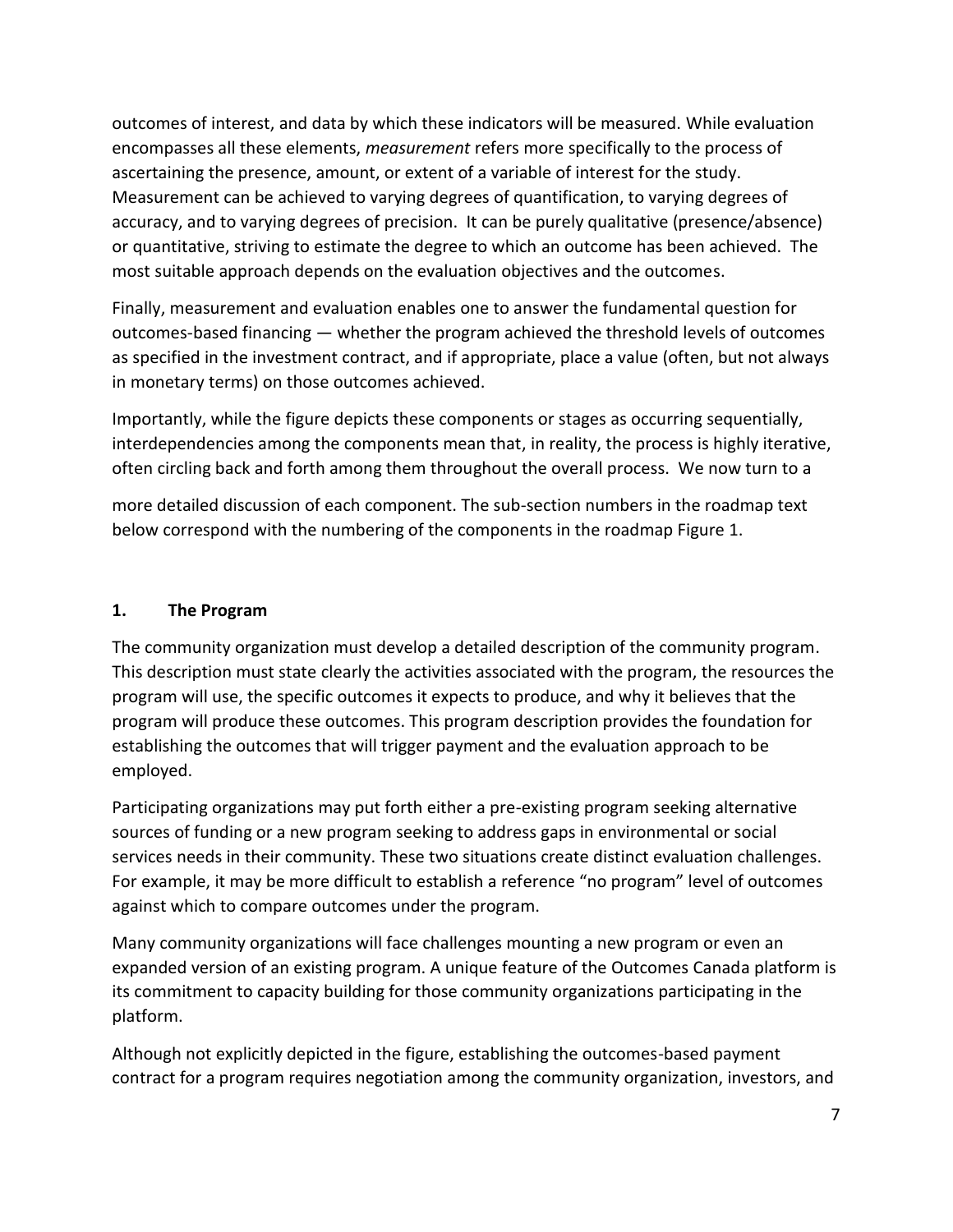buyers, a process that, given Outcomes Canada's emphasis on community-oriented, community-led initiatives, will often also include community members, and other relevant community-based stakeholders. Negotiation is necessary because, although the parties have shared interests, they may weigh them differently, have other interests and priorities not shared by all parties, and have different commitments in this overall process. While the need to negotiate the outcomes and their associated target thresholds may be self-evident, the negotiation will also encompass elements of the measurement and evaluation approach to be used. Choices over these elements will reflect the nature of the evidence required, will privilege some voices over others, will serve the interests of the partners differently, and so forth. As a social finance platform designed to support community-based initiatives and outcomes, it will be important that the negotiation process adopted by Outcomes Canada prioritize the voice and perspectives of the community organization in the process.

Negotiation also does not end once the contract is signed. Program implementation and evaluation seldom unfold precisely as anticipated, requiring that choices and issues be revisited as the evaluation proceeds. Indeed, a framework for handling such contingencies should be negotiated as part of

## **Prioritization**

BUILD UP Saskatoon (BUS) has identified reduced contact with the justice system and reduced costs for the justice system as their primary outcomes of interest and wants to engage in an outcome-based model to raise the funding to achieve this goal. The model engages with three parties.

Community Organization: BUILD UP Saskatoon Investor: Saskatoon Community Foundation Buyer: Saskatoon Police Service

BUILD UP Saskatoon prioritizes reduced contact with the justice system because they view it as a pathway for achieving other social benefits such as increased quality of life for their participants and family stability. The Saskatoon Police Service prioritizes cost savings because savings can be re-deployed to achieve other objectives of the police services. Although both objectives are potentially achievable, cost saving will take longer to manifest, requiring an evaluation approach that is more resource intensive.

the contract and that framework should include the evaluation team as part of the process once the program is launched and the evaluation is underway, the evaluation team itself becomes a stakeholder/partner.

Four points bear emphasizing. First, rather than arms-length, these arrangements are best viewed as a type of partnership that requires regular engagement by the partners. Second, as noted, the iterative nature of the overall process will require that early decisions be revisited,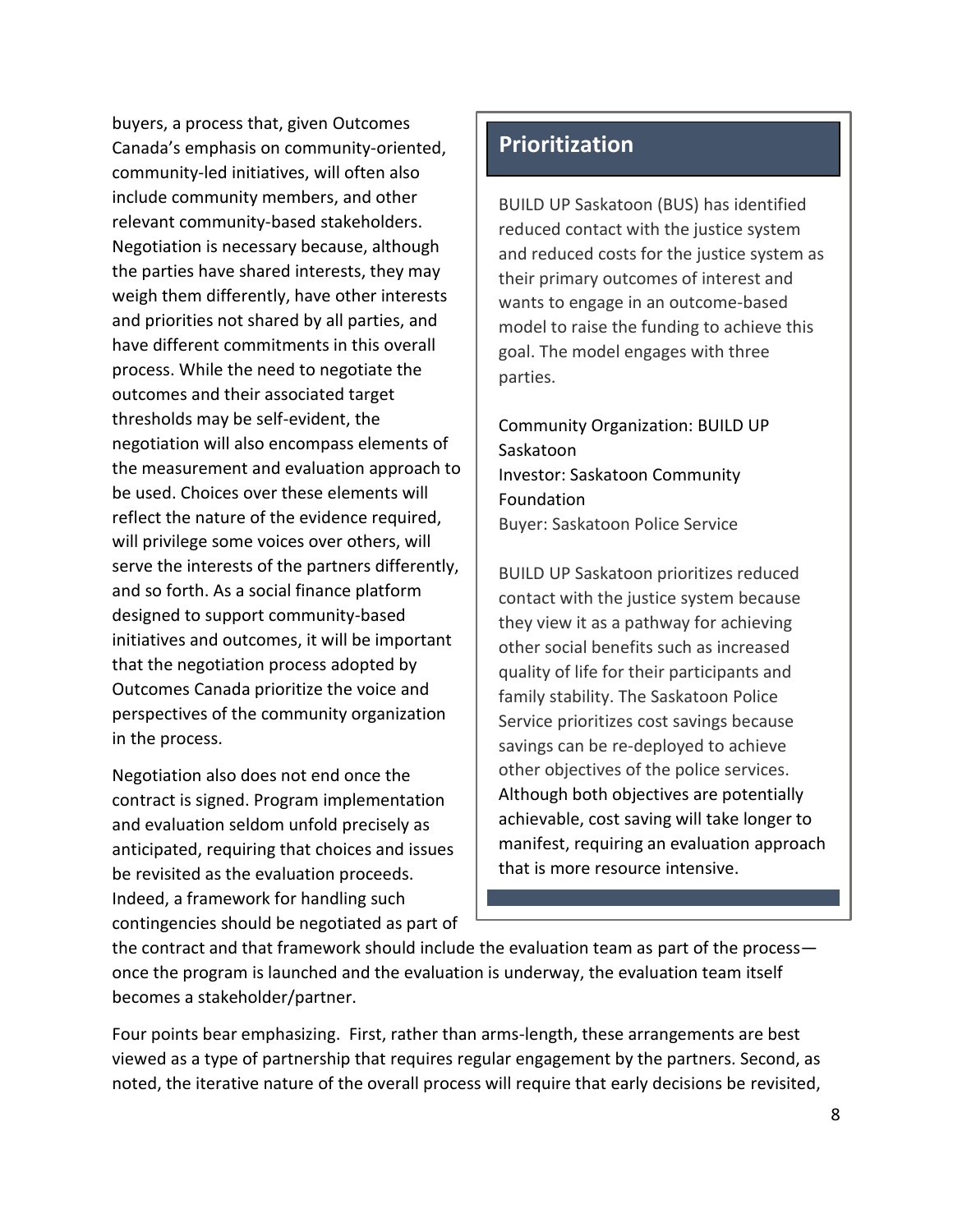and other modifications be made as implementation and evaluation proceed. Third, all good evaluation rests on a foundation of stakeholders having a clear understanding of and consensus on the objective(s) of the evaluation. These objectives must be translated into unambiguous, empirically answerable evaluation questions. Failure to do so can lead to poor choice of evaluation design, to challenges interpreting study results, and to avoidable conflict among stakeholders. Fourth, while some issues encountered are, in a sense, purely technical (e.g., will this randomization method lead to true randomization?), many seemingly technical matters carry with them implicit value judgements or assumptions (e.g., processes for how disparate outcomes are aggregated; the process by which outcomes are valued) and many technical choices have implications for non-technical matters of value for stakeholders (e.g., how the approach to community engagement affects community members' ability to give voice to their perspectives). This intermixing of the technical and the normative is inescapable, must be recognized, and needs to be addressed when making design choices and negotiating the contract and the evaluation approach.

### <span id="page-18-0"></span>**2. Theory of Change – Conceptualizing the Pathway from Inputs to Outcomes**

A theory of change establishes the conceptual underpinnings of the causal pathways that link program activities and resources (inputs) to the sought-after outcomes: what is the logic or reasoning that connects them? The theory of change is often informed by empirical evidence regarding the extent to which these hypothesized causal pathways have been empirically verified and the confidence in that evidence. To the extent that such evidence exists, it is useful to cite it in support of the theory of change.

Although the hypothesized causal linkages are often implicit for the community organization, best practice calls for an evaluation to articulate explicitly the underlying theory of change for a program. Doing so helps reveal assumptions underlying the design of a program and clarifies and sharpens the reasoning linking the program to the outcomes. It informs the design of the evaluation and the required measurements to ensure that, to the extent desired and feasible, the evaluation demonstrates not only whether the program works but why it works. This information can be essential for scaling up the size of a program in the original sites and for introducing the program in new locations. The theory can identify intermediate outcomes that offer the potential to assess effectiveness in those situations when ultimate outcomes are either hard to measure or take considerable time to be realized. It enables potential investors to understand the rationale for the program design and give them greater confidence that a program genuinely has the potential to achieve the sought-after outcomes. This transparency can also aid negotiations of the impact-payment contract between the community organization, the investor, and the buyer.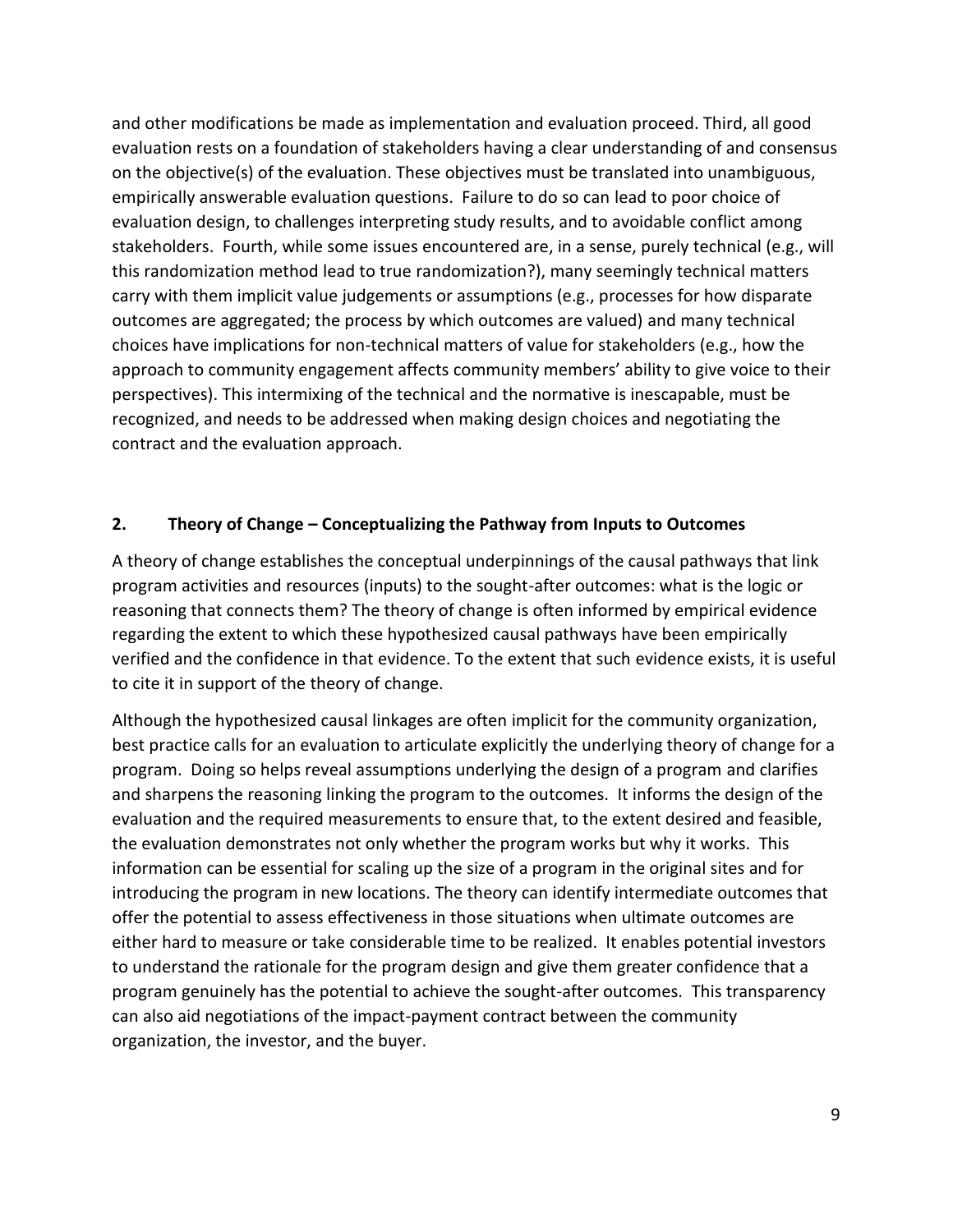#### <span id="page-19-0"></span>**2.1 Logic Model**

The theory of change is often represented visually by a logic model, such as that depicted in Figure 1.<sup>13,19,22,23,24</sup> The key components of a logic model include inputs, activities, outputs, and outcomes.

Inputs are the resources required to implement and administer a program. Resources include financial, human (staff, volunteers, external consultants, etc.), materials and equipment, office space and others dependent upon the goals and activities of the program.

Inputs are used to produce *activities—* the things that organizations do as part of the program. These activities could include workshops, training sessions, skills development, counselling, and others depending upon the program and its objectives. For example, BUILD UP Saskatoon provides assistance with resume development, setting up bank accounts, and on-the-job training and job experience such as framing, drywalling, plumbing, electrical, finishing, painting, fencing, and landscaping.

Activities produce *outputs*— the goods or services that a program produces. The output can be thought of as the necessary tools or intermediate phenomena required to achieve a desired outcome and is typically expressed as a count.<sup>25</sup> For example, the activities for BUILD UP Saskatoon include the number of employees trained, consistent weeks worked per employee, bank accounts set up, and new certifications obtained.

Outputs then produce *outcomes*—the ultimate phenomena of interest. Outcomes can be classified in a number of ways.

## **Simple Logic Model Example**

Theory of Change: Employment research suggests that employment is associated with reduced contact with the justice system, but this effect is conditional on access to stable quality employment versus any employment.<sup>75</sup> BUILD UP Saskatoon's aim is to provide the target population (previous gang members and ex-prisoners) with this type of quality stable employment with the objective to reduce recidivism.

Inputs: supervisor-trainer, tools, etc. Activities: the provision of on-the-job training and work experience through BUILD UP Saskatoon. Outputs: Number of participants trained through BUILD UP Saskatoon. Outcomes: reduced contact with justice system (short-term, medium-term), reduced justice costs (long-term).

Common distinctions include, for instance, the length of time over which they arise, e.g., shortterm, medium-term, long-term; the unit to which they accrue, e.g., an individual, the family or friends, the community, the government, society; their type, e.g., educational, employmentrelated, health-related, environmental; whether they are monetary (e.g., expenditures saved) or non-monetary (e.g., improved well-being). How they are best characterized varies from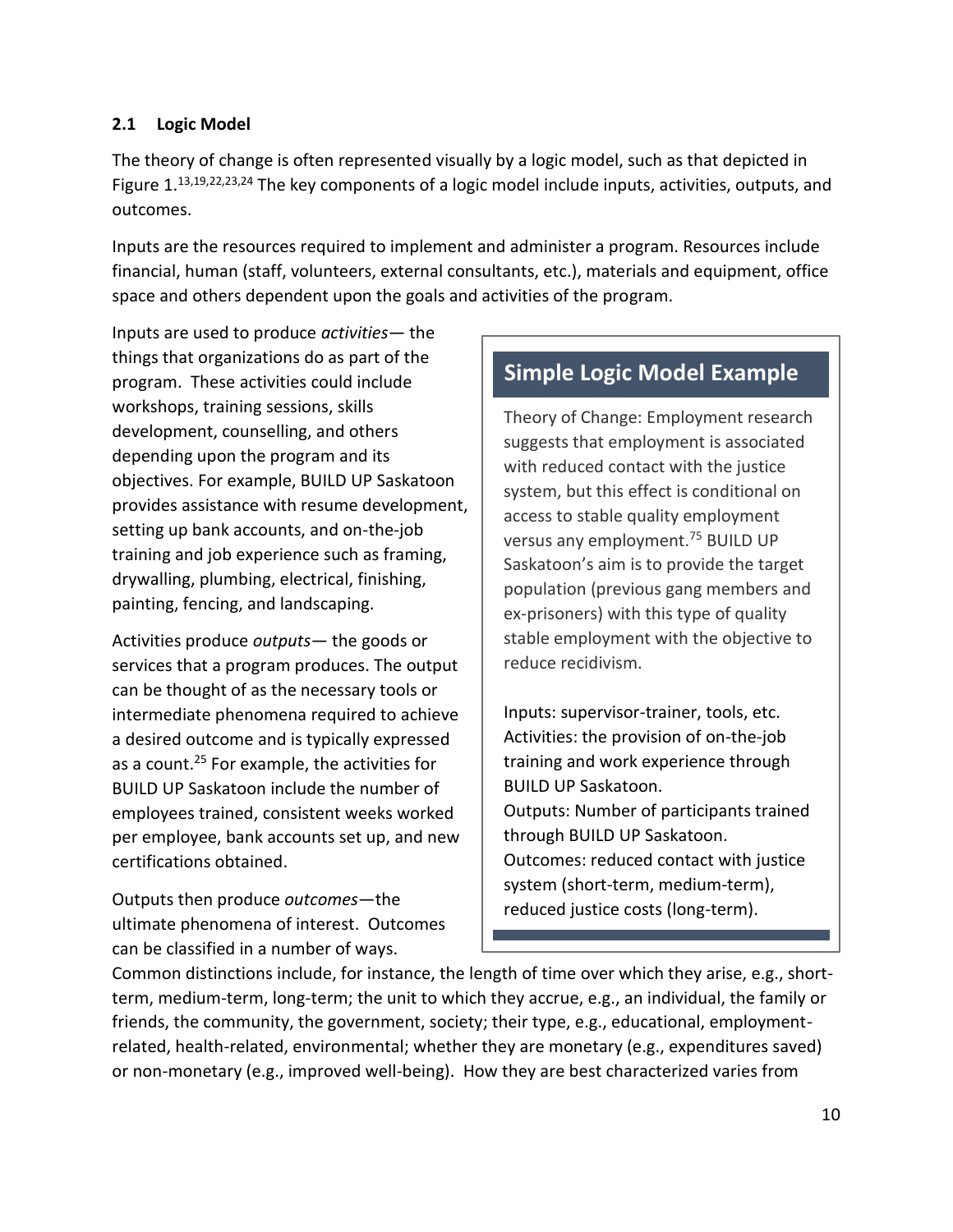evaluation to evaluation and they are not mutually exclusive. Indeed, it can be useful to consider the intersection of their characteristics, e.g., short-term education gains versus longterm savings of government expenditures. Short- and medium-term outcomes often lead to the longer-term outcomes, but not always, which is why it is important to understand the mechanisms that underpin the theory of change.

#### <span id="page-20-0"></span>Outputs vs. Outcomes vs. Impacts

The literature on impact measurement and evaluation for social finance includes some confusing terminology regarding outputs, outcomes, and impacts. Different frameworks use the terms differently, and one concept may be labelled an output in one but an outcome in another; similarly, some frameworks define impacts as long-term outcomes whereas others define impacts as societal-level changes. Because there is neither a single correct way to define or classify the underlying phenomena nor a dominant convention, the roadmap adopts the following usage.

First, the roadmap distinguishes outputs and outcomes. As mentioned previously, outputs are the intermediate goods, services or attributes that contribute to achieving the ultimate desired outcomes of interest. Developing a resume, setting up a bank account and obtaining identification are all necessary program outputs for achieving an employment outcome for a program participant, but they are not outcomes. The distinction between outputs and outcomes can be important because outputs do not necessarily translate to outcomes – e.g., the number of program graduates, resumes created, or job interviews held does not equate to the number of people ultimately employed, although they are often necessary steps toward achieving that ultimate outcome.

Second, the roadmap does not distinguish outcomes and impacts but rather refers simply to outcomes and distinguishes as appropriate short-term, medium-term, and long-term<sup>b</sup> outcomes; or individual, community, societal outcomes.

### <span id="page-20-1"></span>*2.1.1 Reference Level and Threshold*

"Reference level" in Figure 1 refers to the level of an outcome in the absence of the program. It is an essential element of an evaluation to assess the extent to which a program improves outcomes and, in particular, whether the program improves outcomes more than specified by the defined outcome threshold(s). For a new program, the reference level is often the baseline level prior to introduction of a program. For an existing program, the reference level may be that observed in a similar setting without the program. In either case, establishing this reference outcome level requires collecting relevant data from a context without the program.

<sup>&</sup>lt;sup>b</sup> Exactly how short-, medium-, and long-term are defined will depend importantly on the program under consideration; there is no fixed duration associated with each. But as a rough guide, one can think of short-term as less than two years, medium as two-four years, and long-term as more than four years.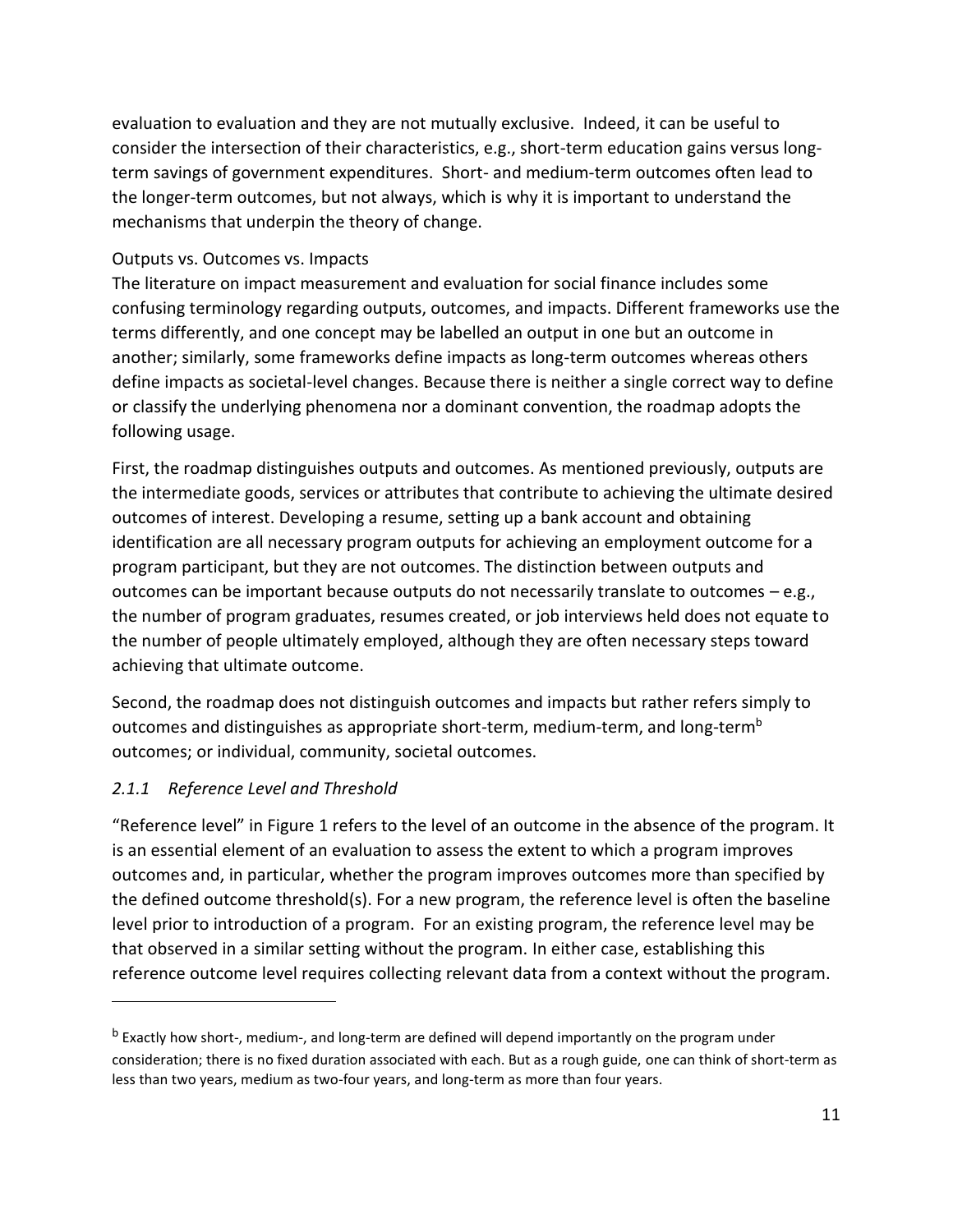The threshold refers to the target level of the outcome a program must achieve to trigger the payment to an investor under the investment contract. A threshold can be specified as an absolute level of the outcome to achieve or as a specific amount of difference compared to the reference level. The level at which a threshold is set is usually based on the best available evidence from similar programs regarding what a program can be expected to achieve.

## <span id="page-21-0"></span>**3. Measurement and Evaluation**

## <span id="page-21-1"></span>**3.1 Contextual Issues**

Contextual issues will drive key features of the evaluation design including stakeholder involvement, evaluation approaches and methods, measurements and indicators, data collection, and related issues. Common contextual issues include contract- and program-related factors such as resource and time constraints, the nature and scale of a program, and broader environment-based factors such as population characteristics, community characteristics, data availability, and stakeholder priorities, knowledge and commitment.

## <span id="page-21-2"></span>*3.1.1 Stakeholder Involvement*

Negotiations of payment-based outcome-contracts must define the roles of the key stakeholders. Stakeholders include the community organization, the investor(s), and the outcomes buyer(s), the evaluation team, community members including those directly affected by a program, and other relevant organizations. Stakeholder involvement can range from simply providing funding, to identification of program outcomes and indicators and setting thresholds, to participating in broader aspects of the evaluation design, to full participation in surveys and data collection, to aiding the interpretation of results. The level of stakeholder involvement will influence the type of evaluation method utilized, time required to conduct an evaluation, the cost, and other matters. These types of issues must be negotiated at the time of establishing the outcomes-based payment contract as discussed above in section 1.1.

## <span id="page-21-3"></span>*3.1.2 Constraints*

Constraints include financial resources, time, knowledge and expertise, data access and others. Importantly, many community organizations lack the capacity to undertake evaluations or even, at times, to engage well with third-party evaluators.<sup>3,8,9,11,12</sup>

Resource constraints will influence choices regarding evaluation approach and methods, types of indicators, data collection and data access. For example, collecting data through surveys or focus groups often requires more resources than relying on data from third-party survey or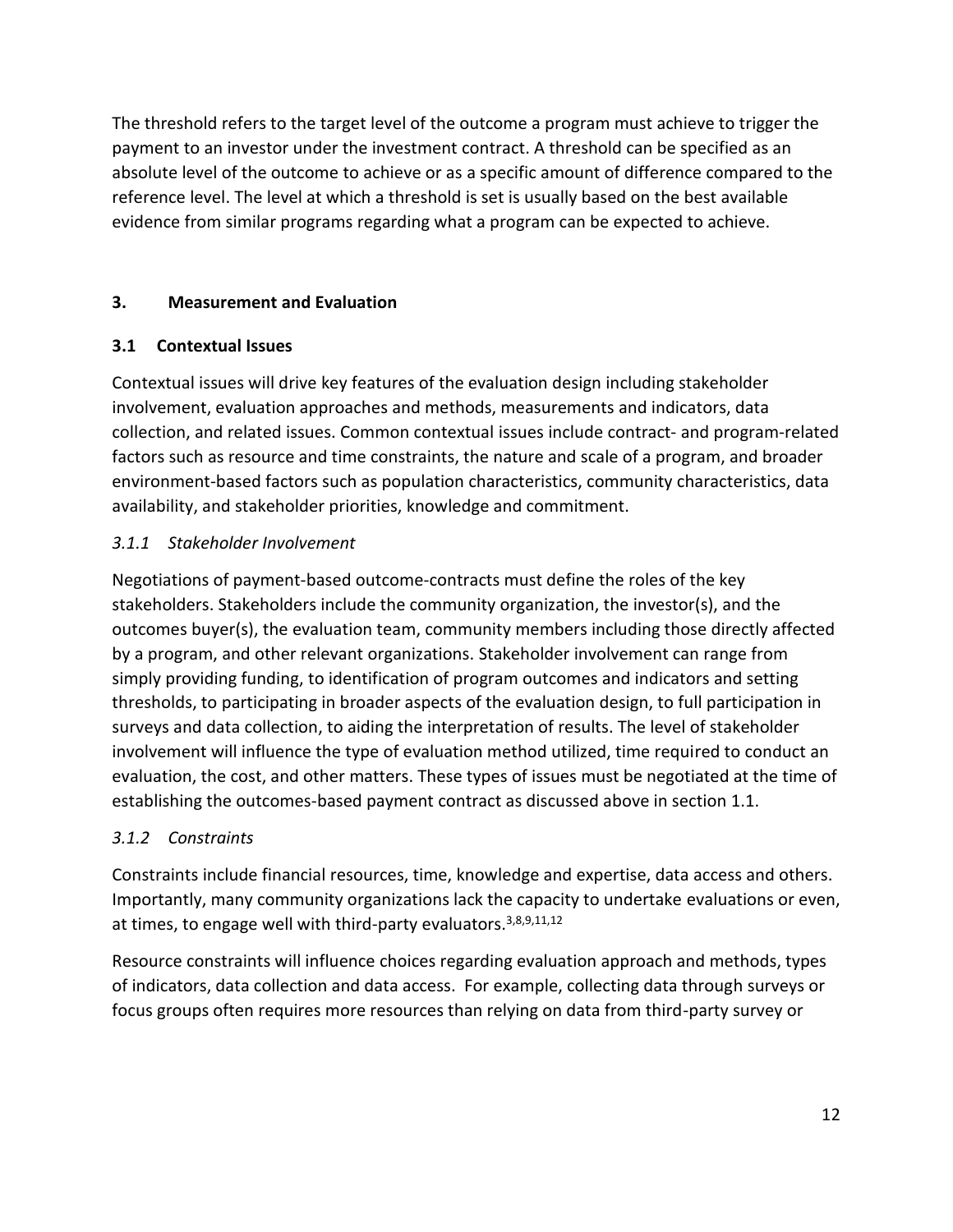administrative data. Collecting primary data through customized surveys or focus groups allows greater flexibility for measuring outcomes but can be very expensive; secondary data can often be less expensive but may offer only a limited set of possible indicators (more on this below).

Time constraints influence all aspects of the evaluation. Of particular importance is the period of time over which outcomes will be measured. Some outcomes manifest in a relatively short period of time (e.g., eat more vegetables) while others can take several years to manifest (e.g., improved health). Other things equal, medium- and long-term outcomes are more costly to track and measure. This can present important challenges as short-term outcomes are often poor proxies for long-term outcomes.

### <span id="page-22-0"></span>*3.1.3 Enabling or Hindering Factors*

Contextual factors can have either an enabling or hindering effect on both a program's implementation and success as well as its evaluation.

<span id="page-22-1"></span>*Individual-level contextual factors* include features such as race, gender, education, health, mental health, language, family history or past-experience. The target population will have certain characteristics that make the objectives more (less) difficult to realize.

<span id="page-22-2"></span>*Community-level contextual factors* include features such as geographic location, economic condition, community

## **Constraints & Contextual Factors**

Due to the early stage of the BUILD UP program, it faces several constraints.

- Small sample size
- No access to costing data
- Lack of access to police data
- Minimal internal expertise in program evaluation

Individual-level Factors: Because the program participants of BUILD UP Saskatoon predominantly identify as Indigenous (80%), best practice calls for inclusion of the Indigenous communities in the evaluation process, which will have implications for the evaluation approach, outcomes and indicators, and time and resources.

Community-level Factors: An unexpected consequence of Covid-19 is that the construction industry is experiencing a boom, which will create demand for skilled construction workers, as well as retro-fit contracts for BUILD UP. This may facilitate expansion of the BUILD UP program and enhance employment outcomes for participants.

Structural-Level Factors: Although BUILD UP has only been in operation since 2018, it benefits from established practices and community connections through Quint Development. Quint Development is the community organization responsible for launching BUILD UP Saskatoon and Quint has helped connect community members to housing, employment and other services for 25 years.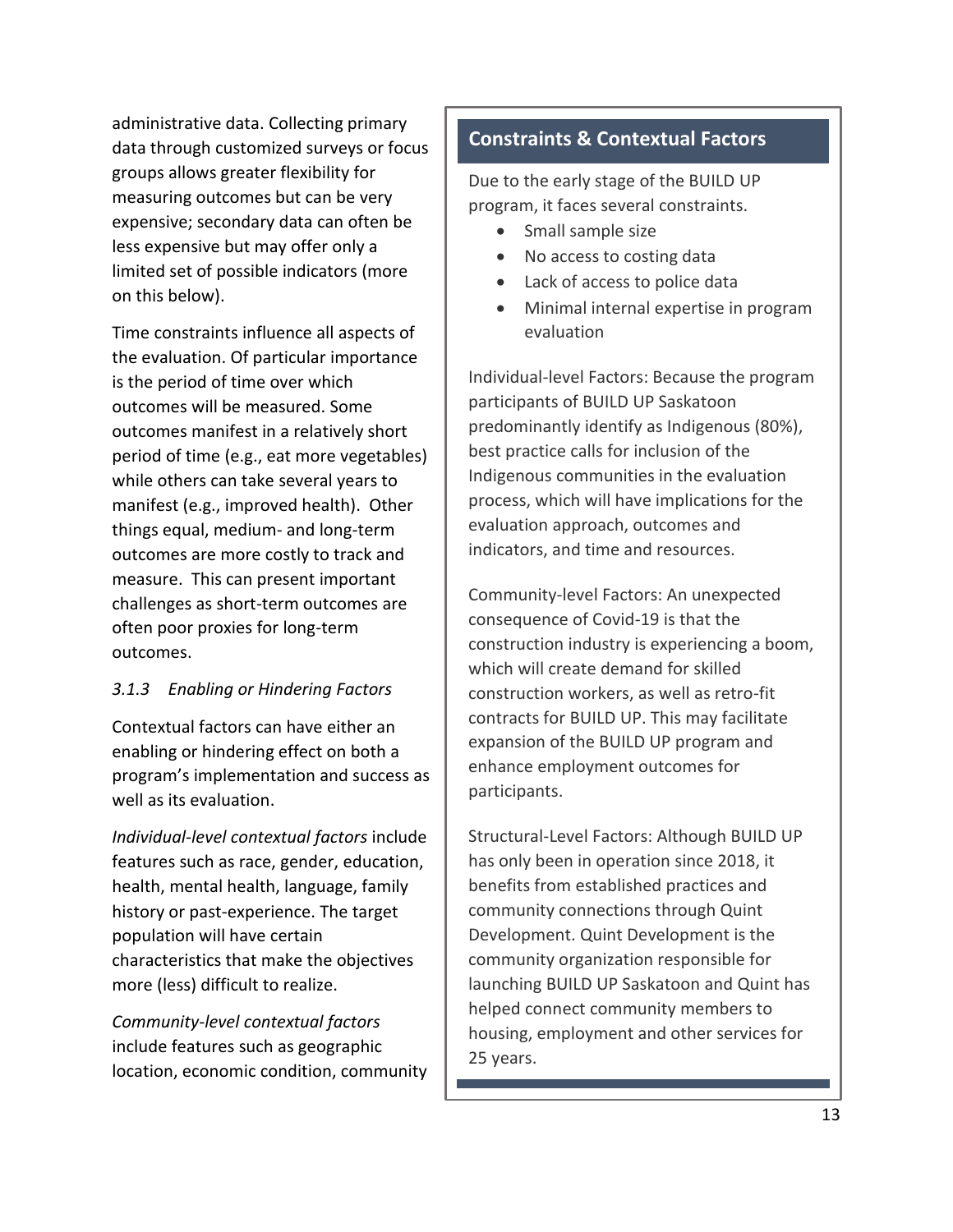resources (housing, parks, recreational centres, grocery stores, level of equality, etc.) It may, for example, be more difficult to attain employment objectives during a recession than during a boom period, or in an economically depressed community compared to a booming community.

<span id="page-23-0"></span>*Structural contextual factors* relate to the organizational ecosystem (interconnectedness and cooperation between organizations and networks, other organizations operating in similar space, time since the program began). It might be easier to reach certain objectives in a location with substantial community outreach if this outreach has facilitated a high level of trust and mutual respect between providers and recipients. Additionally, over time, a program may experience diminishing returns either because room for improvement has diminished or because the target population has become progressively more difficult to reach if those most adaptable to change have already been treated.

## <span id="page-23-1"></span>*3.1.4 Reference Data, Program Size, and Threshold Contextual Issues*

## a. *Missing Reference Data*

<span id="page-23-2"></span>Reference-level data are essential for most evaluation designs (e.g., any design that involves a before-after component). However, such reference data may not be available. This is especially a problem for a before-after design when the evaluation is conducted retrospectively and no data were collected in the pre-program period, or the program existed before transitioning to being supported through the Outcomes Canada platform. When reference data are absent, it may be possible to approximate a reference level through the use of secondary data—data that were collected for other purposes such as needs assessment records, school data, national survey data or stakeholder recall, etc. However, this approach could have a bearing on the validity of the evaluation. The absence or quality of reference-level data, regardless of cause, influences the choice of evaluation approaches and the methods used for analysis.

### b. *Program Size*

<span id="page-23-3"></span>Many evaluation designs, and quantitative designs in particular, require large numbers of program participants.c There is no fixed minimum—such a minimum will depend on the design chosen— but often requires hundreds of participants. Achieving such scale may be difficult for some community-based programs, especially those located outside large cities. Evaluation designs will have to reflect a realistic assessment of achievable participation rates and timelines required to attain needed participant numbers.

### c. *Thresholds*

<span id="page-23-4"></span>Establishing realistic, relevant thresholds is essential to the success of an outcomes-based contract. If set too low or easy for an organization to achieve, investors may be paid for

<sup>&</sup>lt;sup>c</sup> For ease of exposition, throughout the roadmap we refer to the those participating in a program as "participants." In most cases the most natural interpretation is that these are people but depending on the program the participants could be organizations of various types, jurisdictions, or other types of entities.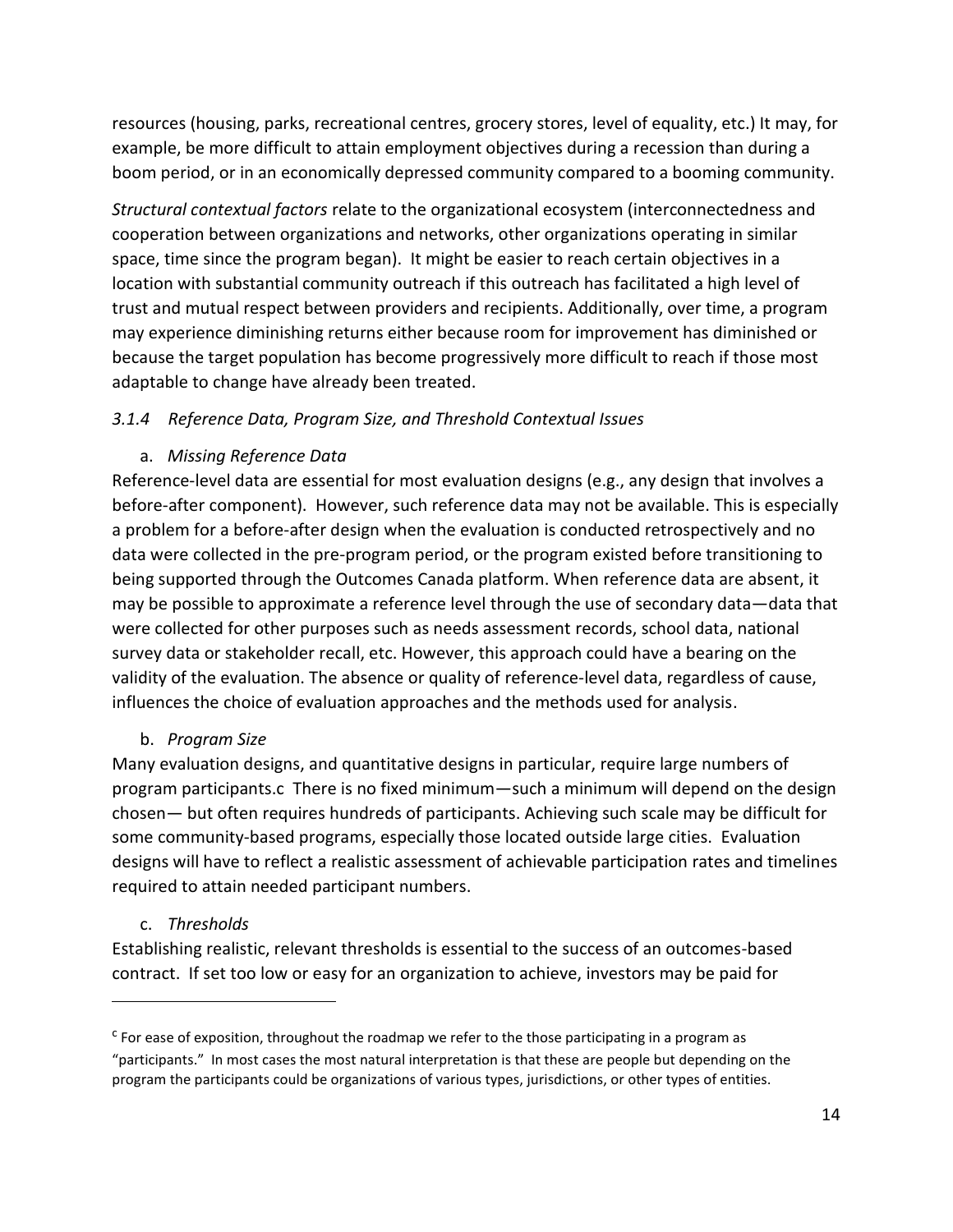outcomes that would have occurred without any investment. If set too high, community organizations (and investors) could get discouraged and refuse to participate in outcomesbased financing. Also of importance for thresholds is the tendency for community organizations to be overly optimistic and consistently overestimate the impact a program will have on outcomes and underestimate costs.<sup>26,27</sup> Thresholds should be based, therefore, on the best evidence available. Evaluators can play a critical role in both gathering such evidence and interpreting it for the context at hand.

### <span id="page-24-0"></span>**3.2 Evaluation Approaches**

Whole books have been written on basic evaluation methods. The intent of this roadmap is to provide a brief, high-level overview of the most relevant measurement and evaluation issues and concepts in the context of the outcomes-based payment model. The roadmap highlights critical choices that will have to be made when deciding on an evaluation approach. Some of these choices will be made implicitly or unconsciously; the roadmap tries to raise awareness of these choices so that they can be made more deliberately. Any given evaluation approach has many facets and, within certain limits, the options with respect to each of these facets can be combined in numerous ways to develop specific evaluation designs. Any given evaluation, for example, can focus to varying degrees on process versus outcomes, use varying amounts of qualitative and quantitative data, strive for varying degrees of rigour in establishing a causal relationship between a program and the outcomes observed, engage to differing degrees with stakeholders, and so forth. Choices will be made for each of these facets of an evaluation; the challenge is to do this consciously to identify the best combination of the choices given the objective of the evaluation. The roadmap highlights critical options and some considerations that bear on the choice among options.

Evaluation methods are constantly evolving. In recent years, for instance, various types of "rapid" evaluation (discussed below) have been developed; community-engaged, participatory approaches have become more common; methods for identifying causal relationships have expanded; and mixed-methods approaches that strive to incorporate the strengths of different methods have become more sophisticated. Many variations are possible within a given type of evaluation approach, enabling greater customization to respond to the specific needs of an evaluation.

Amidst this diversity, below we divide approaches into three broad categories: descriptive approaches, approaches that seek to determine whether a program is effective, and mixedmethods approaches. This crude categorization does injustice to aspects of various methods, but it aids in highlighting some crucial features of evaluation. One must be careful, however, not to take these labels too literally or restrictively; in reality, the methods lie within a continuum rather than in cleanly distinct categories.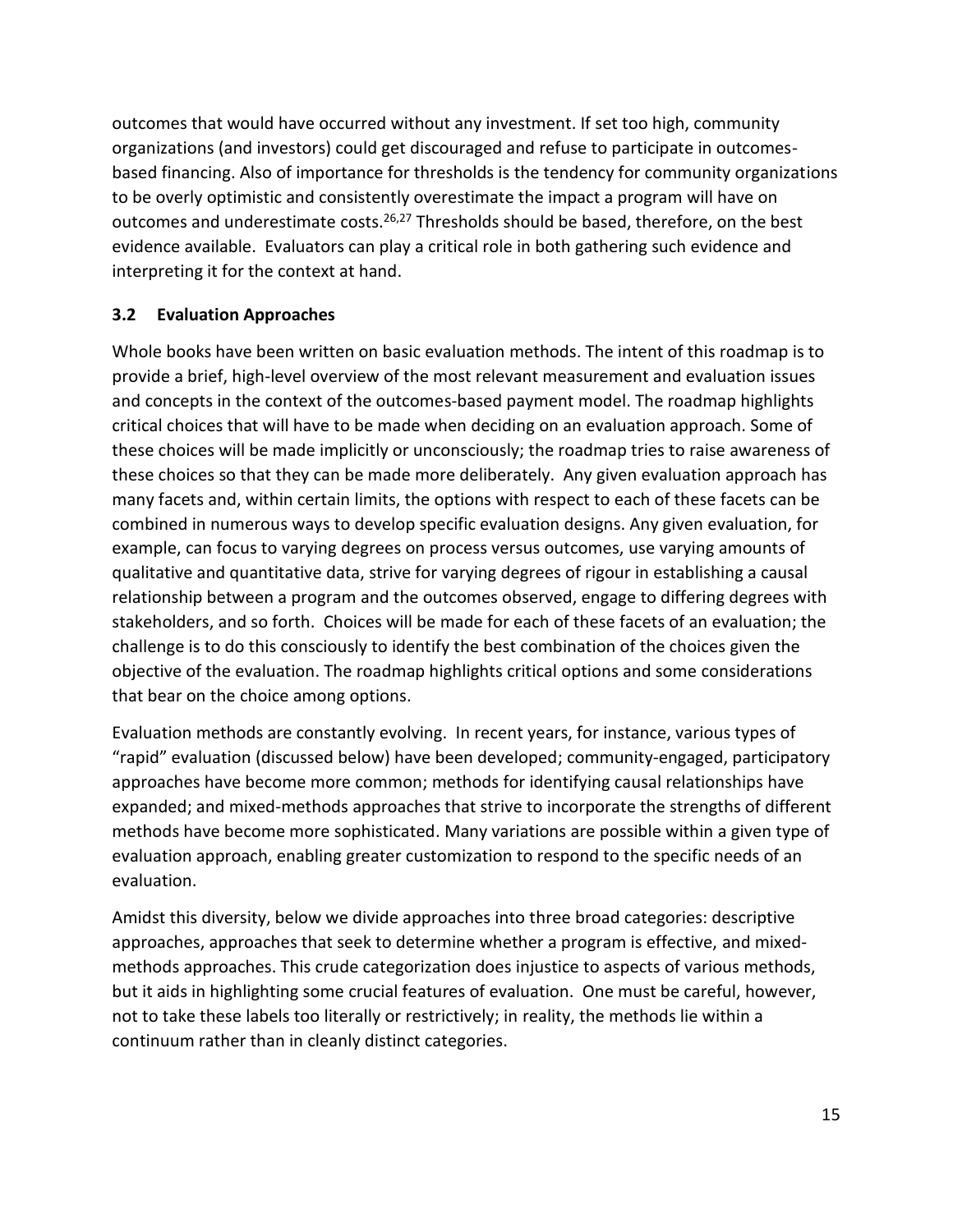Before delving into these issues, however, we briefly present two long-standing, common distinctions when classifying evaluation designs relevant to all evaluation contexts and that cut across descriptive, effectiveness, and mixed-methods approaches: (a) the stage of program development and implementation, and (b) quantitative versus qualitative designs.

## <span id="page-25-0"></span>*3.2.1 Stage of Program Development and Implementation*

Program evaluation commonly distinguishes three broad types of evaluation pertaining to different stages of program development: formulative, process, and summative evaluation. More recently, new types of rapid evaluation have emerged that blend these categories.

### a. *Formulative Evaluation*

<span id="page-25-1"></span>A formulative evaluation determines whether a program is feasible, acceptable and appropriate.<sup>28</sup> Such evaluations are used when a new program/activity is developed, or an existing program/activity is substantially modified. In the context for Outcomes Canada, a formative evaluation may be called for if there are questions as to the feasibility of the program. Because the roadmap focuses on outcomes evaluation, we assume that a formulative evaluation has already been completed.

### b. *Process Evaluation*

<span id="page-25-2"></span>Process evaluation determines whether a program has been implemented as intended. The focus of this type of evaluation is on program inputs, activities and outputs.<sup>29</sup> Process evaluation can function as a learning tool used to provide feedback to stakeholders, to gain understanding on how well the program is running, and to identify problems. <sup>28</sup> Although the focus of the roadmap is on summative evaluation (see below), many summative evaluations will include elements of process evaluation, which can inform why a program did or did not achieve the desired outcomes.

We note one particular approach, sometimes called "monitoring evaluation," that is a processoriented activity undertaken to improve the quality and validity of summative, outcome evaluations.<sup>30</sup> Monitoring is an ongoing process of tracking the key indicators of progress such as inputs, activities, and outputs, and occasionally outcomes, providing assurance that progress is being made in regard to the program's objectives.<sup>30,31</sup> Monitoring can reduce the end-stage burden of data collection in the outcome evaluation phase by ensuring program databases are complete and accurate, reference-level data have been collected, costing information is recorded and updated, and the integrity of participants and comparison groups is verified and confirmed (e.g., only eligible individuals have actually participated).<sup>30</sup> Monitoring can also provide investors and buyers with a greater level of assurance, through feedback, that the program is on target.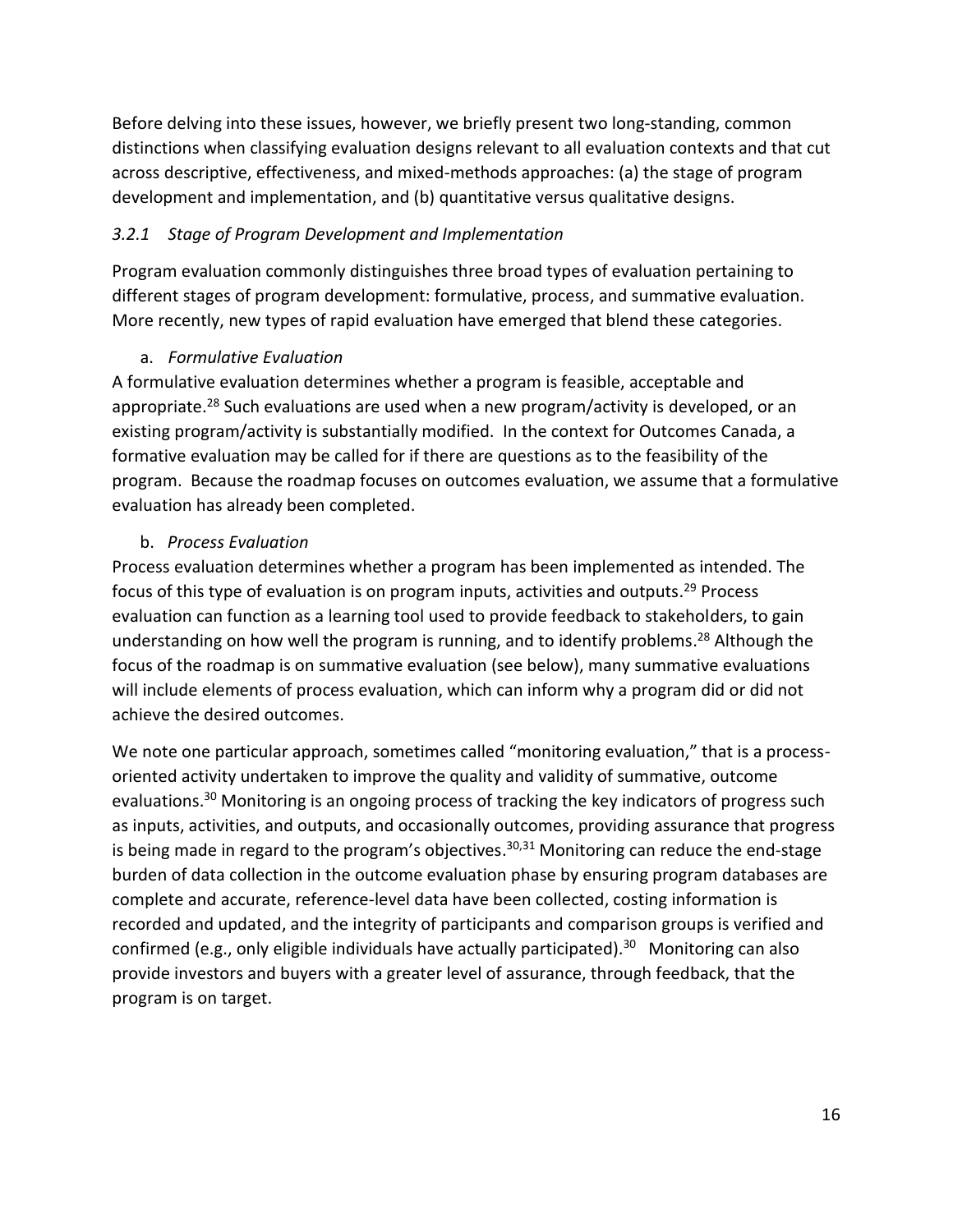#### c. *Summative Evaluation*

<span id="page-26-0"></span>Summative evaluation determines the extent to which a program achieves the intended outcomes.<sup>29</sup> Since this is the central evaluation challenge for outcomes-based payment finance, the roadmap focuses on summative evaluation.

In practice, use of these different evaluation approaches can be complementary and overall evaluation can incorporate elements of each, particularly process and summative evaluation. In the context of an outcomes-based payment model, process evaluation can support continued learning and ensure the program is implemented as intended and, as such, may complement a summative evaluation. Such integration should be done deliberately as part of the overall evaluation plan as the different approaches make different demands on an evaluation. Further, while such integration can produce more useful information when well done, if done poorly it can introduce sources of bias and other problems that can compromise the validity of study findings. Process evaluation, for instance, often engages a higher level of stakeholder involvement, which can make the evaluation susceptible to sources of bias.

### d. *Rapid (Real-time) Evaluation*

<span id="page-26-1"></span>Real-time evaluation is a relatively new type of rapid evaluation approach that deliberately integrates elements of process and summative evaluation in a particular way.<sup>32,33</sup> Real-time evaluation incorporates rapid evaluations designed to quickly and systematically conduct evaluation<sup>34</sup> and, as the name implies, occurs alongside implementation of the program in real time. <sup>19</sup> Real-time evaluation provides immediate feedback to stakeholders regarding program processes and outcomes, enabling a program to be modified to improve program delivery.<sup>19,32,35</sup> The timing of the rapid evaluations corresponds to process evaluation, but some of the learnings sought correspond to summative evaluation, particularly if the results of the evaluation are time sensitive or crisis-driven such as in a pandemic or other humanitarian crisis.<sup>34</sup> Real-time evaluation fits within a broader framework of continuous-quality improvement for service delivery. It is participatory in nature<sup>32,34,35</sup> and, as such, is not recommended as a primary basis for summative evaluation, for which it would be seen to suffer from challenges to reliability, validity and generalizability and to be subject to stakeholderinduced biases,<sup>19</sup> though some of these issues can be mitigated through triangulation – employing more than one data collection method and perspective.<sup>36</sup>

### <span id="page-26-2"></span>*3.2.2 Quantitative versus Qualitative Designs*

It is common to distinguish evaluation designs based on the degree of quantification of the outcome measures used to determine whether the program achieves the sought-after outcomes. The most common distinction is between quantitative approaches and qualitative approaches. (Many also distinguish studies that include both quantitative and qualitative components as "mixed-methods" studies, but we reserve this term to more general use and discuss it below). Quantitative methods broadly refer to methods that manipulate numerical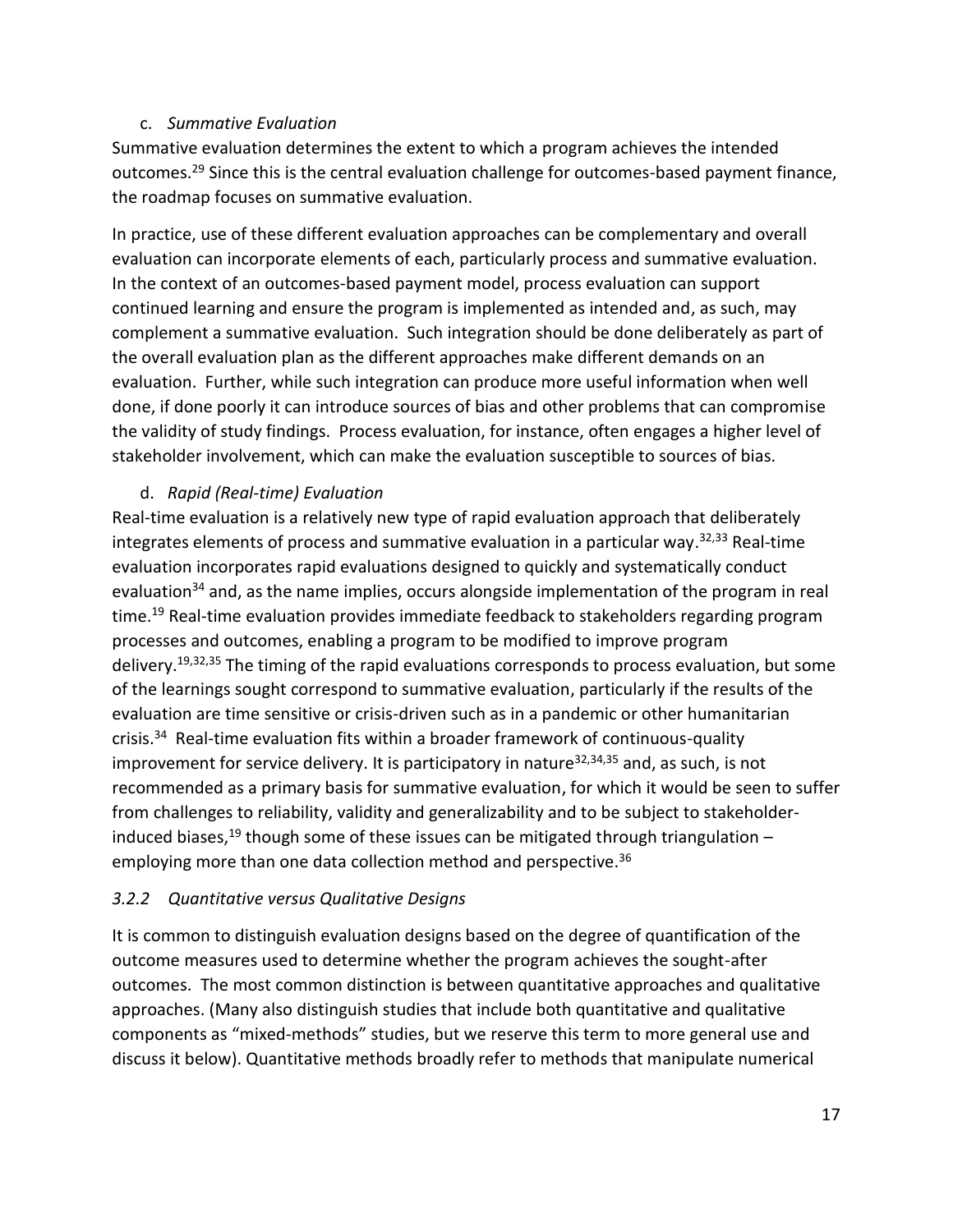data to assess outcomesd; qualitative refers to methods that use non-numerical data (e.g., stakeholders' feelings, opinions, and lived experience). Quantitative methods can range from calculating simple descriptive statistics such as means and medians to sophisticated statistical and econometric methods commonly based on various types of regression analyses. Quantitative analyses are not inherently more rigorous than qualitative methods as is commonly assumed. The choice of approaches must be dictated by the evaluation objectives and the nature of the outcomes.

a. *Quantitative Methods*

<span id="page-27-0"></span>Not surprisingly, quantitative approaches are best suited to contexts in which the outcomes can be logically and naturally measured quantitively. Quantitative approaches are useful when a study seeks to measure the magnitude of a change that has occurred in an outcome. Many of the methods discussed below that strive to establish causal relationships are based on quantitative data. As noted, quantitative analyses can range from the presentation of simple descriptive statistics to sophisticated statistical and econometric methods. Further discussion of specific methods goes well beyond the scope of this roadmap.

# **Quantitative Methods**

*The use of quantitative methods requires outcomes that can be measured quantitatively.* 

The primary outcome for the SALSA program is youth employment. Employment lends itself well to quantitative measurement along a scale from simply employed/not employed over a given period, to full-time versus part-time employment, to the number of hours worked or the earnings obtained. Each of these indicators of employment can support an overall quantitative approach to the evaluation.

### b. *Qualitative Methods*

<span id="page-27-1"></span>Qualitative analyses offer rich and valuable insights not possible through quantitative methods.37,38 These methods give stakeholders a voice by soliciting their feelings, attitudes and beliefs about an outcome and are well suited for understanding a participant's lived experience.<sup>20</sup> Qualitative methods also help evaluators identify and understand intangible factors that may influence a program's success such as the role of social norms, gender, ethnicity, religion and other contextual factors.<sup>37</sup> And, importantly, qualitative methods can help interpret quantitative results<sup>39,40,41,42</sup> by giving evaluators a deeper understanding of the

<sup>&</sup>lt;sup>d</sup> There are differing degrees of quantification, which determines the kinds of data manipulation that make sense. Sometime numerical values (ordinal data) indicate only whether a value is greater or less than another (e.g., rate your health status as  $5 =$  excellent,  $4 =$  very good,  $3 =$  good,  $2 =$  fair,  $1 =$  poor); others (age, income) are fully cardinal.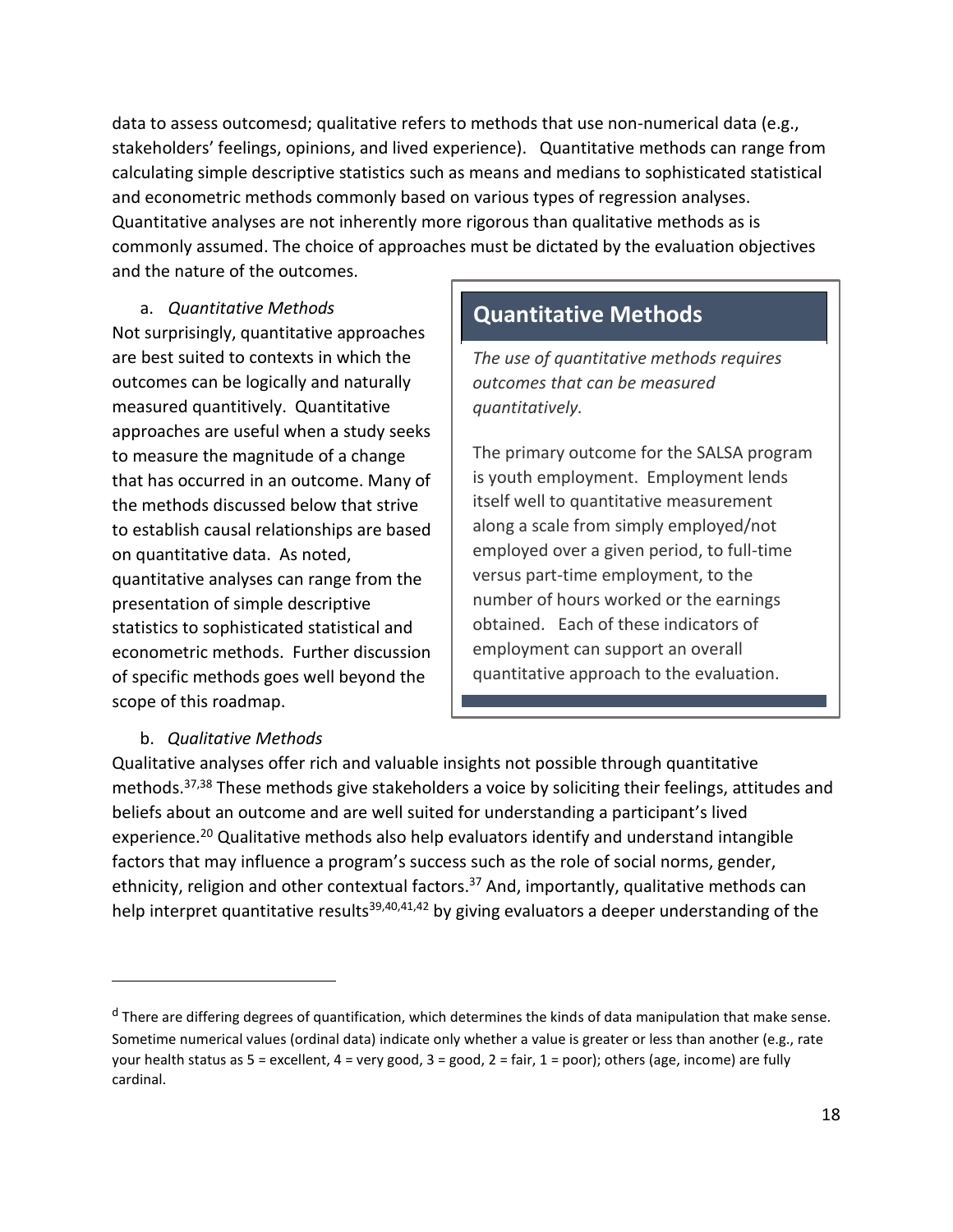complex relationships between the internal and external factors that impact the program.42,43 Common qualitative methods include observation, focus groups, interviews, and open-ended survey questions.

## <span id="page-28-0"></span>*3.2.3 Descriptive Approaches*

Descriptive approaches seek to document and describe what is happening under a program. Descriptive approaches can document, for instance, who a program is reaching, how many it is reaching, and critical outcomes observed under the program, including the experiences of program participants. It may even provide descriptive, comparative outcomes under the program and in other similar settings.

# **Qualitative Methods**

*The use of qualitative methods requires outcomes that can be measured qualitatively.* 

Building on the SALSA program, youth employment outcomes can also be represented qualitatively such as job satisfaction, the impact of employment status on self-esteem, assessment of job readiness (e.g., to what extent did the program prepare you for the current employment opportunity?), the impact of employment on future goals, etc.

As such, they can provide valuable, rich insight about a program to evaluators and other stakeholders. Crucially, however, because descriptive analyses do not control for other factors that could account for any differences observed between the program and other settings, they cannot be used to assess whether a program is effective (i.e., did the program itself cause the observed differences in outcomes?). Therefore, descriptive approaches will be seen as secondbest when a fuller assessment of effectiveness is desired but is not feasible for reasons such as lack of reference-level data to enable program/no-program comparisons or when a program is not of sufficient scale to allow for fuller evaluation of effectiveness. But, importantly, in many cases descriptive approaches will be the method of choice for all or part of an evaluation precisely because they can provide information not otherwise possible. This is particularly true for community-based participatory evaluation approaches, which can uniquely describe, capture and document the experiences of participants and stakeholders, including some changes in their lives associated with participation. Such evidence may even be identified as an explicit outcome of interest.

### a. *Community-based, Participatory Designs*

<span id="page-28-1"></span>Community-based, participatory designs prioritize stakeholders but can vary in their depth and breadth of engagement. Stakeholders can include program participants, funders, program administrators, community members, and others. Stakeholder engagement can range from full engagement in all decision-making to that of an advisory role.<sup>44,45</sup> Participatory approaches strive to give voice to those involved in a program, grounded in an ethical concern that program design and evaluation should not silence the people a program is intended to support.<sup>44,45,46,47</sup>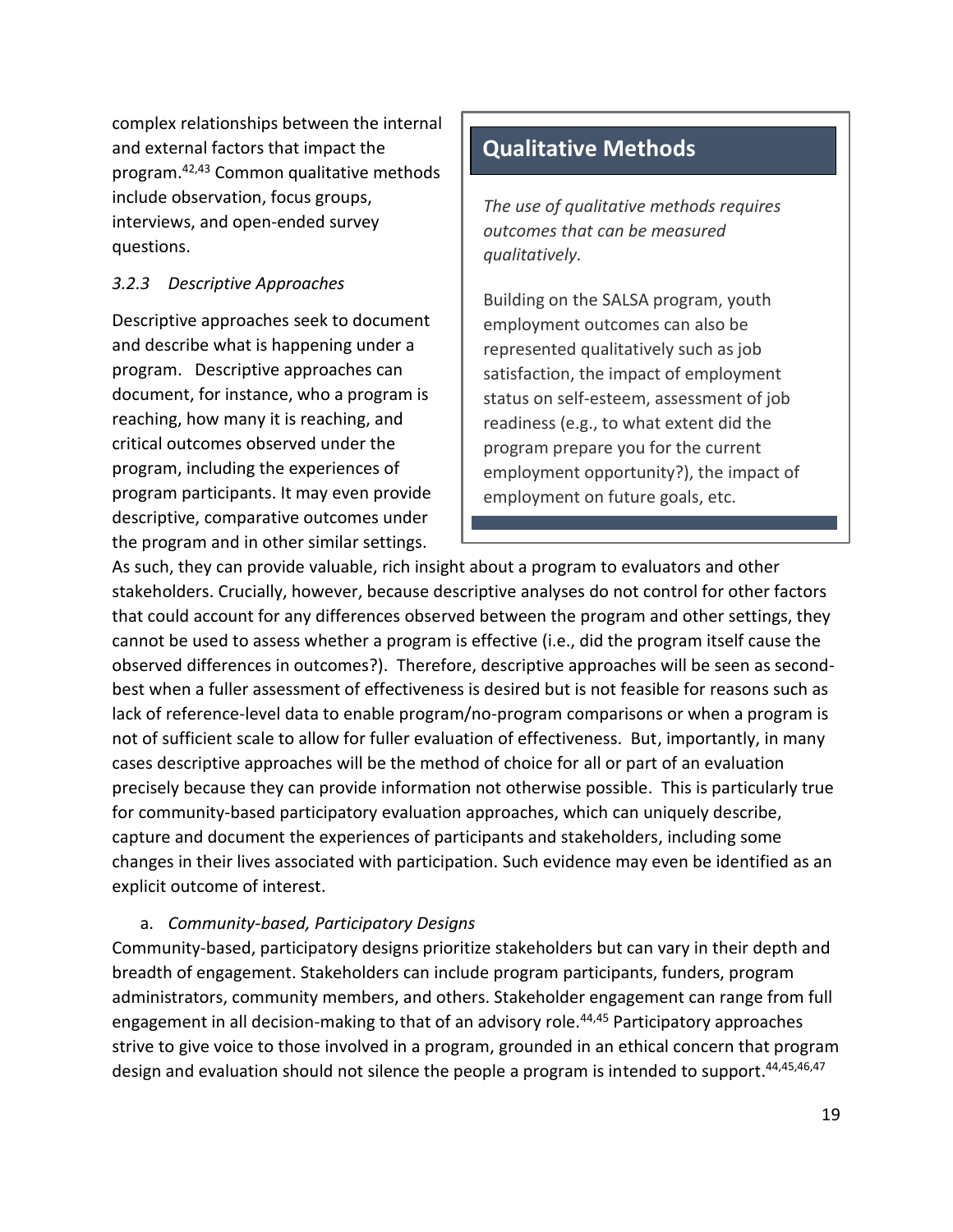Such community-based participatory evaluation approaches take on an advocacy stance in evaluation design with stakeholders—and most importantly study participants— actively engaging them in the design and implementation of the evaluation.42,46,48,49,50 As such and by design, such participatory approaches eschew the goal of formally establishing a causal relationship between a program and outcomes, and instead prioritize multiple viewpoints, stakeholder empowerment, local knowledge, participants' lived experiences, and shared learning.<sup>44,46,48</sup> Achieving these latter evaluation goals requires deep engagement by both the evaluators, program participants, and other relevant community members. As such, participatory approaches generally use qualitative methods, can be resource intensive, and require considerable time as trust is established among stakeholders. The rich information generated enables

# **Participatory Evaluation**

The ethical conduct for research with Indigenous peoples calls for engagement with relevant Indigenous communities. Given that 80% of program participants of BUILD UP Saskatoon are Indigenous, this calls for a community-engaged approach, possibly including participants, neighbourhood leaders and the Indigenous communities from which the participants originate.

The purpose of this approach is to give voice to the participants and their communities, and to enable them to contribute to the interpretation of findings and the meaning of those findings, and more generally to understand impacts beyond the narrow focus on individual-level recidivism alone.

evaluators to draw implications about program design and the impacts it is having in the program setting. Some of these impacts, however, will be specific to the community under analysis and one must be careful in generalizing to other communities and settings that would experience a program differently, weigh and value experiences differently, and therefore may seek different designs.

## <span id="page-29-0"></span>*3.2.4 Assessing Effectiveness: Establishing Causal Relationships Between a Program and Outcomes*

A central goal of all outcome evaluations is to assess a program's effectiveness: does it work? That is, does the program produce the expected outcomes, where those outcomes are defined in terms of the natural units of the outcomes, e.g., jobs obtained, number of homeless, rate of depression among participants. This is a core evaluation objective for outcomes-based payment models: did a program achieve the outcomes specified in the investment contract? In most cases, this calls for establishing a causal connection between the program and the observed outcomes such that there is confidence that the outcomes observed result from the program and not some other phenomenon (e.g., the outcome was not due to another organization operating in the same space, or the outcome would have happened anyway due to another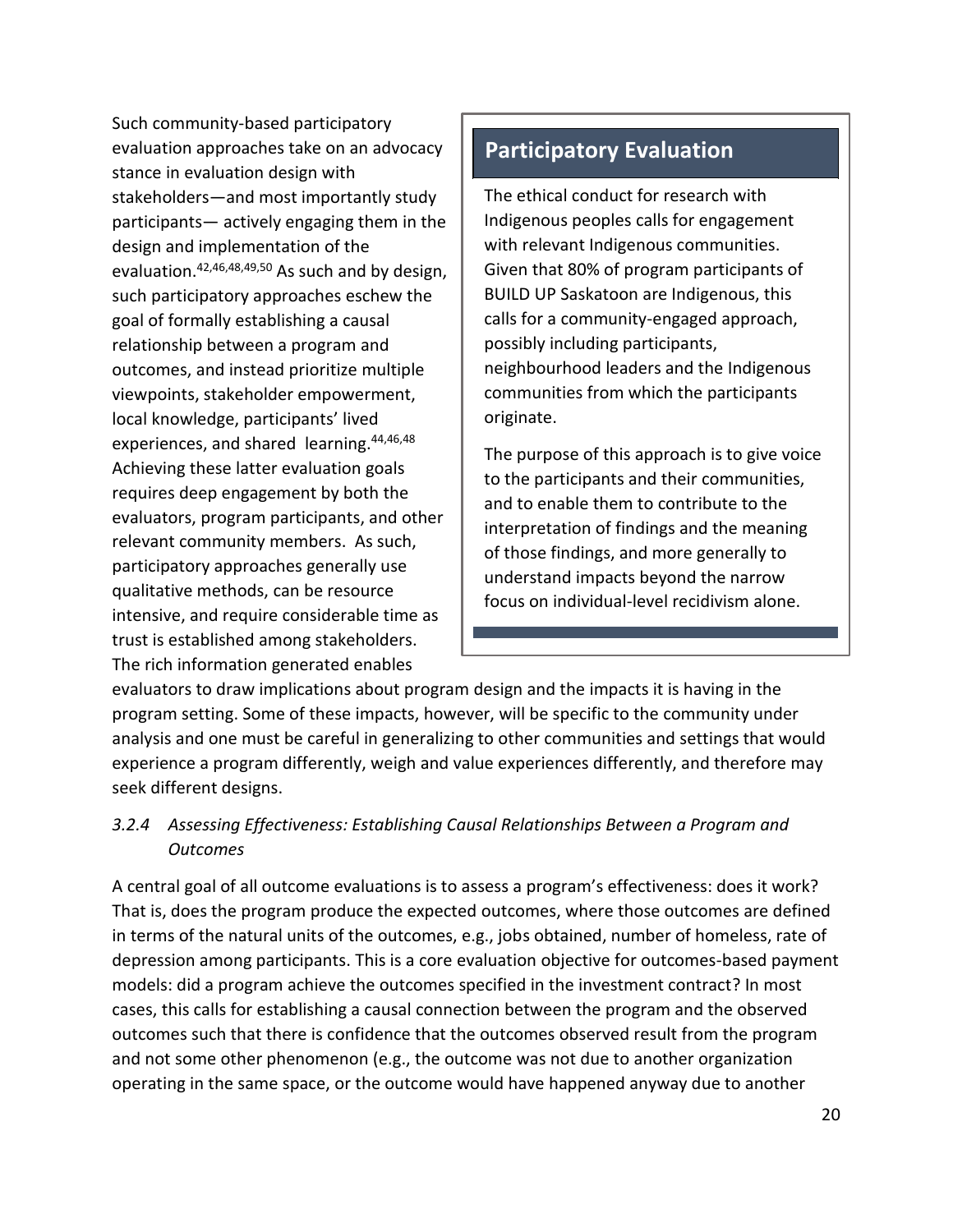concurrent change). Evaluations designed to establish causation draw primarily on quantitative methods.

There can of course be other objectives and establishing such causation will not always be a primary objective, but questions of causation will arise in most evaluations. The answer to the question of whether an evaluation has established a causal relationship is not a simple yes-no. Different evaluation designs can lead to differing degrees of confidence in the extent to which an evaluation is able to establish causation.

<span id="page-30-0"></span>a. *Experimental Designs based on Randomization* Experimental designs based on randomization of study participants to the program or a control

## **Establishing Causality**

*In the context of SALSA, establishing causality means demonstrating that an increase in vegetable consumption by lowincome community residents is due to increased access to vegetables grown in the community gardens funded by SALSA. The ability to demonstrate this could be threatened by other changes that coincide with the program.* 

For example, what if unknown to the evaluators a provincial program began running concurrently that provides lowincome families with a weekly credit to purchase fresh vegetables?

Or imagine that a public health campaign has made families at all income levels more aware of the benefits of eating fruits and vegetables. As a result, people at all income levels are eating more vegetables.

*Is the increased consumption of vegetables a result of the community gardens or one of these other factors?* 

group are commonly seen as a reference standard for establishing causation. Randomization, if done well, ensures no unobserved differences between participants in the two groups, ensuring that measured differences in the outcomes between the two groups are caused by the program itself. Such randomized designs have high levels of internal validity—the ability of an evaluation to establish a causal relationship within the study itself.<sup>19,42,51</sup> Randomized experimental designs have important limitations.<sup>52,53</sup> For example, they are difficult and highly demanding to implement, rendering them infeasible in some contexts and more generally expensive and resource intensive; in some contexts they can raise ethical issues; 54,55,56 and the artificial conditions required to execute a randomized design well can reduce their external validity —the ability to generalize the results from the study setting to other settings.<sup>19,42,51</sup> However, even when a randomized experimental design is either infeasible or overall not the best choice, the ideals grounded in such designs can serve as a reference point to assess alternative methods, especially in relation

to issues associated with establishing causation.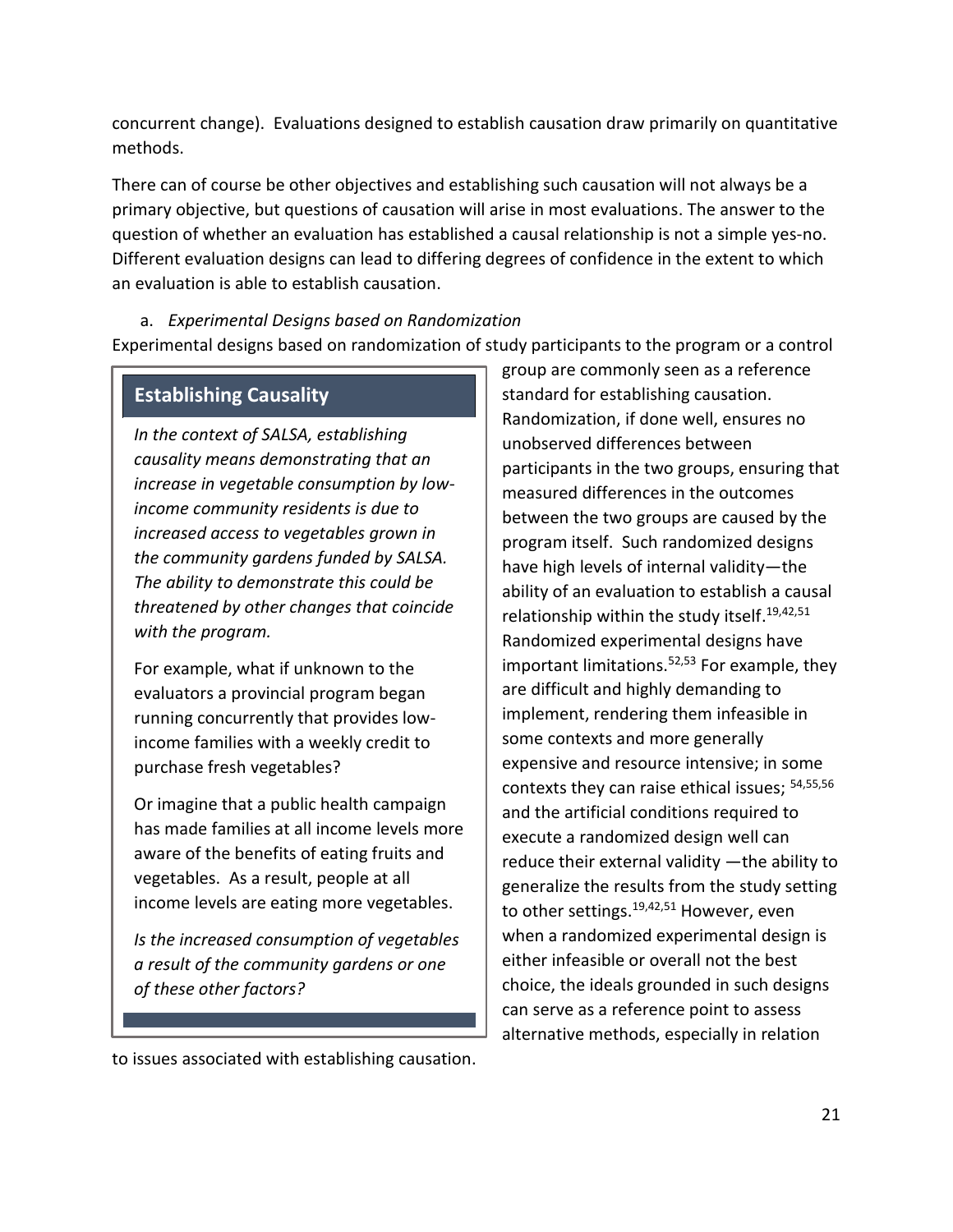#### b. *Observational, Quasi-experimental Designs*

<span id="page-31-0"></span>Because randomized experiments are often neither feasible or desirable, evaluators have developed multiple evaluation designs that compare outcomes across two groups—one made up of participants in a program and the other individuals not in a program—for which assignment to each group is not random and is due to multiple factors (often unknown to an evaluator) that determined who is in which group. Such approaches are based on observational, quasi-experimental designs, so designated because an aspect of the program design and context enables researchers to identify causal effects even in the absence of randomization. Such studies are often carried out retrospectively, exploiting a serendipitous aspect of a program. But importantly, such features can be deliberately integrated into a program or an evaluation design to enable stronger, prospective quasi-experimental studies. For example, the rollout of a large program can be staggered such that those waiting to enter the program serve as the comparison group for the evaluation.<sup>57</sup>

Many types of quasi-experimental designs exist with the different designs offering differing degrees of confidence in the extent to which the program of interest caused the observed differences in outcomes.

c. *Before-after Designs*

<span id="page-31-1"></span>A before-after design compares the program participants' outcomes after participating in a program to their outcomes before participating in a program. The participants act as their own comparison group. An advantage of before-after design is that it does not require a separate comparison group from the program participants. A disadvantage of such a design is it requires good baseline data on the participants' outcomes prior to joining a program; a before-after design is not feasible where baseline data are not available. A beforeafter design is relatively weak for establishing a causal relationship between program participation and post-program outcomes because other factors besides participation may have changed during the before and after periods. For example, if the broader economic conditions improve

## **Before-After Design**

*The objective of BUILD UP Saskatoon is to provide skills and employment to individuals who have had or are likely to have contact with the justice system.*

Now imagine that because the evaluators have access to baseline data, they decide to compare participants' recidivism rate before and after program implementation. The evaluation indicates that the program was a success: participants had fewer encounters with the justice system after the program.

But what if, unknown to the evaluators, shortly after the program began the local police services budget was cut due to the current economic climate and these cutbacks resulted in far less active community policing?

Is an observed decrease in recidivism rates due to the program or due to the changes to police services?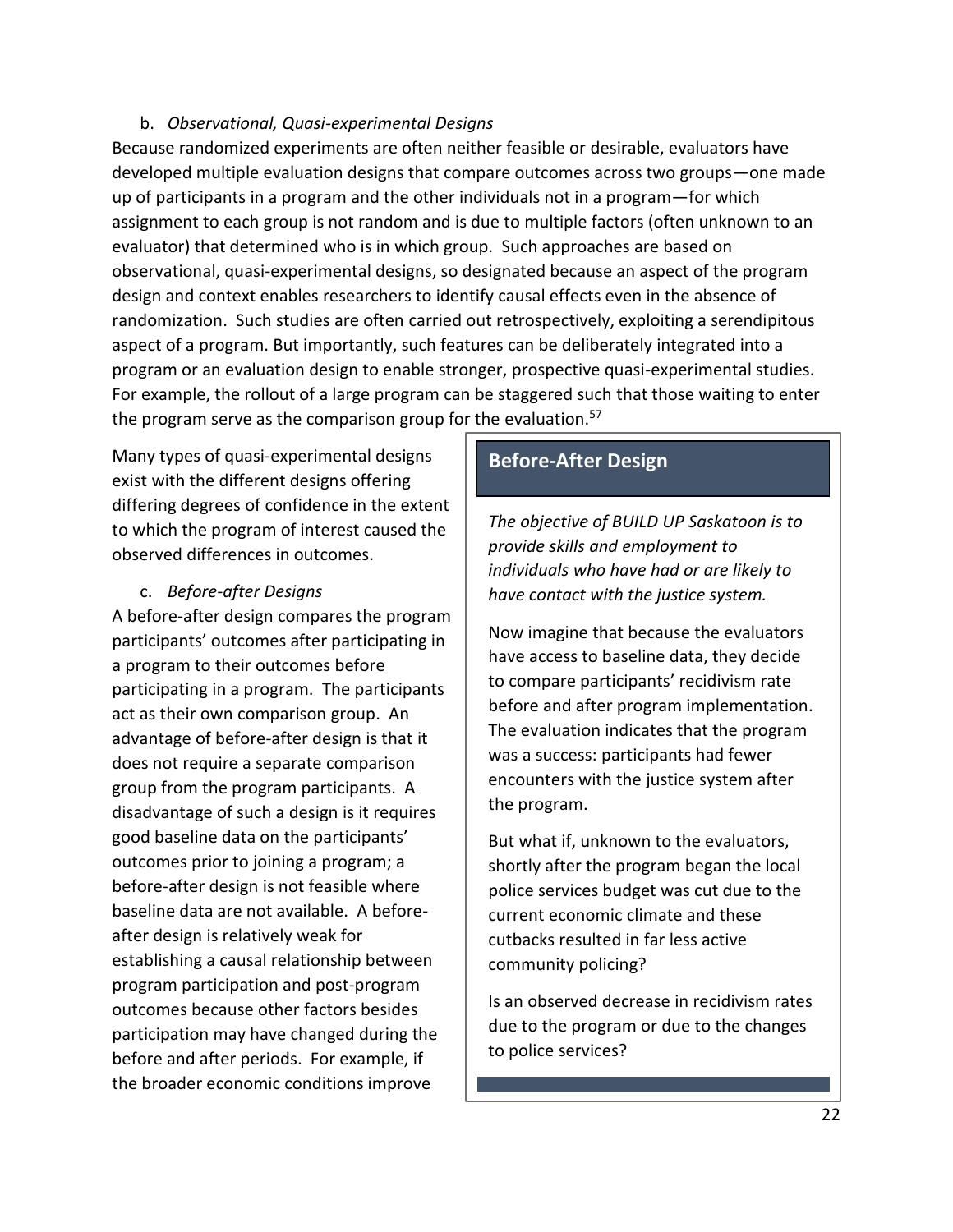(deteriorate) between the before and after periods of an employment training program, it can be difficult to distinguish how much of an observed increase (decrease) in employment is due to participation in the program and how much is due to the broader economic conditions that made it easier (harder) in general to get a job.

d. *Cross-sectional Designs*

<span id="page-32-0"></span>A cross-sectional design compares the outcomes observed for individuals enrolled in a program to those of a comparison group of individuals who did not participate in the program. The assessment of the program's impact is based on the difference in outcomes observed between the two groups. An advantage of purely crosssectional designs is that it does not require baseline data for those who participate in the program; a disadvantage is that it requires choosing an appropriate comparison group for which relevant data are available that can serve as the reference the "no program" level for assessing outcomes. The comparison group should be chosen to be as similar as possible to those who participate in the program. Even with carefully chosen comparison groups, a purely cross-sectional design is relatively weak for establishing a causal relationship between program participation and participant outcomes because there are often unobserved differences between the two groups that might account for the differences in outcomes for reasons other

## **Cross-Sectional Design**

Building on the previous box, now imagine that because there are no baseline data, the evaluators decide to compare outcomes for program participants to those in a community with similar demographic and socio-economic characteristics. The evaluation indicates that the program was a success: participants from the program had fewer encounters with the justice system than did the comparison group.

But, what if unknown to the evaluators the comparison group lived in a community with a "tough-on-crime" policy?

Is the difference in recidivism the result of the BUILD UP program or is it the result of the tough-on-crime policy in the other community, which may have led to a higher arrest rate in the comparison group?

than the program.<sup>e</sup> In a problem analogous to that described above for the employment

<sup>&</sup>lt;sup>e</sup> Several matching methods exist, especially in the context of quantitative program evaluations, to reduce such problems. Propensity Score Matching develops a score to establish the degree of similarity for a potential match based on how well the observable characteristics of individuals in a potential comparison group matches members of the treatment group.<sup>2</sup> Certain research designs, such as regression discontinuity, utilize program design features to define a similar comparison group. For example, if eligibility for a program is determined by a cut-off (e.g.,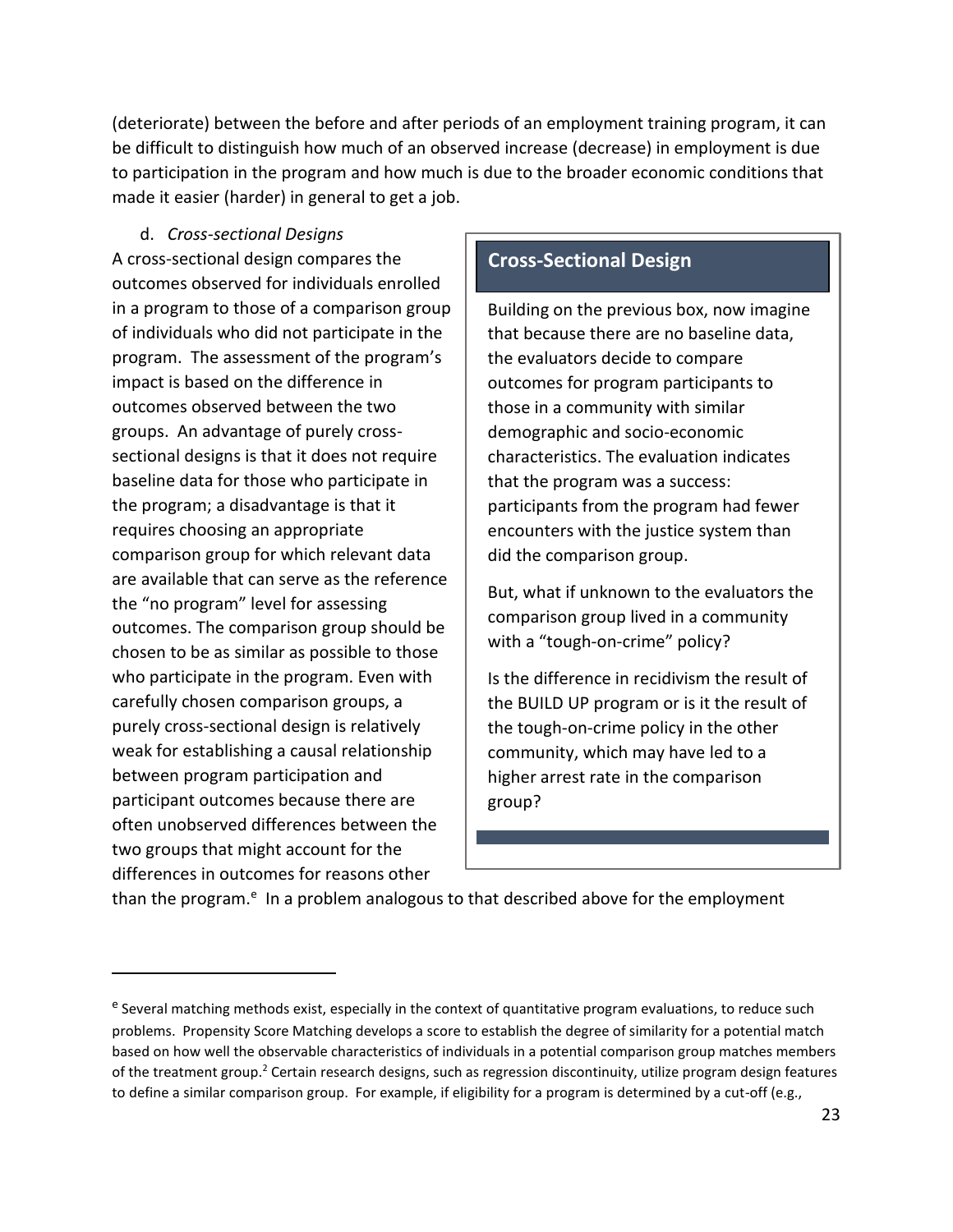program, if the broader economic conditions differ on average for participants in an employment training program compared to those in its comparison group, it can be difficult to conclude that the difference in outcomes is due to the program versus differences due to the broader economic conditions. A particular challenge for cross-sectional designs is self-selection: even if two participants have the same observed characteristics (age, sex, education level, etc.), if enrolment in a program is voluntary the fact that one chose to participate and the other did not suggests that there are unobserved differences (e.g., one is more motivated) that could cause differences in outcomes regardless of program participation (e.g., a participant may be more motivated than a non-participant and so would have searched harder for a job even if they had not participated in the employment program).

## <span id="page-33-0"></span>e. *Designs that Utilize both Crosssectional and Time-series Variation*

It is possible to design an evaluation to utilize both before-after and crosssectional comparisons. Such a design compares the before-after change in the program participants to the before-after change for those in the comparison

## **Cross-Sectional & Time-Series Variation**

Building on the previous box, now imagine that the evaluators had good baseline data on arrests in both communities. This design compares the change among program participants against the change for similar individuals in the comparison community. In this case, imagine that the baseline rate of arrests was slightly higher for the comparison group (a reflection of the "tough-on-crime policy) and that these rates had been stable for the period before the program begun. The evaluation reveals that the program was a success: arrest rate fell among program participants but not in the comparison group.

Is the reduction in recidivism the result of the BUILD UP program or the tough-on-crime policy?

Based on the comparison of the change in rates between the two communities before and after the program, we can now say with confidence that the program did have an effect, even though the comparison group lived in a community with a tough-on-crime policy throughout. This highlights how the crosssectional-times-series design can overcome some problems of cross-sectional alone or time-series alone.

group.<sup>f</sup> Because it utilizes both variation over time and variation across the two groups, such a

eligibility based on age or income level), regression discontinuity compares participants just below the cut-off against non-eligible individuals with values just above the cut-off, who presumably should be quite similar.

<sup>&</sup>lt;sup>f</sup> Two basic types of such design are longitudinal studies, which follow the same individuals over time for each of the program and comparison groups, i.e., one has multiple observations for each individual corresponding to the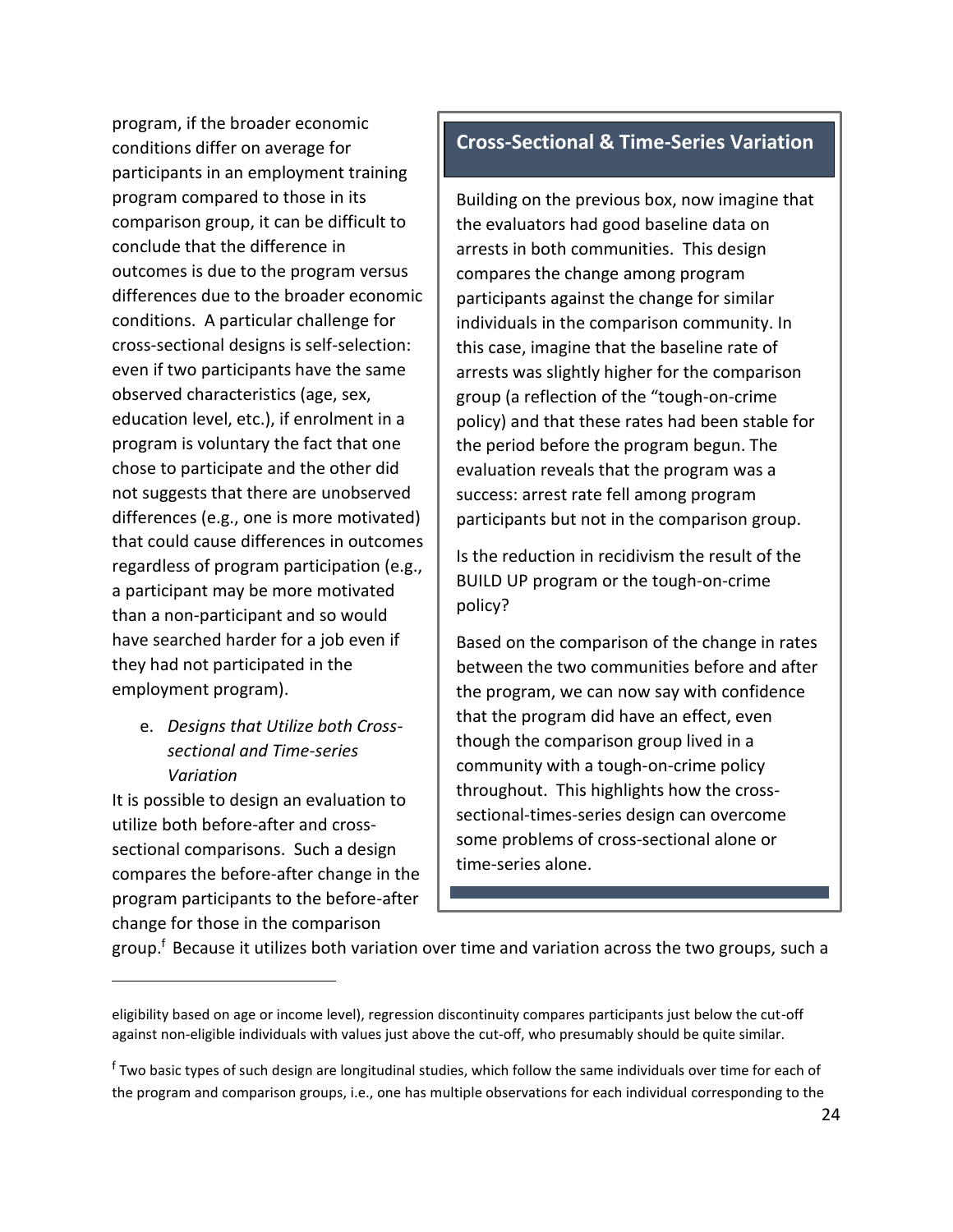design offers much greater potential to identify a causal relationship between program participation and the achievement of specified outcomes. Although this design can suffer from sources of bias present for both before-after and cross-sectional studies, having two sources of variation can enable one to mitigate the impact of such sources of bias. Evaluators have identified a number of conditions under which it is possible to establish causation using such designs for observational data. While more powerful, such a design requires a good comparison group to those in the program and good baseline data for both groups.

## f. *Contribution Analysis*

<span id="page-34-0"></span>As noted, in the absence of true randomization to program and non-program settings, one is often left not fully confident that an evaluation has established causality. In such cases, evaluators often look to supplementary analyses, other data, and situational factors to undertake a form of triangulation to establish greater confidence. If multiple, and diverse additional sources of insight (each of which is in and of itself insufficient to establish causation) are all consistent with a causal explanation, then one can have greater confidence in the main study finding. Diversity of sources and approaches is important in this triangulation exercise: if based on the same underlying strategy, even multiple additional types of evidence provide little new information.

Some of these concepts have been formalized under an approach called contribution analysis. Contribution analysis is structured theoretical approach that uses the theory of change (e.g., critical analysis of the causal chain, assumptions, and risks) combined with other sources of evidence (e.g., survey, field notes, administrative data, etc.) from which a reasonable person could conclude that the program produced the outcomes.<sup>58,59</sup> The limitations of contribution analysis (proclivity to subjective bias,<sup>58</sup> resource intensive nature,<sup>58</sup> lack of quality criteria<sup>60</sup>) mean that in and of itself it is not sufficient to assess causality<sup>58,60,61</sup> for an outcomes-based payment model such as Outcomes Canada, but it can be a useful supplement to other, core evaluation methods.

## <span id="page-34-1"></span>*3.2.5 Mixed Methods*

Mixed-methods approaches combine in complementary ways different methodological approaches in a single evaluation, seeking to gain the advantages of each method and thereby strengthen the overall study design. Mixed-methods approaches are becoming

before and after periods; and cross-sectional/time-series designs in which the specific individuals in the beforeafter periods differ within each group. As an example of the latter, imagine a community-based program aimed at increasing knowledge of sexually transmitted diseases among youth aged 16-18. One could survey youth aged 16- 20 in two communities before the program is launched in one of them, and then conduct a second, post-program, survey in the two communities three years after implementation. In each community, the specific youth in the before survey would differ from those in the post-program survey. The technique of comparing the difference in the with-group change across the two groups is commonly referred to as "difference-in-difference".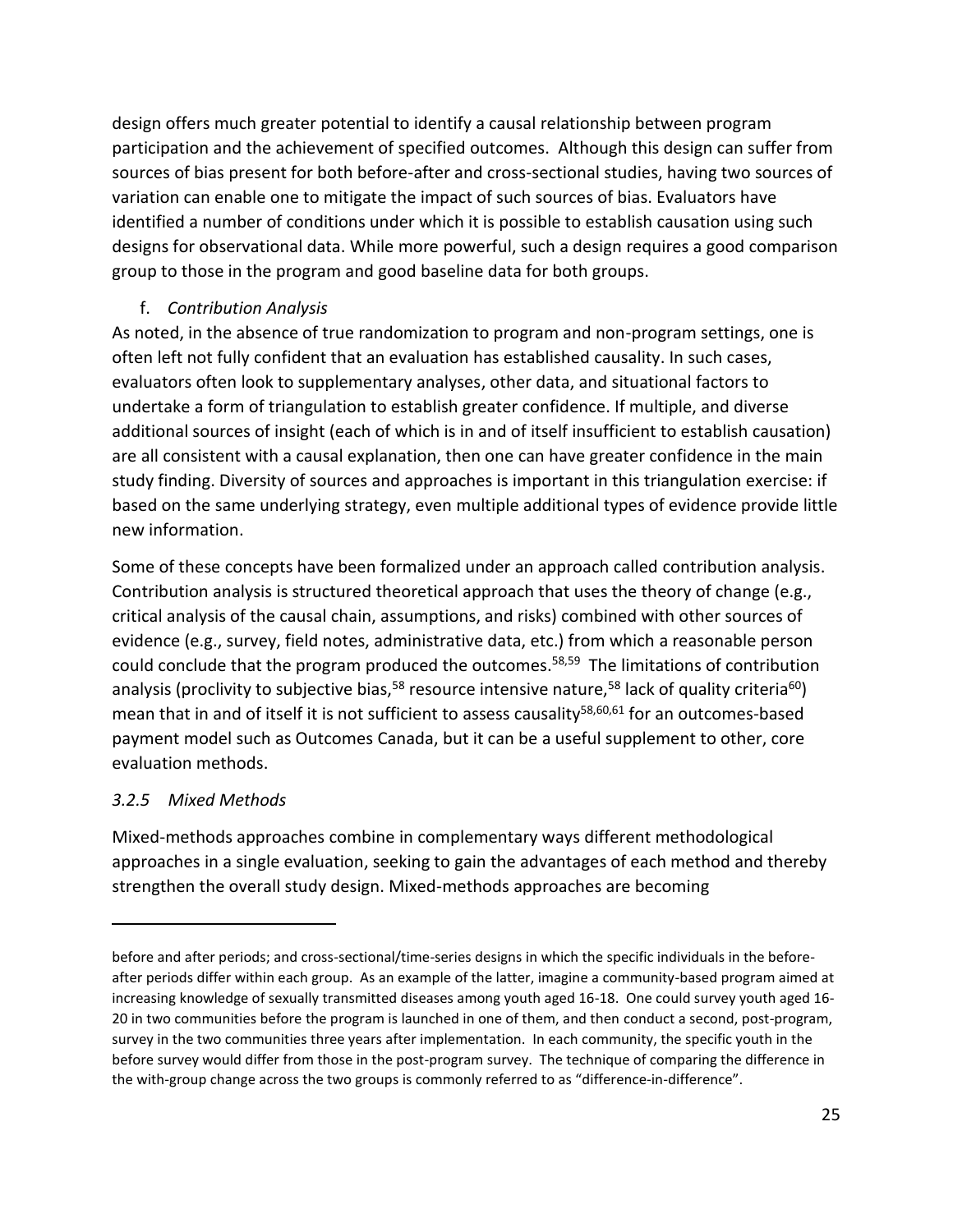# **Mixed Methods**

*The use of mixed methods requires a mix of outcomes that can be measured through quantitative or qualitative indicators.* 

Consider an evaluation of BUILD UP Saskatoon where the evaluator not only wants to know if the program worked (quantitative analysis) but why the program worked (qualitative analysis).

*Effectiveness (Quantitative) analysis:* the evaluator compares the number (or proportion) of participants who had no encounters with the justice system relative to a comparison group over the designated period. To assess this, a survey could ask: *how many interactions have you had with police over the last 6 months?*

*Descriptive (Qualitative) analysis*: To supplement this information, the evaluator then asks participants these follow-up questions: Q1: Has this program been a good experience for you? Why or why not? Q2: When you think about yourself before entering the program (your thoughts and feelings), do you feel differently about yourself now and if so, how?

commonplace.19,20,21,24,41,42,62,63,64,65,66 As noted above in 3.2.2, the term "mixed methods" is commonly used to designate studies that combine both quantitative and qualitative methods. However, we use the term more generally: yes, qualitative and quantitative methods, but also descriptive approaches and effectiveness approaches that seek to establish causality. The effectiveness component (often quantitative) can establish causality (did the program work and to what extent?) while the descriptive (often qualitative component) can provide insight into the underlying mechanisms that contribute to a program's success (failure) and can provide richer information regarding the impact of a program on the community, program participants, and other relevant stakeholders.

Mixed-methods approaches may be particularly important for the Outcomes Canada platform. Outcomes Canada emphasizes community-led, communityengaged processes to identify promising programs, shape the definition of program outcomes and evaluation design, and to give voice to community organizations and community members, especially program participants. These goals are best

served by descriptive, community-engaged, often participatory approaches. At the same time, establishing whether a program achieves the designated levels of outcomes is central to Outcomes Canada's outcomes-based payment model of social finance. This goal is best served by effectiveness approaches designed to establish causal connections between a program and the outcomes measured.

Having said this, it must be emphasized that for some settings and designs these two goals will, in the following sense, be in tension. Community-engaged, participatory approaches involve evaluators deeply engaged with program participants (e.g., often seeing program participants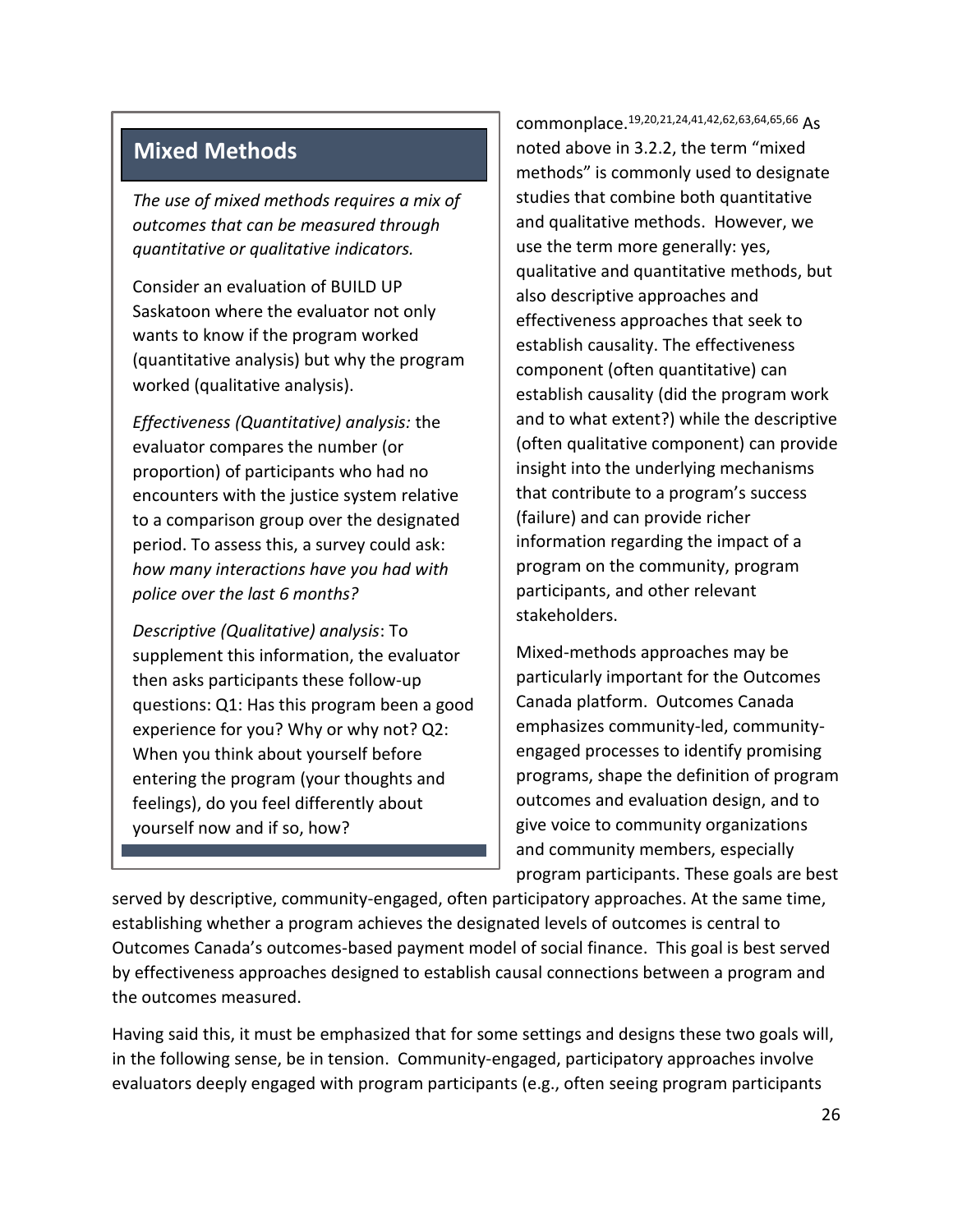as co-knowledge creators on equal footing with the evaluators). This risks the evaluators becoming part of the intervention—an additional program component specific to the evaluation context absent when a program is delivered more broadly. Such effects are not of great concern for participatory designs because such designs do not seek to make causal inferences regarding effectiveness. They have other goals. However, from the perspective of establishing causal connections between a program and the outcomes observed, these effects "contaminate" the evaluation since they preclude establishing the impact of the program itself, absent evaluator effects. These tensions will require very careful consideration of how the two designs may interact in the evaluation in ways counterproductive to the goal of gaining the advantages of each but instead compromising the strengths of each. Guarding against this may require differential timing of the different components, applying the different approaches to different subsets of study participants, or modifying the approaches in ways that limit the negative interactions while ensuring the core evaluation objectives can still be met.

Short of full, community-engaged participatory approaches, descriptive information regarding program implementation, community members reached, broader community impacts and other similar aspects of a program operation can provide useful information regarding why a program did or did not work (especially in relation to the underlying theory of change) and for successful programs, how to improve future program delivery, challenges to be faced when scaling up, and likely implementation issues in other jurisdictions.<sup>63,64</sup>

#### <span id="page-36-0"></span>*3.2.6 Evaluation Methods Summary*

- *i. No one single method is the universally right (or wrong) approach to evaluation but rather the best approach chosen will depend critically on the evaluation objectives — "what does the evaluation seek to demonstrate?"*
- *ii. Evaluations that seek primarily to establish strong causal evidence regarding the impact of a program will draw on methods for establishing causation such as quasiexperimental designs that utilize both cross-sectional and time-series variation when possible. Evaluation that seeks to understand the mechanisms that underlie the outcomes' causal pathway or participants' lived experience will prefer communityengaged, possibly participatory, approaches.*
- *iii. Each approach has strengths and weaknesses which evaluators will have to weigh. Causal approaches aim for objectivity and minimizing sources of bias, thus normally limiting the extent to which they seek input from a range of stakeholders including community members or program participants. Evaluations that seek to engage more fully with a range of stakeholders, risk—from the perspective of establishing effectiveness—inducing stakeholder bias that can impact the evaluation's reliability, validity and importantly transferability. However, such approaches can advance other evaluation goals, especially in the context of Outcomes Canada's community-focused goals.*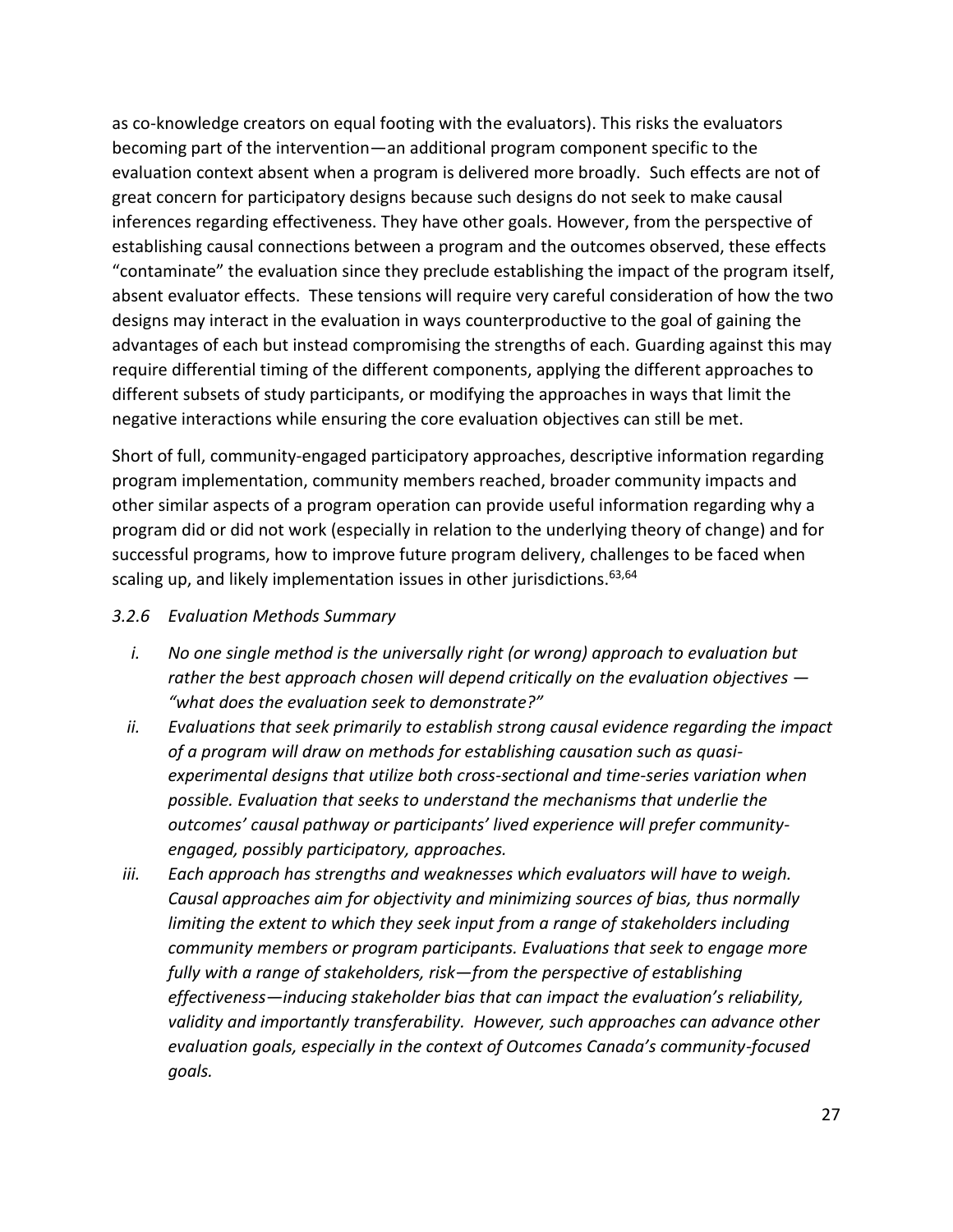*iv. Mixed-methods approaches have the potential to marry elements of community focus a key objective of the Outcomes Canada Platform—to an evaluation of whether a program achieves outcomes as specified in the investment contract. The effectiveness component can establish causation as would be done conventionally while the descriptive, qualitative component can engage more fully with stakeholders including the community and program participants. Such mixed-methods approaches, however, can be challenging and are resource intensive.* 

## <span id="page-37-0"></span>**3.3 Methods for Assessing Value for Money**

Some contracts will specify outcomes beyond effectiveness alone to include evidence of value for money. More generally, stakeholders, and particularly investors and buyers, may want to know whether the program provides good value for money. Effectiveness is a necessary condition for a program to provide good value for money, $\beta$  but determining value for money adds considerable complexity to an evaluation and makes substantially greater data demands. An assessment of value for money compares costs and outcomes and therefore requires collecting information on the costs of providing a program. Many methods exist for determining value for money. An important distinction among them is whether they assign a value to the outcomes, and if so, whether that value is expressed in non-monetary or monetary terms.

## <span id="page-37-1"></span>*3.3.1 Approaches that Do not Assign Value to Outcomes*

Cost-effectiveness Analysis (CEA) compares the incremental costs of providing a program against the incremental change in outcomes expressed in natural units (e.g., arrests, number of people employed full time, tons of material recycled, number of emergency room visits avoided).<sup>67</sup> The result is a measure that indicates the additional cost required to obtain an additional unit of the outcome—an indicator of value for money provided by the program. If this number is small (large), then it means that the program produces the outcome at low (high) cost. Because it avoids placing a value on the outcomes but rather leaves them expressed in natural units, it is less complex than the methods that do and is therefore one of the most widely applied approaches. However, because cost-effectiveness can be determined only for each outcome separately, it is best suited for evaluations with a single, or a single dominant, outcome of interest; it is poorly suited for situations in which there are multiple outcomes of interest as it cannot provide an indication of the value for money of the overall program.

<sup>&</sup>lt;sup>g</sup> If a program is not effective, there is no reason to proceed further. An ineffective program that does not work can never provide good value for money. Sometimes a program may work but be less effective than existing practice. If it is also sufficiently less costly, such a less effective program may be preferred based on value for money.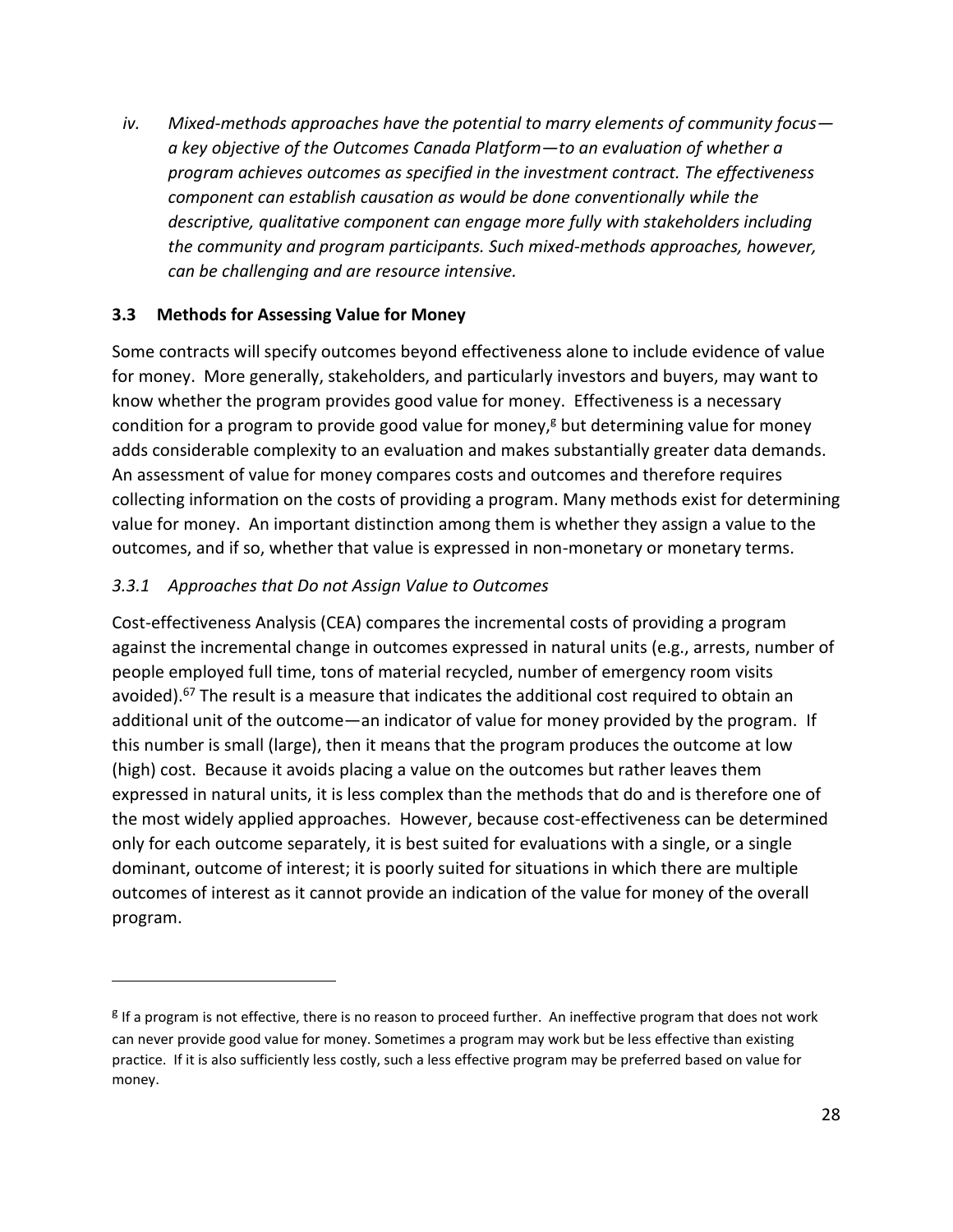### <span id="page-38-0"></span>*3.3.2 Approaches that Do not Assign Value to Outcomes*

The most common approaches to assessing value for money by assigning non-monetary value to outcomes have been developed for programs for which the primary outcome is improved health. Consider two health programs, each of which increase the expected year of life for participants by 10 years, but in one case those additional years are lived in full health while in the second people experience severe chronic pain and cannot carry out all their usual activities. Both programs produce the same outcome measured in life-years, but the second produces fewer "quality-adjusted life-years" since individuals live with chronic pain and face limitations on their activity. Cost-Utility Analysis (CUA) assigns a utility weight to each unit (e.g., life year) of the outcome achieved to calculate an outcome measured in quality-adjusted life-years (QALY) produced. With this outcome in hand, which reflects the value to individuals of the health gains produced, Cost-Utility Analysis assesses the value for money of a program by calculating the cost-per QALY produced by the program. Cost-utility analysis has two main advantages over CEA in health contexts: (a) the outcome incorporates consideration of quality of life; and (b) one can assess the value for money of a program with multiple health outcomes, all of which can be expressed in terms of QALYs. A main disadvantage is that CUA can typically only be applied to programs for which health outcomes are the primary outcomes of interest. However, due to a growing interest in non-monetary approaches to measure multi-dimensional aspects of well-being for evaluation, organizations are developing QALY-type measures for

other types of outcomes.<sup>68,69,70</sup>

#### <span id="page-38-1"></span>*3.3.3 Approaches that Assign Monetary Value to Outcomes*

Diverse approaches exist to assess value for money by assigning monetary values to the outcomes achieved, and thereby provide an indicator of the return on investment (ROI). The dominant approach within program evaluation is cost-benefit analysis (CBA), but before discussing CBA, we want to note a particular type of financial analysis often used to calculate return on investment: cost savings to key stakeholders.

<span id="page-38-2"></span>*Financial Analysis of Cost Savings* focuses solely on the net savings—the difference between the cost of providing a program and the costs averted by reduced service usage by participants—as a measure of

## **Financial Analysis of Cost Saving**

Imagine, the Saskatchewan Ministry for Immigration and Career Training has agreed to fund BUILD UP because the program provides career training to otherwise difficult-to-service groups. An evaluation shows that BUILD UP reduced recidivism, but a financial cost saving analysis reveals no associated cost savings for this Ministry or the provincial government more broadly. Instead, the cost savings accrued solely to local police services.

*What might happen to this otherwise successful program if the provincial government's funding support was based primarily on expected cost savings to the provincial ministry?*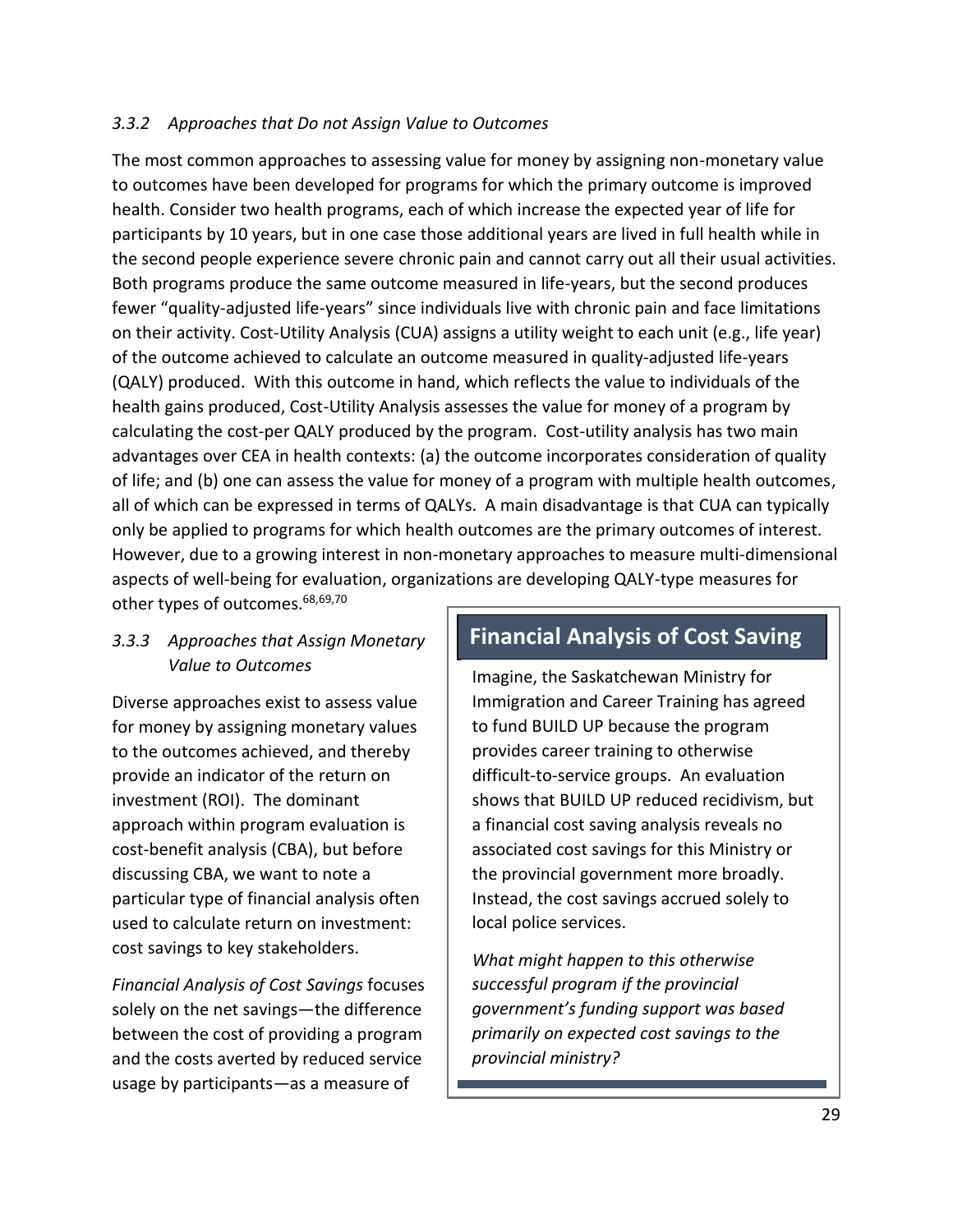return on value. This outcome is understandably of interest to a funder, such as a government ministry, and understanding such financial effects can help identify challenges for broad

implementation (e.g., a program may reduce overall costs, but the ministry that provides the program experiences an increase in costs while the costs savings accrue to another ministry). But purely financial analyses provide a very narrow indicator of value for money. Such financial analyses value a program outcome only to the extent that it generates cost savings to a provider/funder; it assigns a value of zero to the effects an outcome has for the individual, their family, or to society more broadly. As such, it is not consistent with the broader principle of program evaluation to consider all effects of a program in society.

<span id="page-39-0"></span>*Cost-benefit analysis* avoids this narrow calculation of only financial impacts by assigning a monetary value to all outcomes of interest and then comparing the program costs against these benefits to assess value for money. The major challenge for costbenefit analysis is assigning monetary value to outcomes achieved. The preferred economic approach for doing so is to determine a person's willingness-to-pay for the outcome. Cost-benefit practitioners have devised multiple methods for doing this, but they can be difficult and expensive to implement and can raise ethical issues in certain evaluation contexts for which willingness-to-pay is not a good indicator of social value. In some cases, one can use as a proxy a

# **Cost-Benefit Analysis**

The primary objective of SALSA program is youth employment, but the secondary objective is to fund community gardens in communities with little access to fresh fruits and vegetables. SALSA is therefore expected to achieve several financial and non-financial benefits over time that will accrue to different members of society such as the organization, participants, the government, and society more generally.

Financial benefits, e.g.,

- For the SALSA, program profits from salsa sales
- For participants, higher wages.

Non-financial benefits, e.g.,

- For participants of the community garden, health and quality of life gains
- For the community, quality of life gains from the beautification of the neighbourhood and greater diversity of birds, bees and other wildlife.

Financial Costs, e.g.,

- Salsa Ingredients
- Wages
- Hydro
- Property taxes
- Rents

Non-Financial Costs, e.g.,

- Odour from the Salsa production facility
- Increased neighbourhood traffic near garden plots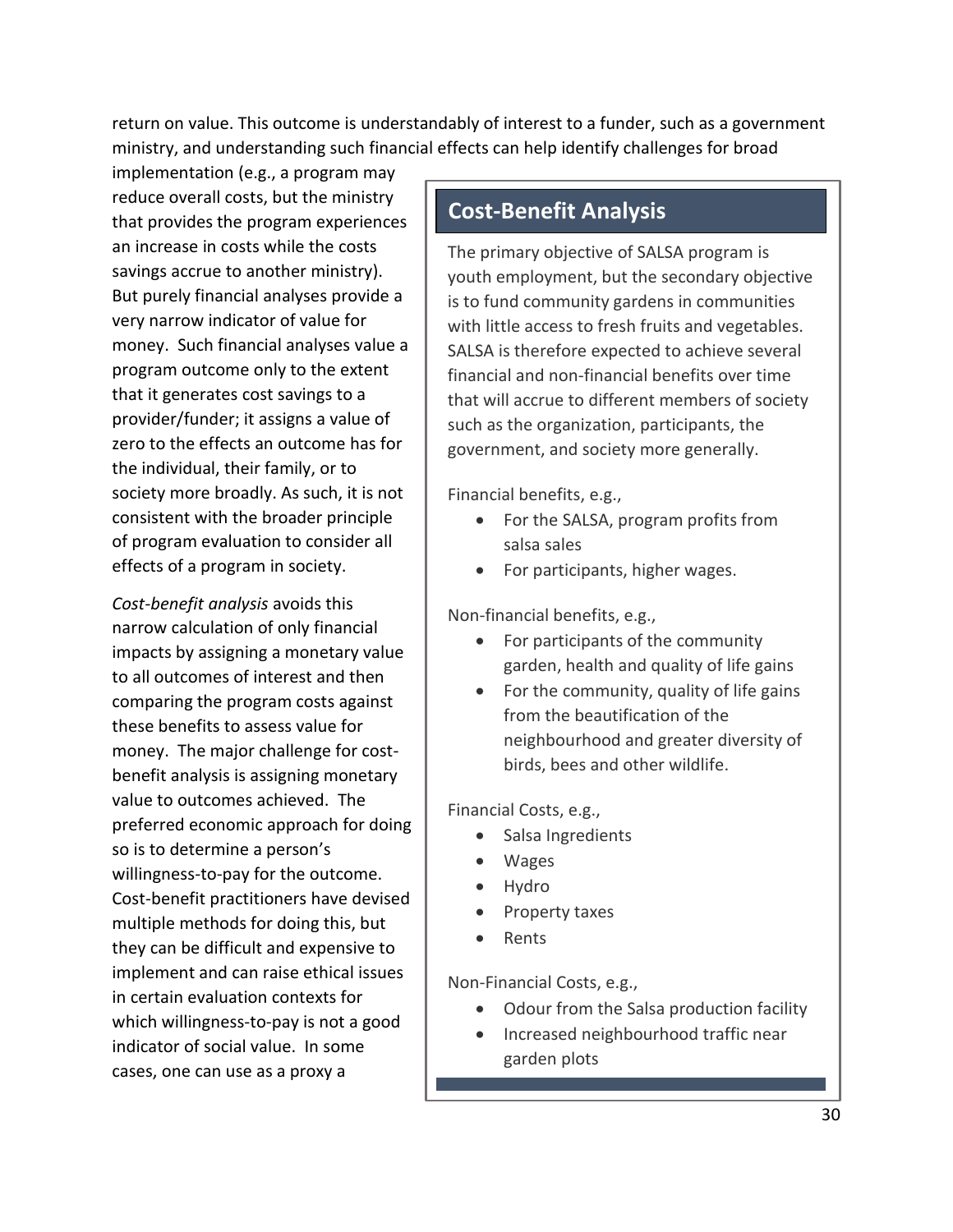measure such as the increment to a person's life-time earnings; this is a relevant proxy for the value of better employment obtained as a result of a training program but also has wellunderstood biases and limitations. A CBA can in principle include any type of outcome and therefore is the preferred approach when a program generates multiple distinct outcomes of value measured in different natural units (e.g., improved, health, better employment, reduced incarceration). The result of a cost-benefit analysis is expressed by a measure of net benefit (benefits – costs) and represents the net benefit to society of a program across all outcomes of value.

## <span id="page-40-0"></span>*3.3.4 Social Return on Investment (SROI)*

SROI attempts to straddle the line between the broader social benefit indicators of success important to a mission-oriented community organization and value for dollar analysis that is of importance to some funders. Essentially, SROI is a cost-benefit analysis (CBA) but with greater emphasis on stakeholder engagement $41,71,72$  and a more in-depth report that should include other social indicators of success beyond just the financial ones. Stakeholders can include beneficiaries, administrators, funders and others as appropriate<sup>41,51</sup> and, although they may contribute to the evaluation, these stakeholders do not lead the evaluation.<sup>51</sup>

However, the judgements of the various stakeholders regarding the weights attributed to external costs/benefits, choice of indicators and other assumptions in the evaluation model can lead to multiple sources of bias.<sup>51,71</sup> As a result, SROI ratios are not generally comparable across programs.10,72 Furthermore, comprehensive SROI analysis is resource intensive in terms of time and specialized skills making it an impractical choice for smaller organizations.<sup>41</sup>

## <span id="page-40-1"></span>**3.4 Outcomes and Indicators**

Figure 2 depicts the interconnectedness of typical outcomes that community organizations0 hope to achieve. Whether seeking to address poverty, social justice or inequality, there are

multiple pathways to achieving these aspirational goals that are not mutually exclusive. For example, it may not be possible to achieve employment outcomes without also addressing deficits in housing, health or education; and it may not be possible to address educational outcomes without also addressing housing and health and communitylevel outcomes like safe communities. It is therefore not uncommon to see community organizations such as QUINT Development (BUILD UP Saskatoon) and Spence Neighbourhood Association (SALSA) pursuing



*Figure 2: Interconnectedness of Outcomes*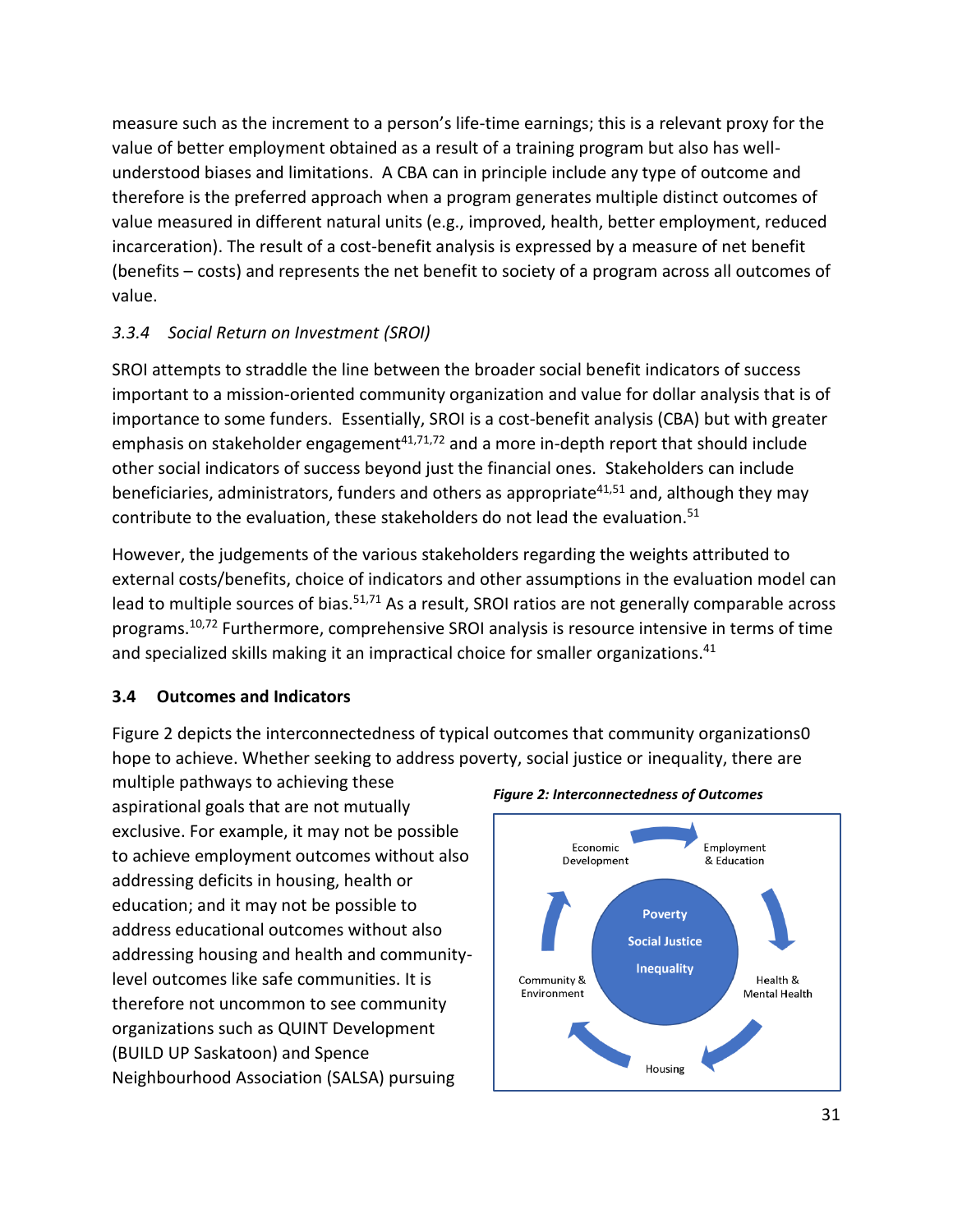multiple outcomes through multiple programs at any given time. Within specific programs, indicators for these outcomes, whether for employment, education, health, housing, community and environment, are the concrete measures used to represent the outcome to assess short, medium and longer-term outcomes.

Outcomes are generally defined at the conceptual level (e.g., reduced unemployment), but for evaluation purposes, they need to be translated into operational indicators capable of measuring the outcome. Outcomes are operationalized through empirical, data-based indicators. Often, a given outcome can be measured in a number of ways. For example, employment can be measured in terms of presence or absence of a job, number of hours worked, whether employed part time or full time, whether wage is subsidized or not subsidized, hourly rate or wage level, which is often as a proxy for quality of employment. The process of moving from conceptual outcomes to operational indicators requires that the outcomes be specified sufficiently and precisely to be able to be measured meaningfully by indicators. Vague or aspirational outcomes (e.g., improve opportunities for youth in the Spence neighbourhood) need to be unpacked and translated into very specific indicators of change (e.g., proportion of youth graduating from high school and entering college). Selecting the appropriate indicators can be complex requiring certain assumptions, particularly when outcomes are not easily observable (e.g., optimistic about the future – a proxy for mental health).

The choice of indicator to represent an outcome is one of the most important choices in an evaluation. No matter how carefully designed using the most sophisticated methods, an indicator that poorly represents the true objective will not provide useful information. Very carefully measuring the wrong thing is not useful. There can be a tension between a preferred research design based purely on considerations of design (e.g., ability to establish causation) but which requires use of a less-preferred indicator that is a less good proxy for the underlying outcome sought versus use of a less-preferred design that will enable one to use a preferred outcome indicator.

Table 1 lists some of the common outcomes and corresponding indicators for the types of programs expected to be of interest to the Outcomes Canada Platform. The table is not meant to be exhaustive but rather provides examples of outcomes and indicators, and the linkage between outputs and their corresponding outcomes, as well as highlight potential data sources for those outcomes and indicators. The specific indicator and best source of data will depend on the program of interest but, over time, this table can be supplemented as the platform develops. In many cases, obtaining outcomes data specific to program recipients will require primary data collection but, in some cases, outcomes data will be available in administrative databases if it is possible to obtain access (e.g., arrest records for program participants; cost of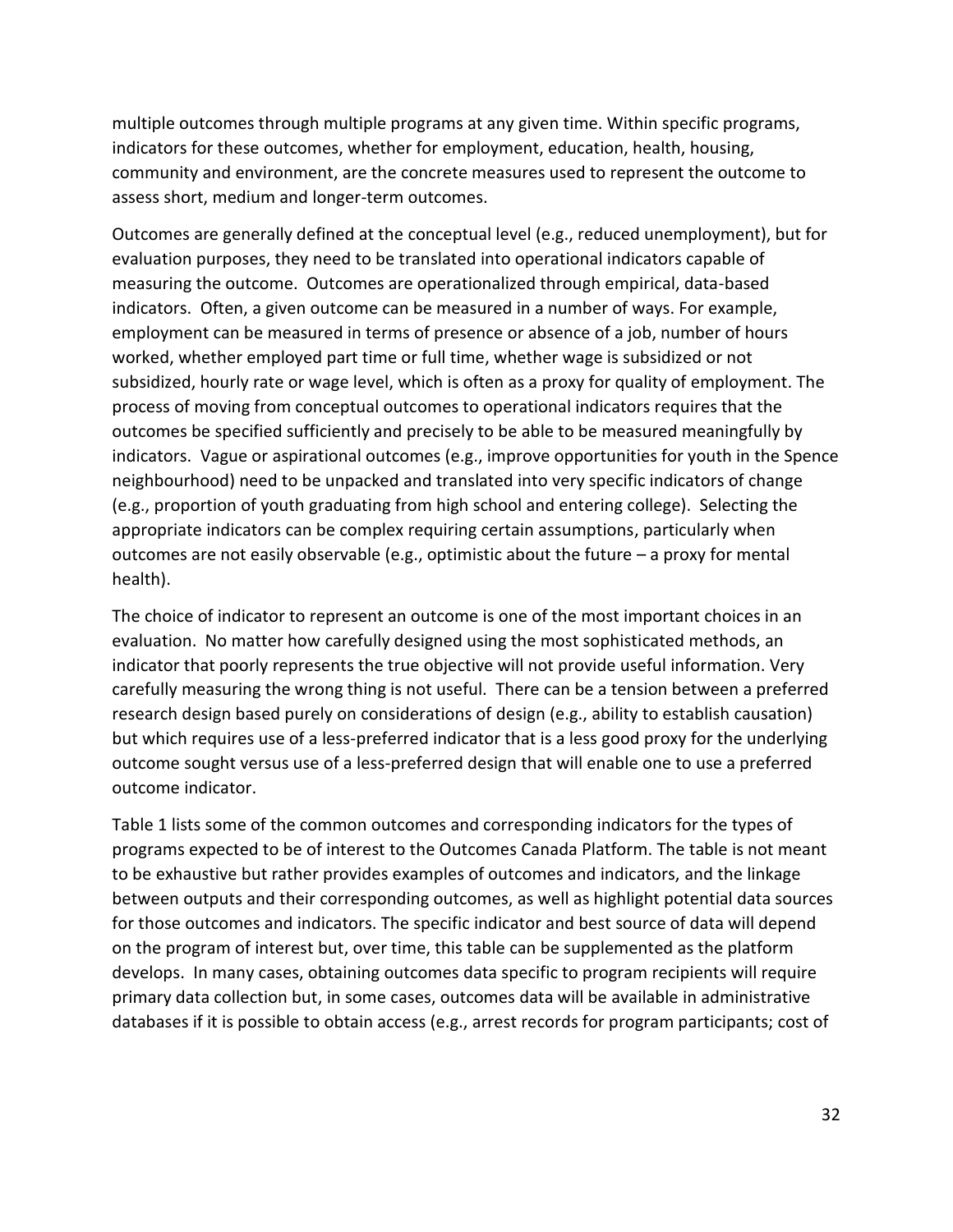#### *Table 1: Common Outcomes*

The outcomes table below is not an exhaustive list of outcomes and indicators but rather provides examples that may be of interest to an outcomes-based payment model such as Outcomes Canada. Output indicators illustrate the difference between these output indicators and their corresponding outcome indicators (see the text for a fuller description of the differences). Note that any given outcome can be operationalized in a number of ways depending on the goals of the program and the evaluation. Finally, the last column links outcome indicators to potential data sources at the national, provincial and local level.

<span id="page-42-0"></span>

| Common          | <b>Output Indicators</b>                                                                                                                                                                                                                                       | <b>Outcome Indicators</b>                                                                              | <b>Outcome Data Sources</b>                                                                                                                                                                                                                                                                                                                                                                                                                                                                                                                                                       |
|-----------------|----------------------------------------------------------------------------------------------------------------------------------------------------------------------------------------------------------------------------------------------------------------|--------------------------------------------------------------------------------------------------------|-----------------------------------------------------------------------------------------------------------------------------------------------------------------------------------------------------------------------------------------------------------------------------------------------------------------------------------------------------------------------------------------------------------------------------------------------------------------------------------------------------------------------------------------------------------------------------------|
| <b>Outcomes</b> |                                                                                                                                                                                                                                                                |                                                                                                        | (National, Provincial/Territorial, Local)                                                                                                                                                                                                                                                                                                                                                                                                                                                                                                                                         |
| Employment      | <b>Job Readiness and Skills</b><br>Training (# people<br>completed job search<br>training, job interview<br>training, resume building,<br>reading, numeracy,<br>writing, high school<br>equivalent, acquiring ID,<br>ESL, attended a job<br><i>interview</i> ) | Job Type<br>(# any job, part-time/full-<br>time, temporary,<br>precarious,<br>subsidized/unsubsidized) | <b>National Only:</b><br>Statistics Canada Socioeconomic Time Series<br>Data — formerly known as CANSIM (e.g.,<br>permanent employees, temporary employees)<br>National and Provincial/Territorial:<br>Statistics Canada Socioeconomic Time Series<br>$\bullet$<br>Data (e.g., employed full-time or part-time)<br>Statistics Canada Labour Force Survey (e.g., job<br>$\bullet$<br>permanency, union status, reason for leaving<br>job). Data available also for selected Census<br>Metropolitan Areas (e.g., Toronto, Winnipeg).<br>National, Provincial/Territorial and Local: |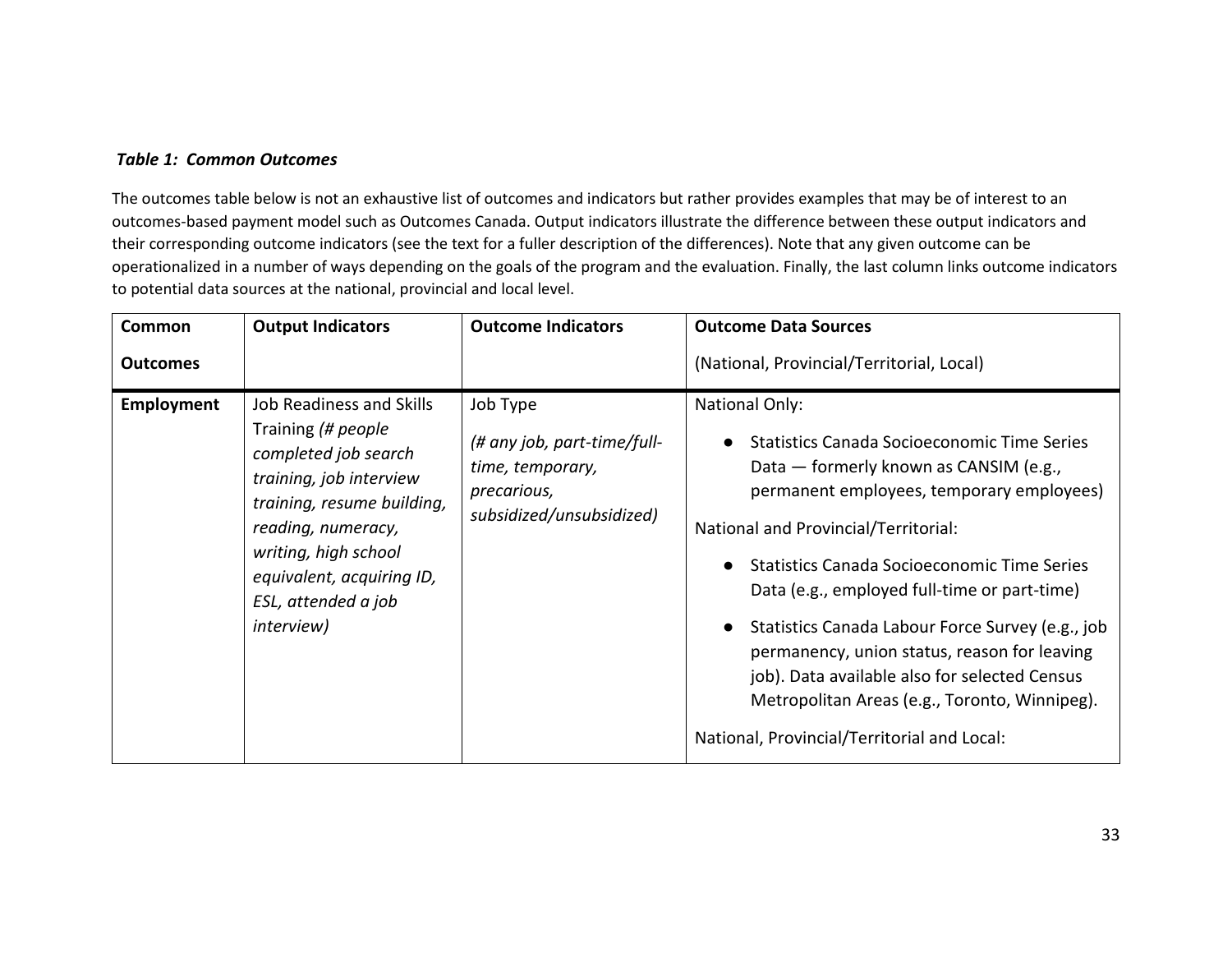| Common          | <b>Output Indicators</b>                                                                                                       | <b>Outcome Indicators</b>                                                                     | <b>Outcome Data Sources</b>                                                                                       |
|-----------------|--------------------------------------------------------------------------------------------------------------------------------|-----------------------------------------------------------------------------------------------|-------------------------------------------------------------------------------------------------------------------|
| <b>Outcomes</b> |                                                                                                                                |                                                                                               | (National, Provincial/Territorial, Local)                                                                         |
|                 |                                                                                                                                |                                                                                               | Statistics Canada Labour Force Survey (with<br>$\bullet$<br>special permission)                                   |
|                 | Workshops (# complete, #<br>attendees)                                                                                         | Hours Worked (per day,<br>week, month)                                                        | <b>National Only:</b>                                                                                             |
|                 |                                                                                                                                |                                                                                               | <b>Statistics Canada Socioeconomic Time Series</b><br>Data                                                        |
|                 |                                                                                                                                |                                                                                               | National and Provincial/Territorial:                                                                              |
|                 |                                                                                                                                |                                                                                               | Statistics Canada Labour Force Survey (also for<br>selected Census Metropolitan Areas e.g.,<br>Toronto, Winnipeg) |
|                 |                                                                                                                                |                                                                                               | National, Provincial/Territorial and Local:                                                                       |
|                 |                                                                                                                                |                                                                                               | Statistics Canada Labour Force Survey (with<br>special permission)                                                |
|                 | On-the-job Training (#<br>internships/apprenticeshi<br>ps completed, hours in<br>training, # with new skills<br>certification) | Quality of Work (hourly<br>wage, change in wage,<br>receipt of benefits, type of<br>benefits) | <b>National Only:</b>                                                                                             |
|                 |                                                                                                                                |                                                                                               | <b>Statistics Canada Socioeconomic Time Series</b><br>Data                                                        |
|                 |                                                                                                                                |                                                                                               | National and Provincial/Territorial:                                                                              |
|                 |                                                                                                                                |                                                                                               | Labour Force Survey (also for selected Census<br>$\bullet$<br>Metropolitan Areas e.g., Toronto, Winnipeg)         |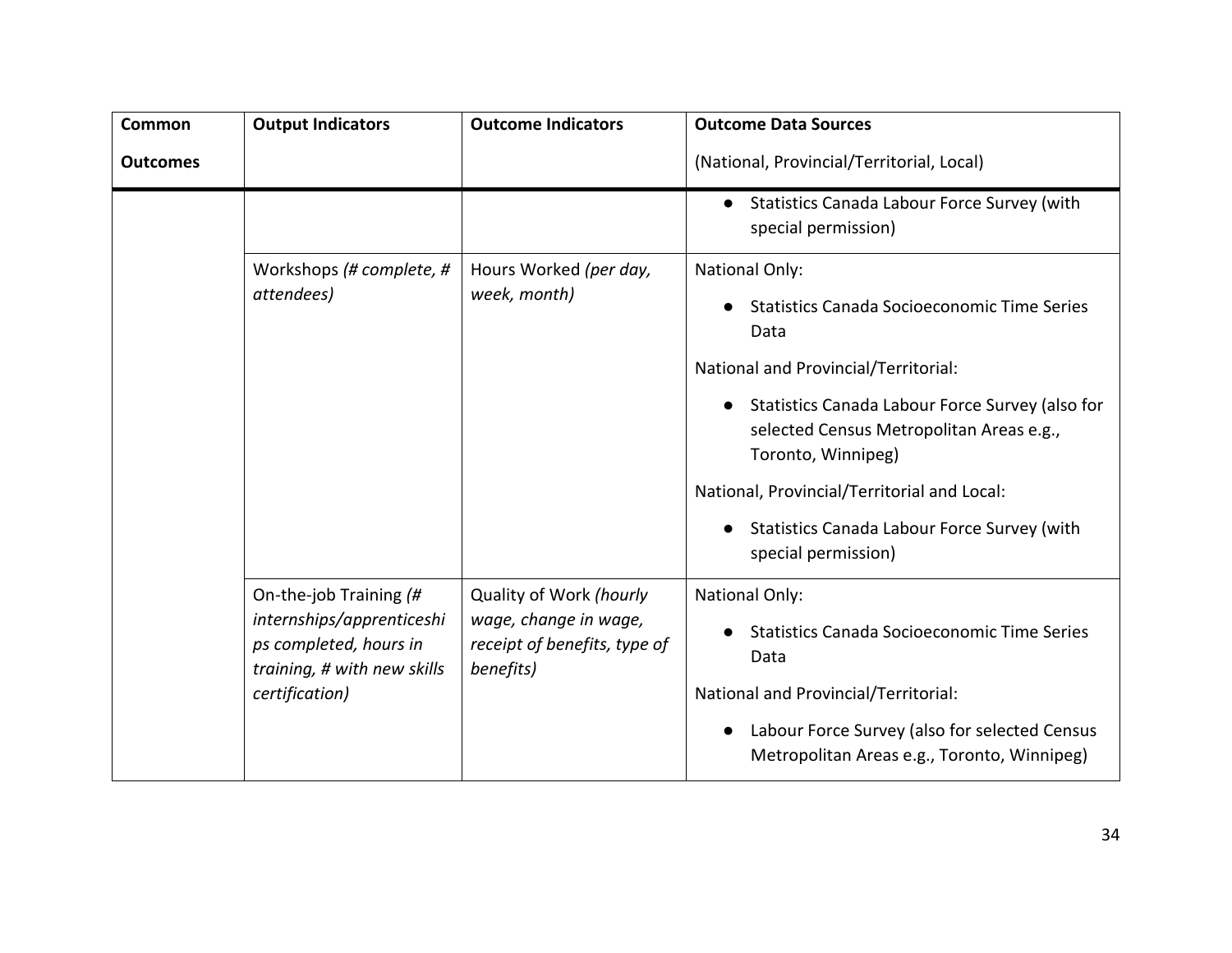| <b>Common</b>   | <b>Output Indicators</b>              | <b>Outcome Indicators</b>                                  | <b>Outcome Data Sources</b>                                                                                                    |
|-----------------|---------------------------------------|------------------------------------------------------------|--------------------------------------------------------------------------------------------------------------------------------|
| <b>Outcomes</b> |                                       |                                                            | (National, Provincial/Territorial, Local)                                                                                      |
|                 |                                       |                                                            | <b>Statistics Canada Canadian Community Health</b><br>$\bullet$<br>Survey                                                      |
|                 |                                       |                                                            | National, Provincial/Territorial and Local:                                                                                    |
|                 |                                       |                                                            | Statistics Canada Labour Force Survey (with<br>$\bullet$<br>special permission, includes a much richer<br>dataset)             |
|                 |                                       |                                                            | <b>Statistics Canada Canadian Community Health</b><br>$\bullet$<br>Survey (with special permission)                            |
|                 | Time to Employment<br>(weeks, months) | National and Provincial/Territorial:                       |                                                                                                                                |
|                 |                                       | <b>Statistics Canada Socioeconomic Time Series</b><br>Data |                                                                                                                                |
|                 |                                       |                                                            | National, Provincial/Territorial and Local:                                                                                    |
|                 |                                       |                                                            | Statistics Canada Labour Force Survey (with<br>$\bullet$<br>special permission)                                                |
|                 |                                       | Long-term Employment                                       | National and Provincial/Territorial:                                                                                           |
|                 |                                       | (never unemployed,<br>unemployed days,<br>unemployed)      | Statistics Canada Labour Force Survey (also for<br>$\bullet$<br>selected Census Metropolitan Areas e.g.,<br>Toronto, Winnipeg) |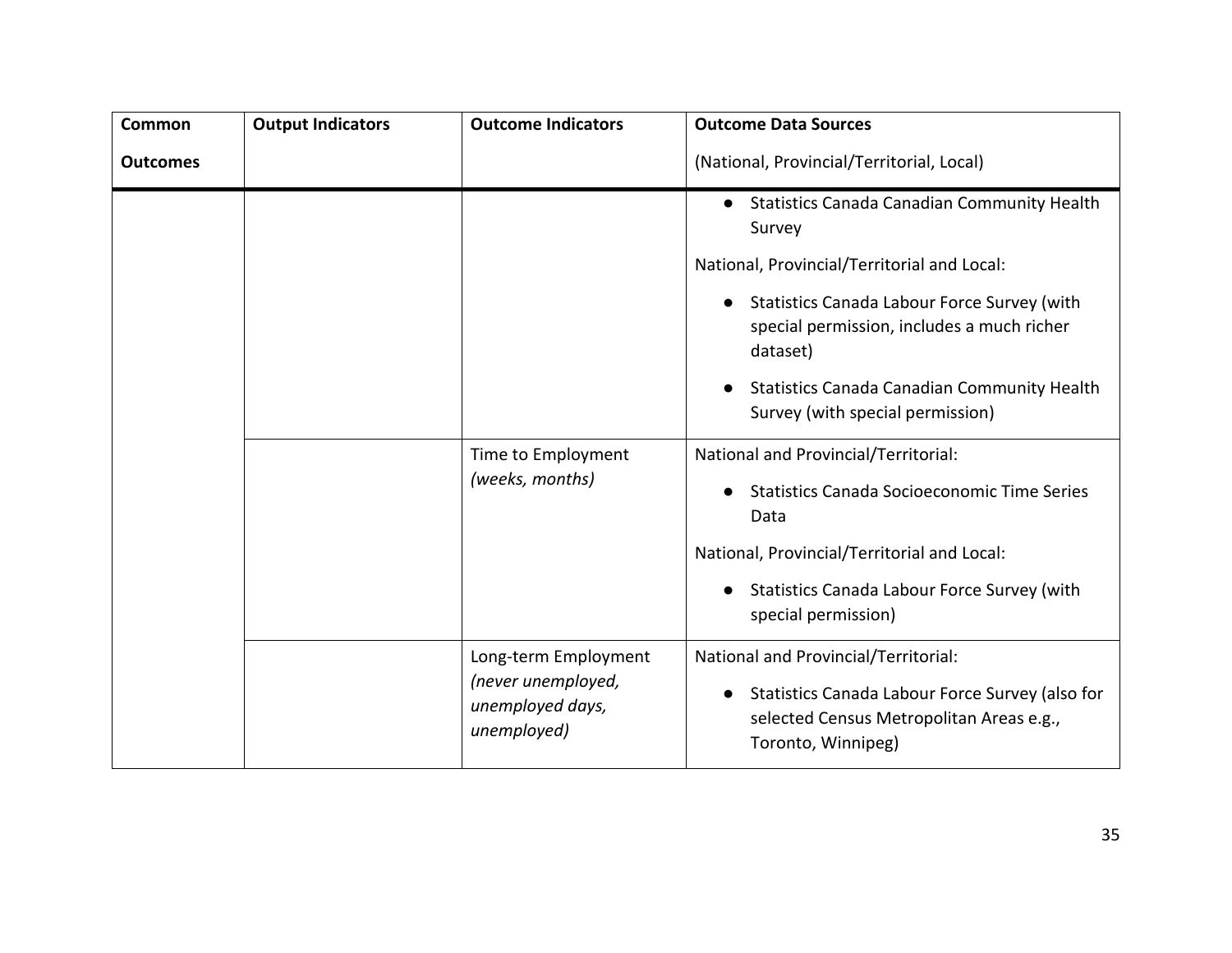| <b>Common</b>   | <b>Output Indicators</b> | <b>Outcome Indicators</b>                          | <b>Outcome Data Sources</b>                                                                                                                                            |
|-----------------|--------------------------|----------------------------------------------------|------------------------------------------------------------------------------------------------------------------------------------------------------------------------|
| <b>Outcomes</b> |                          |                                                    | (National, Provincial/Territorial, Local)                                                                                                                              |
|                 |                          |                                                    | <b>Statistics Canada Canadian Community Health</b><br>Survey                                                                                                           |
|                 |                          |                                                    | National, Provincial/Territorial and Local:                                                                                                                            |
|                 |                          |                                                    | Statistics Canada Labour Force Survey (with<br>special permission)                                                                                                     |
|                 |                          |                                                    | <b>Statistics Canada Canadian Community Health</b><br>Survey (with special permission)                                                                                 |
|                 | social services)         | Cost Savings (social<br>assistance, housing, other | National and Provincial/Territorial:<br>Statistics Canada Labour Force Survey (also for<br>$\bullet$<br>selected Census Metropolitan Areas e.g.,<br>Toronto, Winnipeg) |
|                 |                          |                                                    | <b>Statistics Canada Canadian Community Health</b><br>Survey                                                                                                           |
|                 |                          |                                                    | National, Provincial/Territorial and Local:                                                                                                                            |
|                 |                          |                                                    | Statistics Canada Labour Force Survey (with<br>$\bullet$<br>special permission)                                                                                        |
|                 |                          |                                                    | <b>Statistics Canada Canadian Community Health</b><br>Survey (with special permission)                                                                                 |
|                 |                          |                                                    | Province/Territory-specific data, example:                                                                                                                             |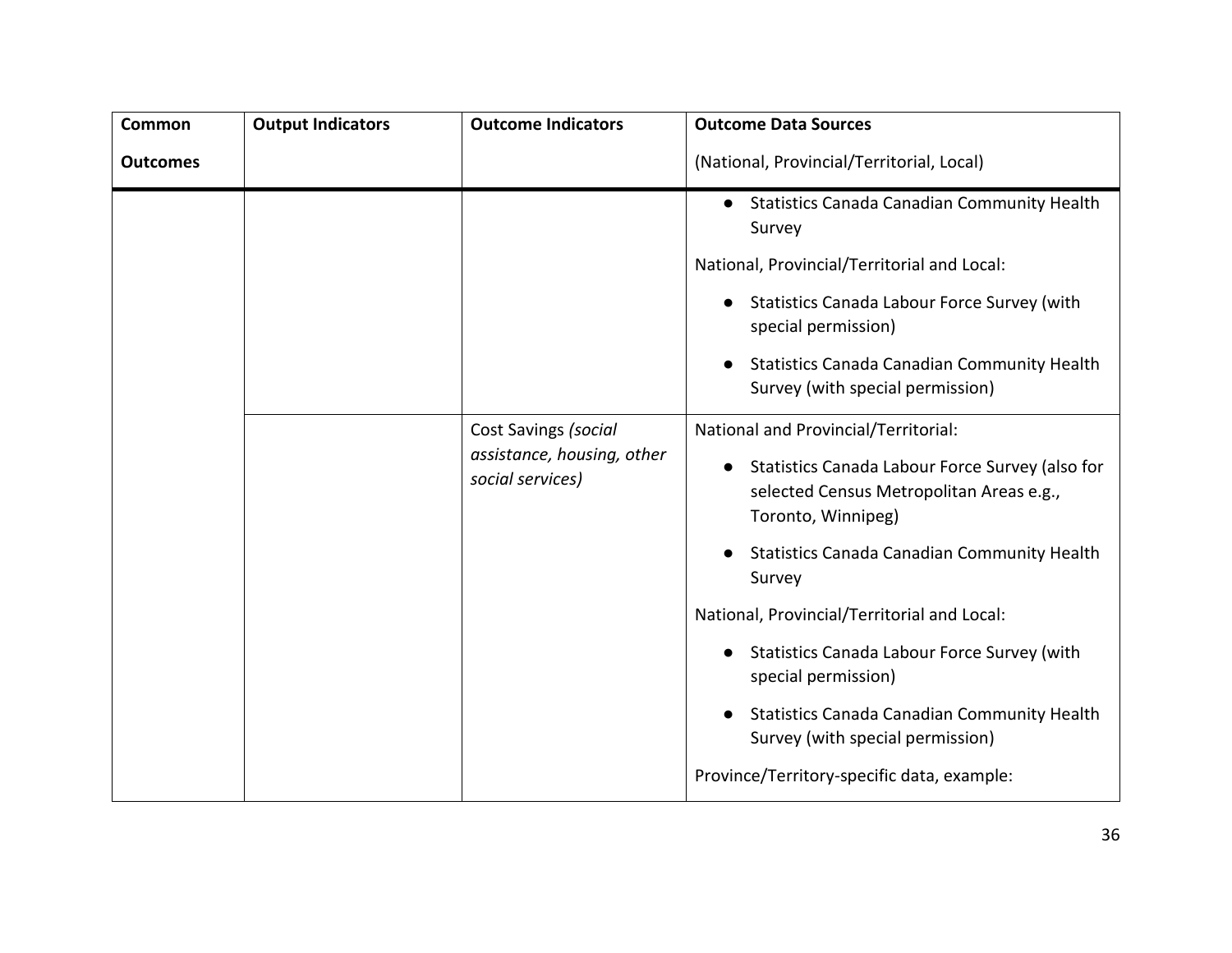| <b>Common</b>   | <b>Output Indicators</b>                                     | <b>Outcome Indicators</b>                                                                    | <b>Outcome Data Sources</b>                                                                                                                                                                                                                                                                                                                                                                                                                                                                                                                   |
|-----------------|--------------------------------------------------------------|----------------------------------------------------------------------------------------------|-----------------------------------------------------------------------------------------------------------------------------------------------------------------------------------------------------------------------------------------------------------------------------------------------------------------------------------------------------------------------------------------------------------------------------------------------------------------------------------------------------------------------------------------------|
| <b>Outcomes</b> |                                                              |                                                                                              | (National, Provincial/Territorial, Local)                                                                                                                                                                                                                                                                                                                                                                                                                                                                                                     |
|                 |                                                              |                                                                                              | New Brunswick Institute for Research, Data<br>$\bullet$<br>and Training (NB-IDRT)                                                                                                                                                                                                                                                                                                                                                                                                                                                             |
| <b>Justice</b>  | (# internship, # in job<br>training, # in<br>rehabilitation) | Recidivism (any<br>incarceration, long-term<br>incarceration, arrests,<br>court appearances) | Publicly available data generally only provide<br>information on the number of contacts with the<br>justice system (e.g., incarcerations, crimes, arrests)<br>without information on the number of contacts had by<br>the same person.<br>National and Provincial/Territorial:<br><b>Statistics Canada Corrections Key Indicator</b><br>Report for Adults and Youth<br><b>Statistics Canada Youth Custody and</b><br>$\bullet$<br>Community Services, Integrated Correctional<br>Services Survey and Canadian Correctional<br>Services Survey |
|                 |                                                              | Cost savings (police,<br>justice)                                                            | National and Provincial/Territorial:<br><b>Statistics Canada Adult Correctional Services</b><br>Survey (operating expenditures and average<br>daily cost per inmate)<br>Province/Territory-specific data, example:                                                                                                                                                                                                                                                                                                                            |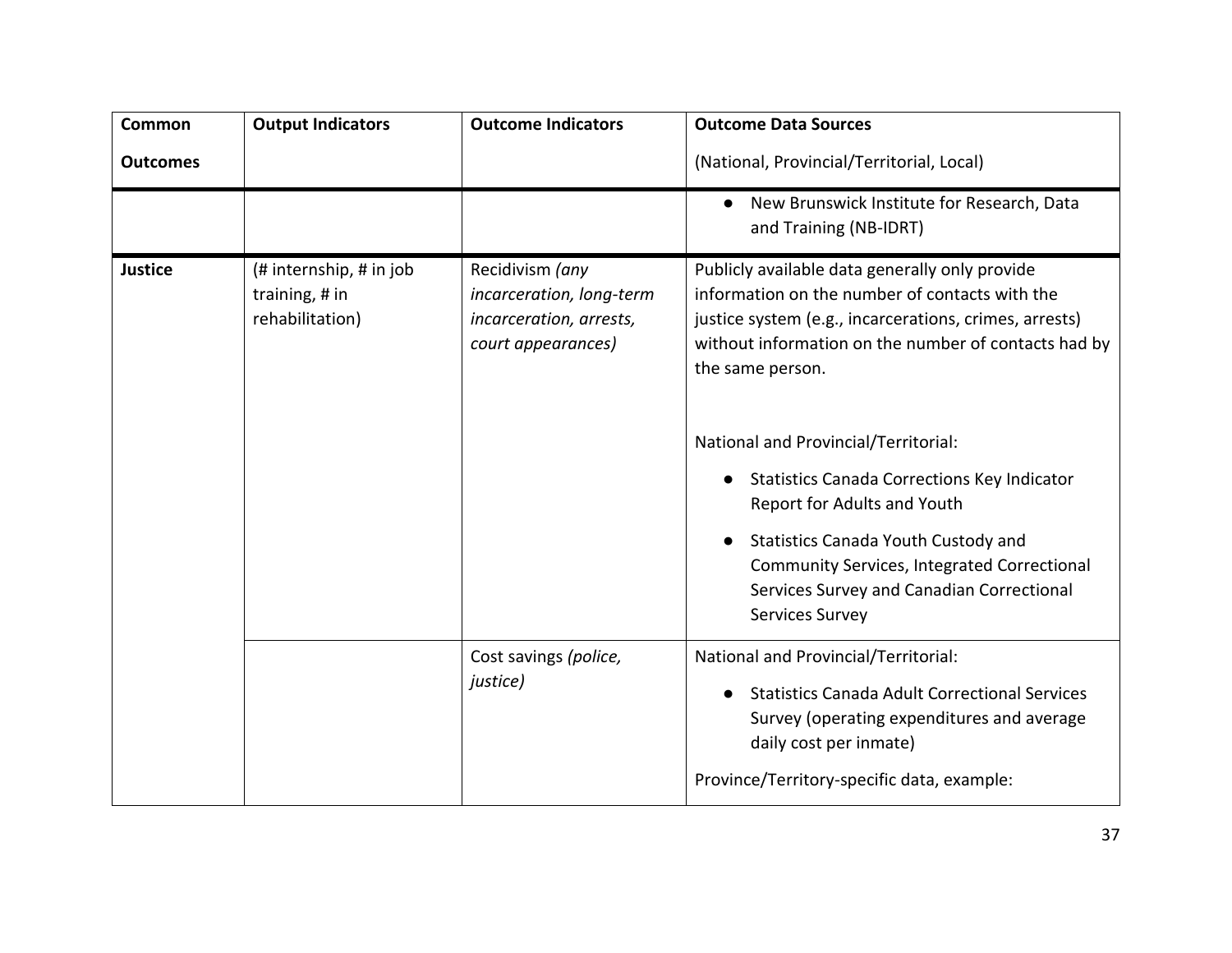| Common              | <b>Output Indicators</b>                                                                                      | <b>Outcome Indicators</b>                                                                                                                     | <b>Outcome Data Sources</b>                                                                                                                                                                                                                                                                                                                                                                                                                                                                   |
|---------------------|---------------------------------------------------------------------------------------------------------------|-----------------------------------------------------------------------------------------------------------------------------------------------|-----------------------------------------------------------------------------------------------------------------------------------------------------------------------------------------------------------------------------------------------------------------------------------------------------------------------------------------------------------------------------------------------------------------------------------------------------------------------------------------------|
| <b>Outcomes</b>     |                                                                                                               |                                                                                                                                               | (National, Provincial/Territorial, Local)                                                                                                                                                                                                                                                                                                                                                                                                                                                     |
|                     |                                                                                                               |                                                                                                                                               | Ellingwood/Public Safety Canada, Research<br>$\bullet$<br>report 2015-R018 (average police cost per year<br>by office type)                                                                                                                                                                                                                                                                                                                                                                   |
| <b>Homelessness</b> | Housing units built,<br>temporary shelter<br>provided (by type of<br>shelter), long term<br>housing provided. | Long-term housing<br>(any housing, public<br>housing, subsidized<br>housing, low-income<br>housing, independent<br>living, required supports) | National and Provincial/Territorial:<br><b>Statistics Canada Canadian Housing Survey</b><br>(also for selected Census Metropolitan Areas)<br>National, Provincial/Territorial, Sub-provincial/-<br>territorial:<br>Statistics Canada Census of the Population<br>Local only:<br>Canadian Observatory on Homelessness<br>Local municipal and community organizations<br>estimating the number of homeless in their<br>area (e.g., City of Hamilton, Ontario, Point in<br>Time Connection data) |
|                     | Social service supports<br>(identification, numeracy,<br>budgeting, other)                                    | Time housed (specified<br>period, permanently<br>housed, return to street)                                                                    | National and Provincial/Territorial:<br><b>Statistics Canada Canadian Housing Survey</b><br>(also for selected Census Metropolitan Areas)                                                                                                                                                                                                                                                                                                                                                     |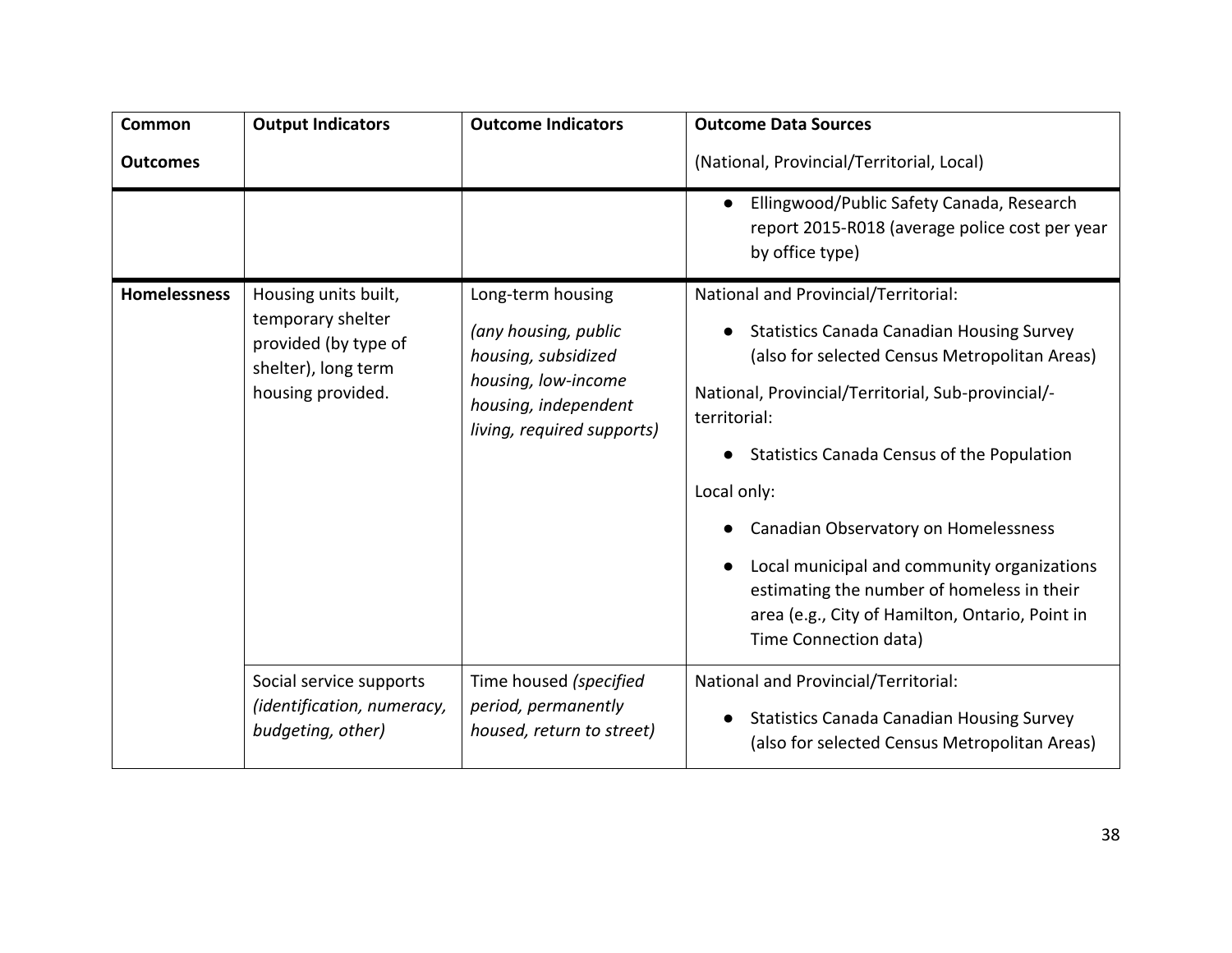| Common                          | <b>Output Indicators</b>                                                            | <b>Outcome Indicators</b>                                                                                                              | <b>Outcome Data Sources</b>                                                                                                                                                                                                                                                                                                                                                                                                                              |
|---------------------------------|-------------------------------------------------------------------------------------|----------------------------------------------------------------------------------------------------------------------------------------|----------------------------------------------------------------------------------------------------------------------------------------------------------------------------------------------------------------------------------------------------------------------------------------------------------------------------------------------------------------------------------------------------------------------------------------------------------|
| <b>Outcomes</b>                 |                                                                                     |                                                                                                                                        | (National, Provincial/Territorial, Local)                                                                                                                                                                                                                                                                                                                                                                                                                |
|                                 |                                                                                     | Cost Savings (public<br>housing, subsidized units,<br>social services)                                                                 | Local only, examples providing isolated data points:<br>Auditor General of Ontario, Annual Report<br>2017. Chapter 3, section 3.14 "Social and<br>Affordable Housing"<br>Mental Health Commission of Canada,<br>"National Final Report - Cross-Site At<br>Home/Chez Soi Project" 2017.<br>Jadidzadeh, Falvo and Dutton, "Cost Savings of<br>$\bullet$<br>Housing First in a Non-Experimental Setting",<br>Canadian Public Policy, 2020 Vol 46(1): 22-36. |
| Health (mental<br>and physical) | Food security (# meals<br>served, # food bank<br>clients, # vegetables<br>consumed) | Reliance on substance use<br>(any alcohol, drugs,<br>tobacco, # alcohol, drugs,<br>tobacco, # of alcohol,<br>drugs, tobacco free days) | National:<br><b>Statistics Canada Canadian Tobacco and</b><br>Nicotine Survey (CTNS)<br>National and Provincial/Territorial:<br><b>Statistics Canada Canadian Community Health</b><br>Survey (CCHS)<br>Government of Canada Public Health Infobase<br>Public Health Agency of Canada                                                                                                                                                                     |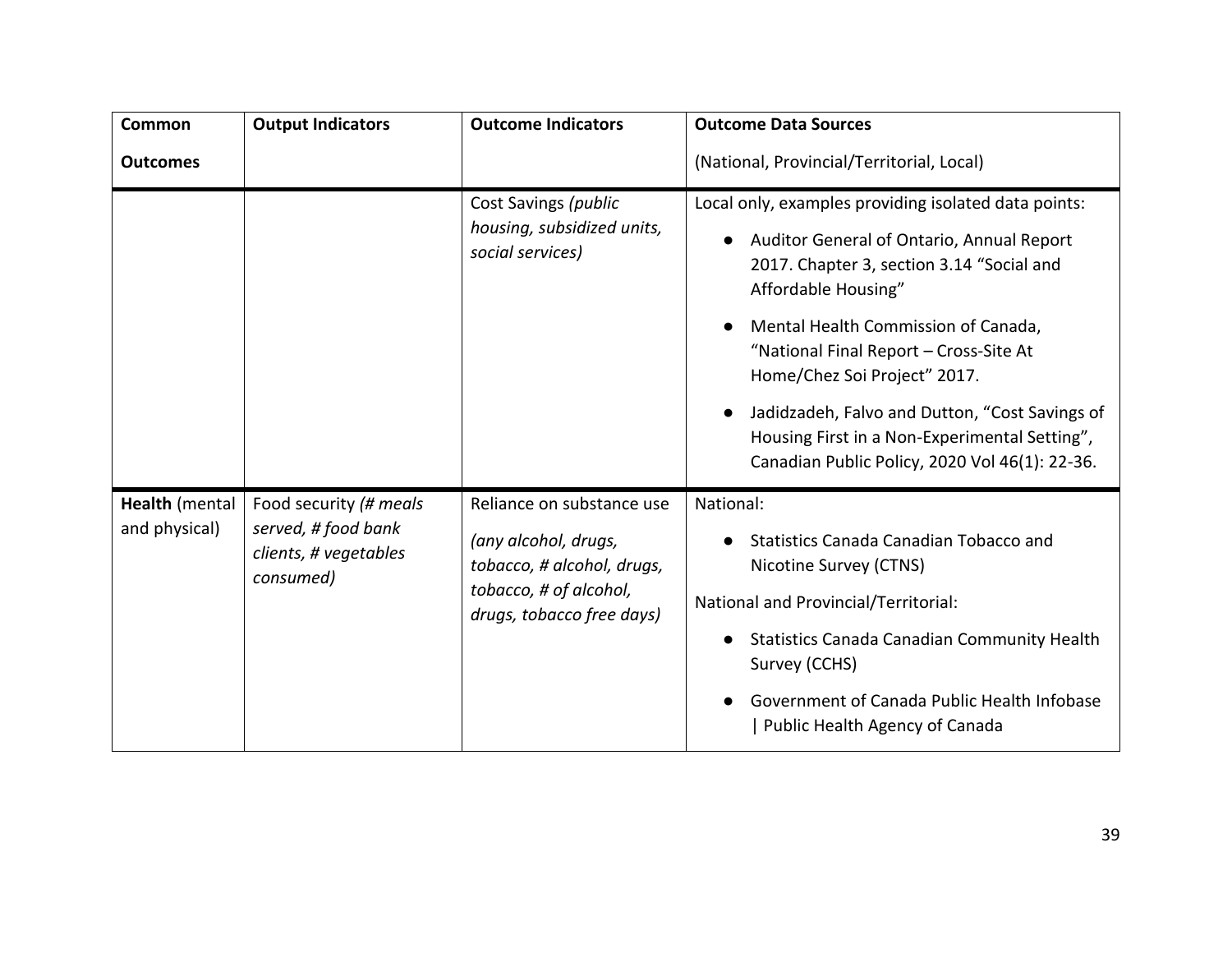| <b>Common</b>   | <b>Output Indicators</b>                                                                  | <b>Outcome Indicators</b>                                               | <b>Outcome Data Sources</b>                                                                                                                                                                               |
|-----------------|-------------------------------------------------------------------------------------------|-------------------------------------------------------------------------|-----------------------------------------------------------------------------------------------------------------------------------------------------------------------------------------------------------|
| <b>Outcomes</b> |                                                                                           |                                                                         | (National, Provincial/Territorial, Local)                                                                                                                                                                 |
|                 |                                                                                           |                                                                         | Canadian Student Tobacco, Alcohol and Drugs<br>$\bullet$<br>Survey (CSTADS) (provinces only, students in<br>grades 7-12)                                                                                  |
|                 |                                                                                           |                                                                         | National, Provincial/Territorial, and Local:                                                                                                                                                              |
|                 |                                                                                           |                                                                         | CTNS and CCHS (with special permission)<br>$\bullet$                                                                                                                                                      |
|                 |                                                                                           |                                                                         | Province/Territory-specific data, examples:                                                                                                                                                               |
|                 |                                                                                           |                                                                         | Ontario only: Public Health Ontario Interactive<br>$\bullet$<br>Opioid Tool                                                                                                                               |
|                 |                                                                                           |                                                                         | Manitoba only: Manitoba Population Research<br>$\bullet$<br>Data Repository                                                                                                                               |
|                 |                                                                                           |                                                                         | Local:                                                                                                                                                                                                    |
|                 |                                                                                           |                                                                         | Simcoe Muskoka Opioid Overdose Cohort<br>(SMOOC)                                                                                                                                                          |
|                 | Health Care Access (#<br>physician visits, # dental<br>visits, # mental health<br>visits) | Health Metrics (blood<br>pressure and others, self-<br>reported health) | National and Provincial/Territorial:<br><b>Statistics Canada Canadian Community Health</b><br>$\bullet$<br>Survey (CCHS)<br>Government of Canada Public Health Infobase<br>Public Health Agency of Canada |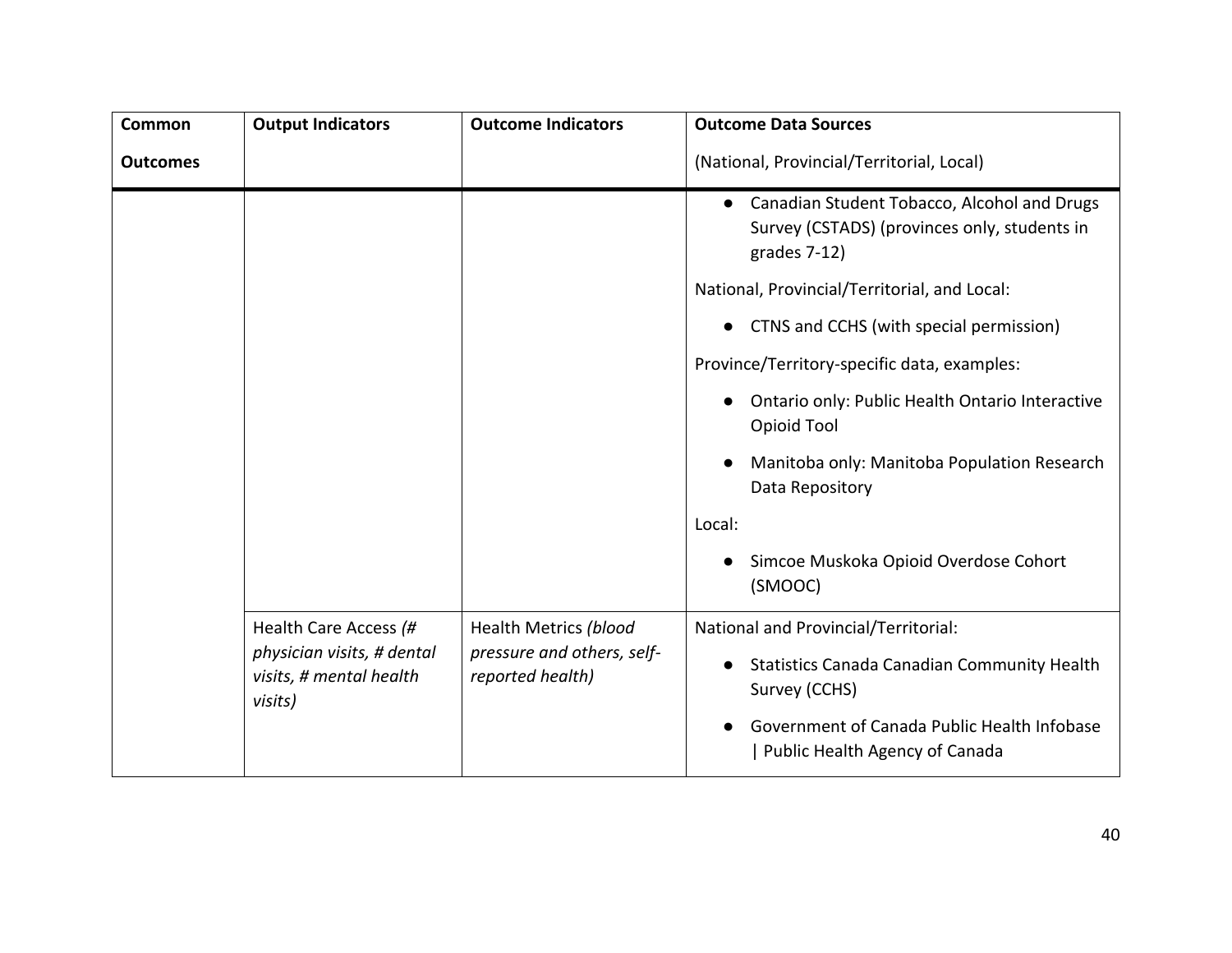| <b>Common</b>                  | <b>Output Indicators</b>                                                                                               | <b>Outcome Indicators</b>                                                                                                                                                                                                                      | <b>Outcome Data Sources</b>                                                                                                                                                                                                 |
|--------------------------------|------------------------------------------------------------------------------------------------------------------------|------------------------------------------------------------------------------------------------------------------------------------------------------------------------------------------------------------------------------------------------|-----------------------------------------------------------------------------------------------------------------------------------------------------------------------------------------------------------------------------|
| <b>Outcomes</b>                |                                                                                                                        |                                                                                                                                                                                                                                                | (National, Provincial/Territorial, Local)                                                                                                                                                                                   |
|                                |                                                                                                                        |                                                                                                                                                                                                                                                | Statistics Canada Canadian Student Tobacco,<br>$\bullet$<br>Alcohol and Drugs Survey (CSTADS): provinces<br>only, students in grades 7-12<br>National, Provincial/Territorial, and Local:<br>CCHS (with special permission) |
|                                | <b>Provision of Basic Needs</b><br>(# accessed housing, #<br>accessed food bank, #<br>hygiene products<br>distributed) | Improved Quality of Life<br>(QoL) (increased social<br>participation, self-esteem,<br>self-sufficiency, self-<br>reported QoL, Activities of<br>Daily Living, family<br>reunification, reduced<br>feelings of exclusion and<br>discrimination) | National and Provincial/Territorial:<br>Statistics Canada Canadian Community Health<br>Survey (CCHS)<br>National, Provincial/Territorial, and Local:<br>CCHS (with special permission)                                      |
|                                | Outreach (# of new<br>clients)                                                                                         | Cost Savings (emergency<br>services, hospital days,<br>other social services)                                                                                                                                                                  | National and Provincial/Territorial:<br>Canadian Centre on Substance Use and<br>Addiction: Canadian Substance Use Costs and<br>Harms (CSUCH) data                                                                           |
| Economic<br><b>Development</b> | Business Development (#<br>of business loans or                                                                        | Business Development (#<br>of new businesses opening,                                                                                                                                                                                          | National, Provincial/Territorial, and Local:                                                                                                                                                                                |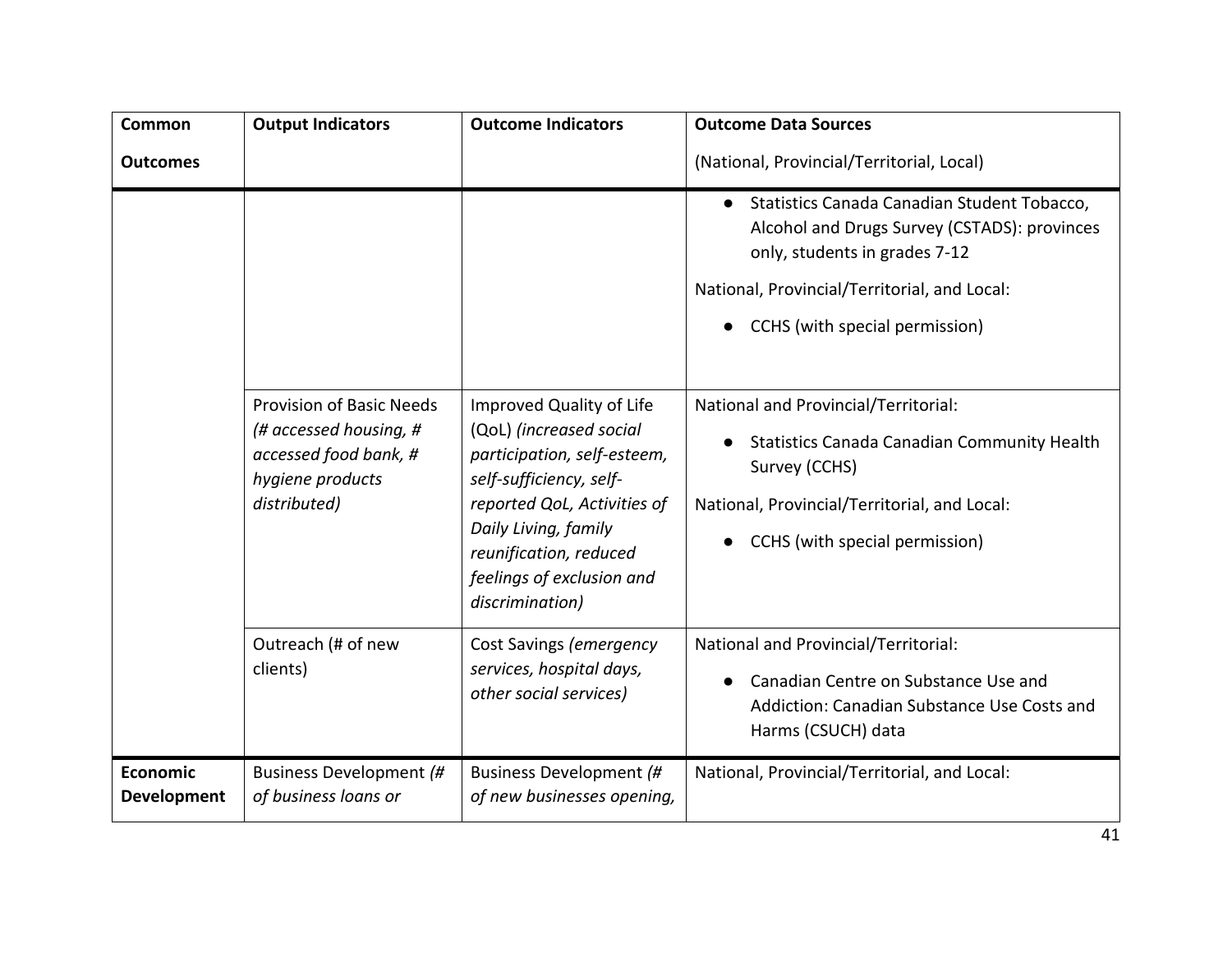| <b>Common</b>   | <b>Output Indicators</b>                                                                            | <b>Outcome Indicators</b>                                                                                                   | <b>Outcome Data Sources</b>                                                                                                                                                                                                                                                                                                                                                                                                                                                                                                                      |
|-----------------|-----------------------------------------------------------------------------------------------------|-----------------------------------------------------------------------------------------------------------------------------|--------------------------------------------------------------------------------------------------------------------------------------------------------------------------------------------------------------------------------------------------------------------------------------------------------------------------------------------------------------------------------------------------------------------------------------------------------------------------------------------------------------------------------------------------|
| <b>Outcomes</b> |                                                                                                     |                                                                                                                             | (National, Provincial/Territorial, Local)                                                                                                                                                                                                                                                                                                                                                                                                                                                                                                        |
|                 | grants, # entrepreneurial<br>workshops, # participant<br>in mentorship program)                     | # businesses recording a<br>profit, # businesses with X<br>employees, # of educated<br>youth returning to the<br>community) | <b>Statistics Canada Business Register</b><br>$\bullet$                                                                                                                                                                                                                                                                                                                                                                                                                                                                                          |
| Environmental   | <b>Recycling Education</b><br>(workshops, media<br>activities, educational<br>materials circulated) | Recycled Materials (Kg<br>diverted from landfill)                                                                           | <b>National Only:</b><br>Statistics Canada Households and the<br><b>Environment Survey</b><br>Statistics Canada Survey of Innovation and<br>$\bullet$<br><b>Business Strategy</b><br>National and Provincial/Territorial:<br><b>Statistics Canada Waste Management Industry</b><br>Survey<br>National, Provincial/Territorial and Local:<br>Statistics Canada Households and the<br>$\bullet$<br>Environment Survey (with special permission)<br>Local only:<br>Municipal sources of data e.g., City of Toronto<br>Solid Waste & Diversion Rates |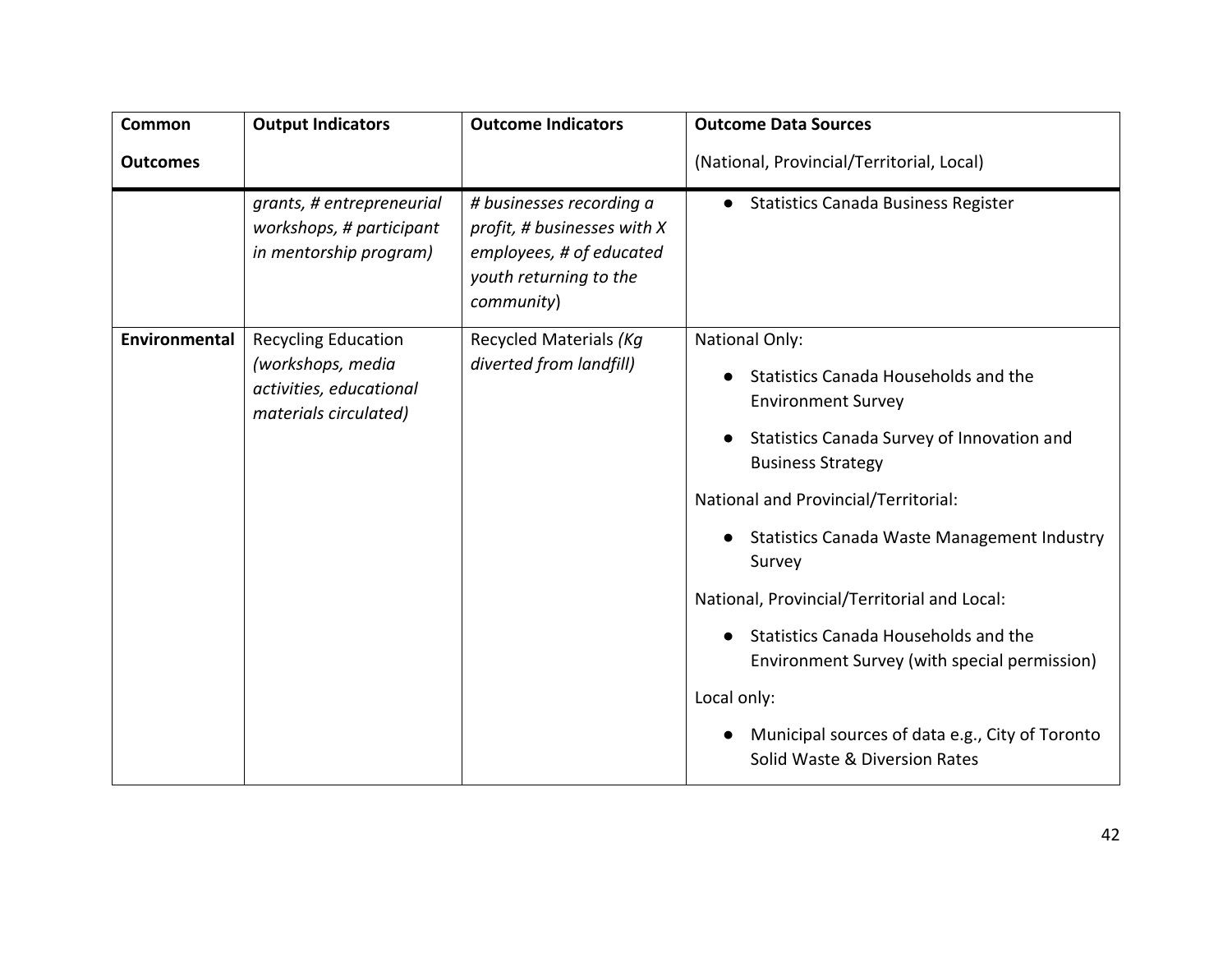| <b>Common</b>   | <b>Output Indicators</b>                                                                              | <b>Outcome Indicators</b>                                                                        | <b>Outcome Data Sources</b>                                                                                                                                                                                                                       |
|-----------------|-------------------------------------------------------------------------------------------------------|--------------------------------------------------------------------------------------------------|---------------------------------------------------------------------------------------------------------------------------------------------------------------------------------------------------------------------------------------------------|
| <b>Outcomes</b> |                                                                                                       |                                                                                                  | (National, Provincial/Territorial, Local)                                                                                                                                                                                                         |
|                 | Recycling Activities (#<br>items recycled, lbs of<br>recycled material \$ value<br>of items recycled) | <b>Reduction in Energy Use</b><br>(kilowatt hours, water<br>litres, gigajoules gas)              | National and Provincial/Territorial:<br>Government of Canada, Canada Energy<br>Regulator<br>Local only:<br>Provincial or sub-provincial sources (e.g., BC<br>Hydro Power smart, Vancouver Island)                                                 |
|                 | <b>Community Activities</b><br>(Tree planting, green box<br>program, blue box<br>program)             | Air Quality (CO2 levels)                                                                         | Local:<br>Government of Canada, National Air Pollution<br>Surveillance (NAPS) Program, data for over 700<br>collection stations in Canada                                                                                                         |
|                 | <b>Energy Retrofits</b><br>(commercial, residential)                                                  | Cost Savings (public<br>buildings, home heating<br>bills, home hydro bills,<br>home water bills) | National:<br>Statistics Canada Households and the<br><b>Environment Survey: Energy Use</b><br>National, Provincial/Territorial and Local:<br>Statistics Canada Households and the<br>Environment Survey: Energy Use* (with special<br>permission) |
|                 | <b>Energy Audits</b><br>(commercial, residential,<br>public buildings)                                |                                                                                                  | National and some Provinces:                                                                                                                                                                                                                      |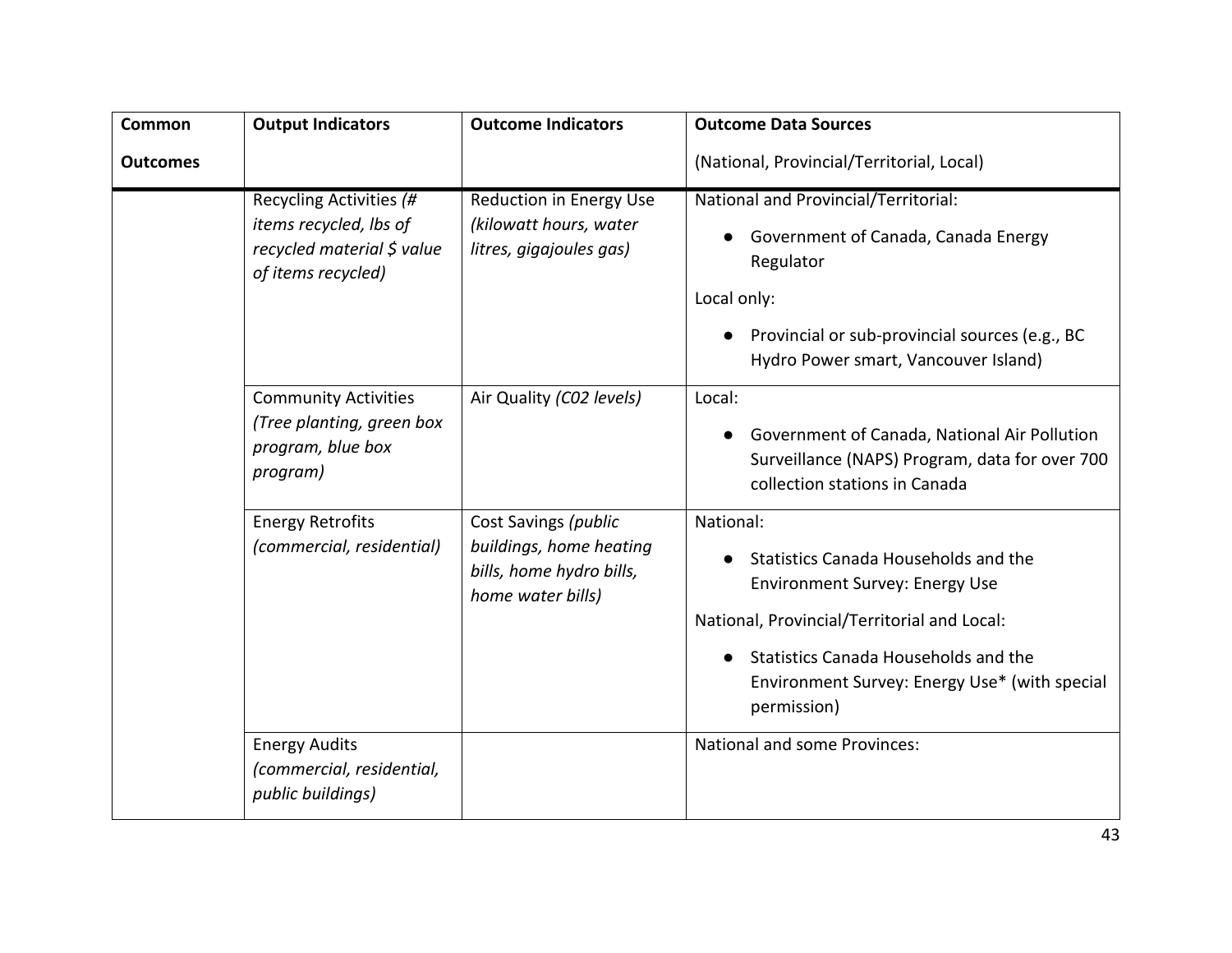| <b>Common</b>   | <b>Output Indicators</b> | <b>Outcome Indicators</b> | <b>Outcome Data Sources</b>                                                       |
|-----------------|--------------------------|---------------------------|-----------------------------------------------------------------------------------|
| <b>Outcomes</b> |                          |                           | (National, Provincial/Territorial, Local)                                         |
|                 |                          |                           | Government of Canada, Natural Resources<br>Canada, Survey of Household Energy Use |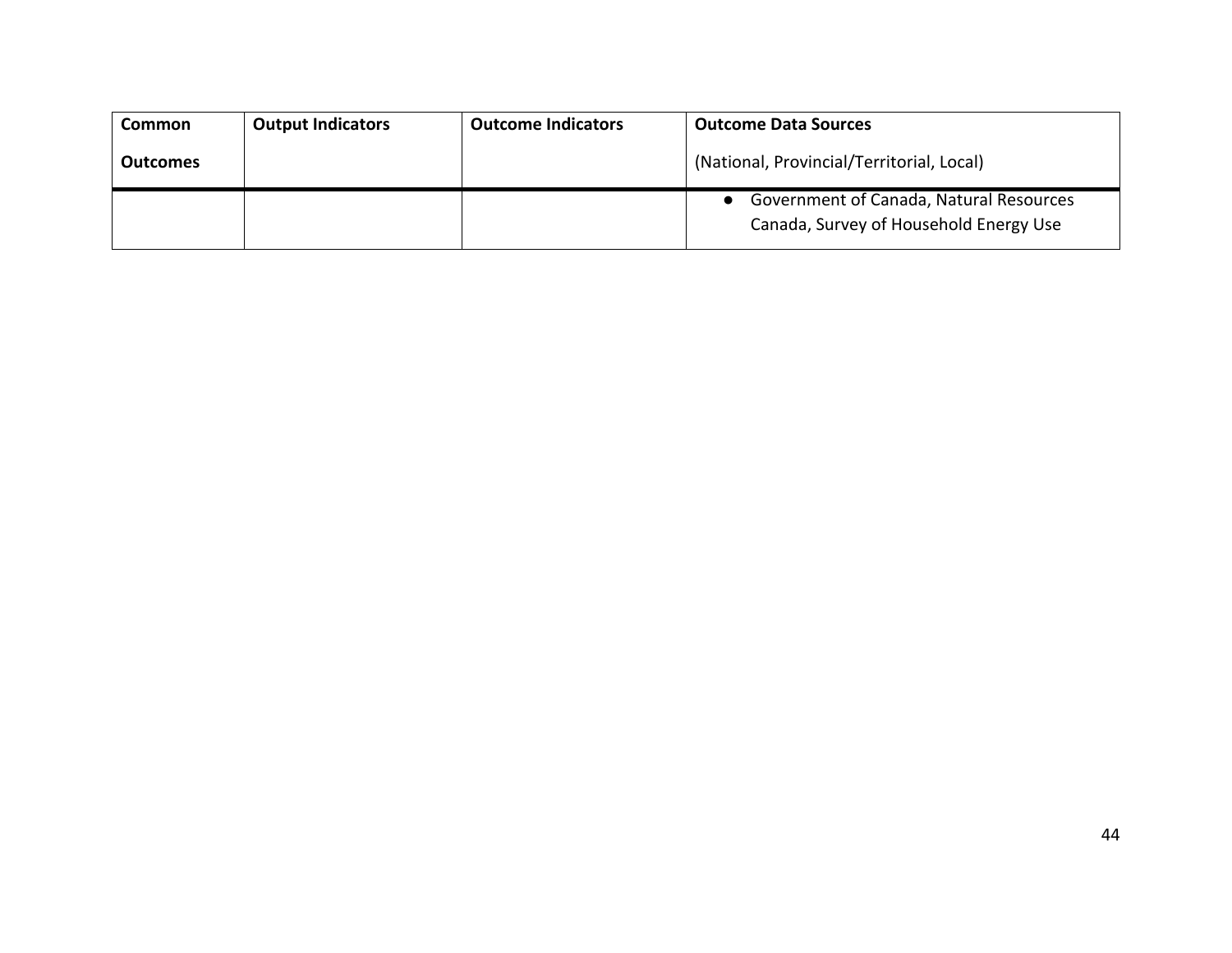#### **Indicators**

The two primary outcomes for BUILD UP Saskatoon are reduced contact with the justice system and reduced justice costs. Secondary outcomes include consistent employment and family reconciliation.

*Quantifiable indicators:* Number or proportion of participants who had any interaction with the justice system.

*Non-Quantifiable indicators:* Participants are asked in a survey about their relationship with their family. Specifically, whether their relationship is better or worse than it was before.

*Objective Indicators:* Administrative records that document number and type of interactions participants had with the system.

*Subjective Indicators:* In a survey, using an ordinal scale from 1-5, participants rate their level of satisfaction with the BUILD UP program.

*Self-Reported Indicators:* Participants selfdeclare their interactions with the justice system.

*Third-party Reported Indicators:* Parole officer reports participant has had no interaction with the justice system.

*Proxy:* Because evaluators could not access justice data due to privacy concerns, employed full-time is used as a proxy for not incarcerated. The rationale is if a participant is employed fulltime, it is unlikely that they are incarcerated.

providing a service). More generally, even when such data cannot be linked to program participants, these data can provide important context and background regarding communitylevel rates of outcomes of interest. More on indicators and data below.

#### <span id="page-54-0"></span>*3.4.1 Types of Indicators*

The appropriate indicator(s) for any given outcome will be dependent on what the evaluation wants to demonstrate as well as the evaluation approach best suited to facilitate the answers taking into consideration constraints (resource, time and data) and various contextual matters. Indicators should be specific, identifiable, reliable and appropriate such that they measure what they are intended to measure and are fit for purpose. In situations where it is very difficult or impossible to represent an outcome, rough indicators serve merely as proxies of the outcome recognizing that they are imperfect.

Some of the key characteristics of indicators are as follows.

#### <span id="page-54-1"></span>a.*Quantifiable*

Quantifiable indicators are a numerical representation of an outcome such as absolute count (1,2,3…), scale or index (1-5), ratio or percentage (%).

#### <span id="page-54-2"></span>b.*Non-Quantifiable*

Non-quantifiable indicators include verbal expressions of an outcome of interest, written documents, and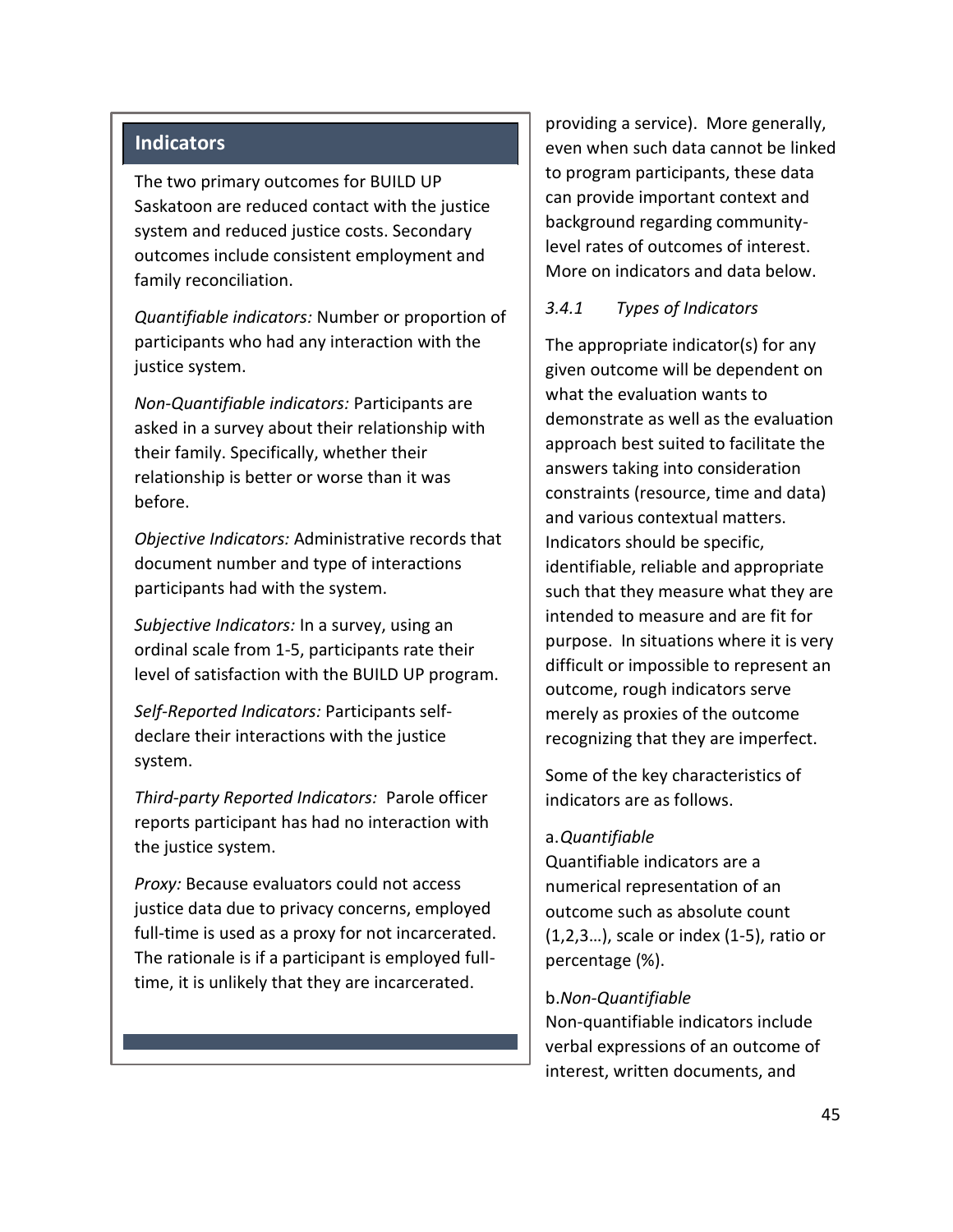other non-numeric outcome indicators. Even where it is possible to develop quantitative indicators for a construct (e.g., job satisfaction can be rated on a scale from 1 to 5 with 1 representing "not at all satisfied" and 5 representing "very satisfied") non-numeric data convey additional information.

## c. *Objective*

<span id="page-55-0"></span>Objective indicators are quantifiable, transparent and do not depend primarily on individual judgement. For example, the absolute number of program participants employed after one year.

## d. *Subjective*

<span id="page-55-1"></span>Subjective indicators are judgement-based. They are the opinion or interpretation of a participant or an observer. For example, one's happiness (happy, neither happy nor unhappy, unhappy).

## e. *Self-Reported*

<span id="page-55-2"></span>Self-reported indicators can be either objective or subjective. For example, self-reported health status (good, neither good nor poor, poor) or weight recorded in a diary (pounds per week).

## f. *Third-Party Reported*

<span id="page-55-3"></span>Third party reported indicators are observations about the outcome of interest made by someone other than the participant. For example, a participant's physician may report the participant's blood pressure at regular intervals.

### <span id="page-55-4"></span>**3.5 Data Types and Accessibility**

Data access, quality and consistency can be significant barriers to rigorous evaluation and assessment.3,8,9,10,11,73,74 The type of data available and accessible will influence both the evaluation approach and methods used. Additionally, the quality and consistency of the data can make some data sources less (more) reliable than others. Evaluators will often face tradeoffs between resource limitations, data quality limitation and data availability and access.

### <span id="page-55-5"></span>*3.5.1 Primary Data*

Primary data are collected first-hand by the evaluation team using methods such as surveys, interviews, focus groups or observation. The depth and breadth of the informational demands of the evaluation design will dictate to some degree the data collection method. For example, a survey is a versatile tool for collecting quantitative data (e.g., number employed after 6 months) and, to a more limited degree, qualitative data (e.g., in what way did the program improve your employability?). Focus groups and interviews are well suited for collecting stakeholders' viewpoints and lived experience (e.g., how has the program improved your feelings about the future?). Diary and sensors are a good option for capturing individual-level data at regular intervals (e.g., minutes of daily exercise). However, primary data are only as good as the collection methods and level of participant compliance. Not all participants will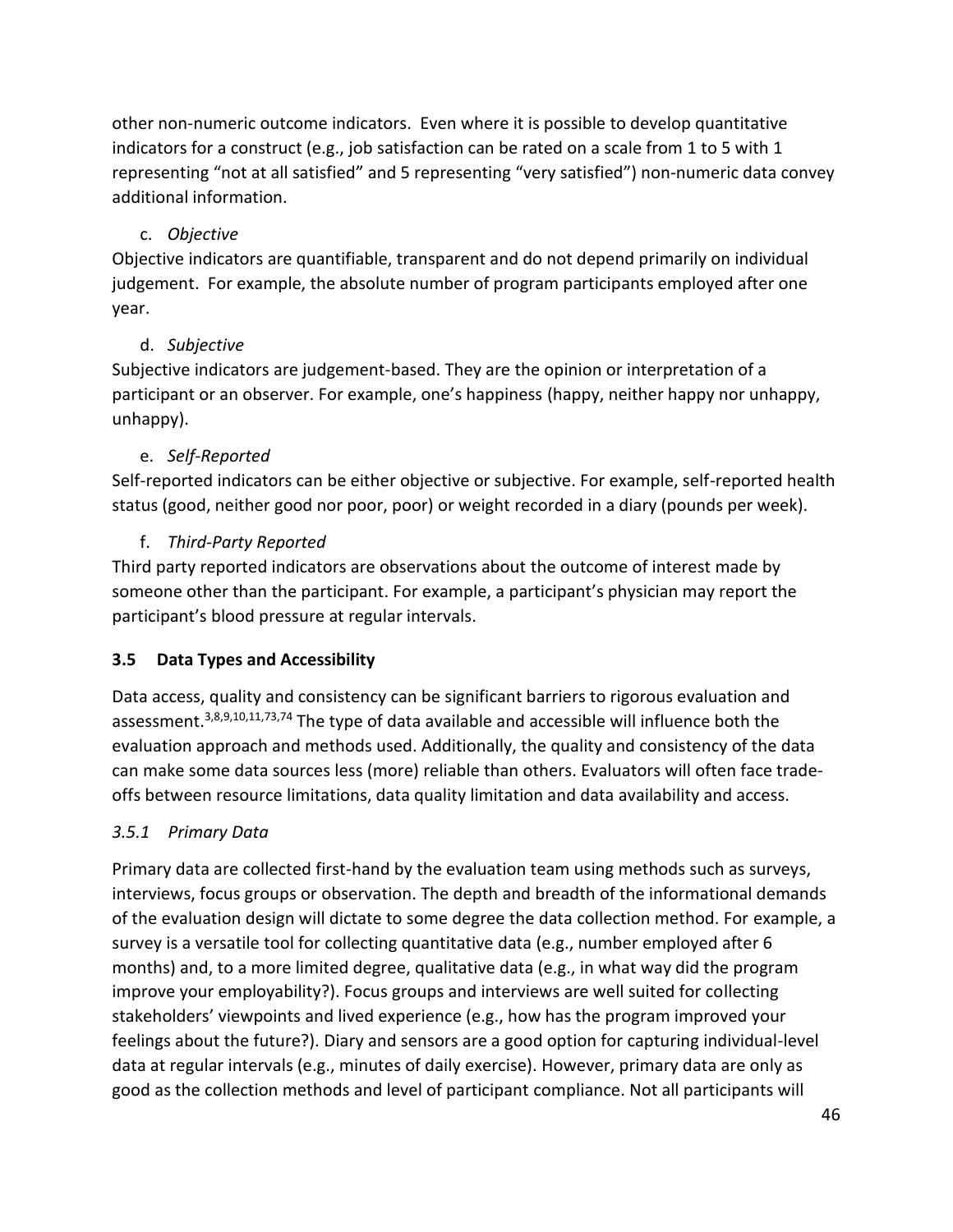consistently make journal entries, answer any or all questions on a survey, use a sensor as prescribed, etc. Primary data collection tends to be time and resources intensive. To ensure data quality and consistency, primary data collection requires continual monitoring.<sup>73,74</sup> Embedding evaluation activities such as data collection into the program design can improve efficiency<sup>39</sup> reducing the burden of these activities on organizations and other stakeholders including the program recipients.<sup>74</sup>

### <span id="page-56-0"></span>*3.5.2 Secondary Data*

Secondary data are collected by a third party and include: survey data collected by agencies for which data collection is their core mission such as census and survey data collected by Statistics Canada, administrative data such as that collected in the process of administering a program or service (e.g., arrest records by a law enforcement agency, recipients of subsidized housing by a social housing agency), and, increasingly, third-party data collected through a variety of digital programs, services, and activities (e.g., tweets from twitter accounts, population movements through phone tracking technologies). In some cases, such secondary data are the preferred source of data because it provides the most accurate values (e.g., unemployment claims can

# **Secondary Data**

BUILD UP Saskatoon has been preparing for a formal evaluation of this program over the past year but accessing data has proven challenging. For costing data, BUILD UP has reach out to legal aid, the Ministry of Corrections, Policing and Public Safety and other relevant contacts but after several months of on-going communication, the evaluation team was informed by these groups that they do not know how or where to locate this information. The team has also been in contact with police services for both costing information and remand and dispatch records, but progress has been slow. Negotiations are on-going.

provide more accurate data on receipt of unemployment benefits than self-report), but, in others cases, such data provide proxy measures at best because they were collected to serve purposes other than what the evaluation seeks to measure (e.g., neighbourhood income as a proxy for individual-level income). Secondary data can also suffer from issues of data quality and consistency, making verification of the quality essential. Secondary data can be less expensive and less resource intensive to obtain and use, though this is not always the case. Certain types of secondary data— especially identifiable data pertaining to specific individuals—can be difficult and time-consuming to access, requiring ethics agreements and data request forms and other processes.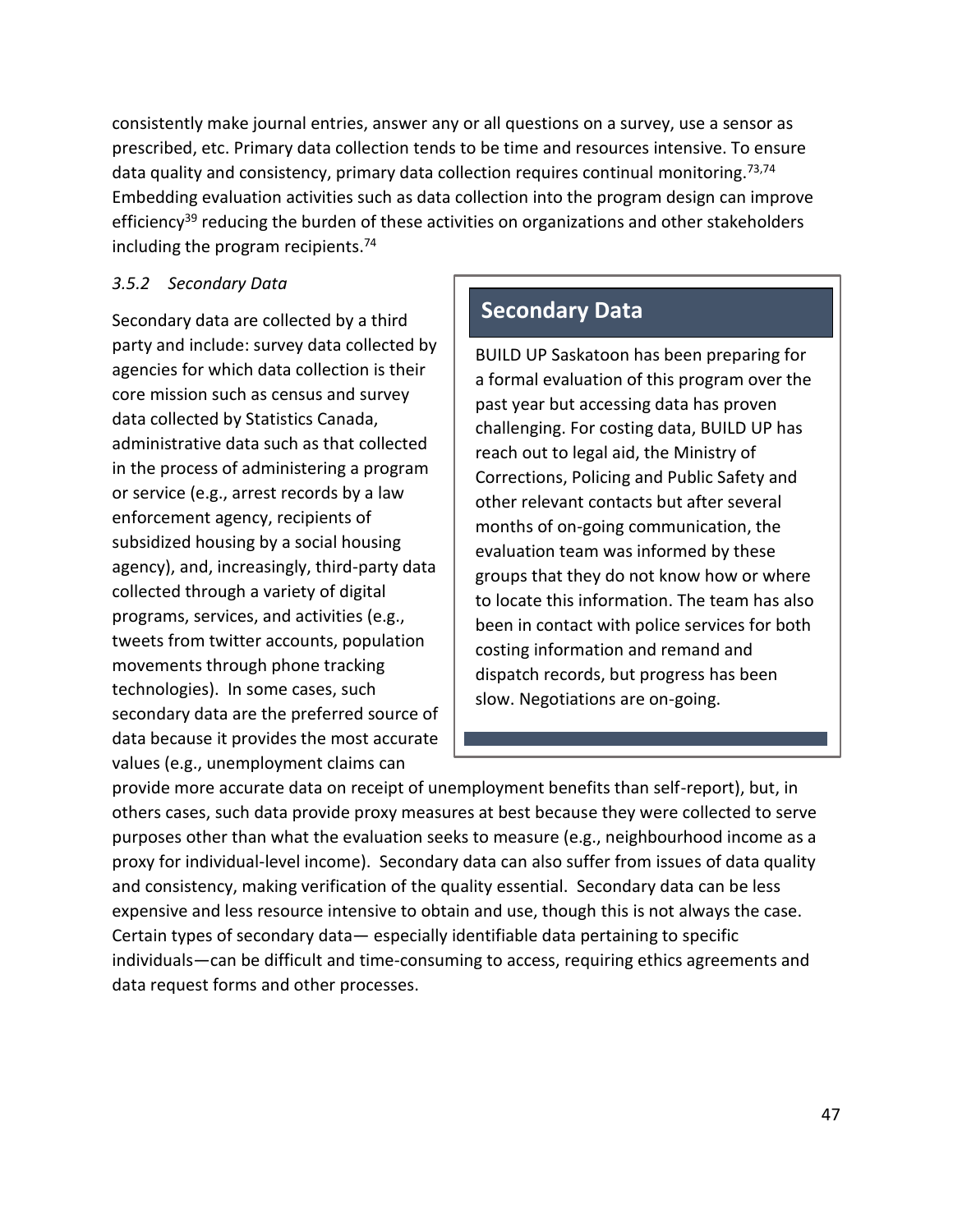#### <span id="page-57-0"></span>**4. Did the program achieve the specified thresholds for the outcomes?**

The objective of an outcomes-based payment evaluation is to determine whether program outcomes reached the agreed-upon thresholds to trigger payment. At one level this is straightforward, especially if the thresholds have been clearly specified in the same terms that the evaluation measures the outcomes (which a good design should do). In some cases, a highly successful program will have exceeded a threshold unequivocally, and in others an ineffective program will have unequivocally not done so. In many other cases, however, the answer is not straightforward. If the contract specifies multiple outcomes, some thresholds may have been achieved and others not. One solution in such a situation is to pro-rate the overall payment to reflect partial success, which requires agreeing on the weight attached to each outcome since they will not all be of equal importance. In other cases, the estimates will be borderline. For instance, the point estimate of the impact on an outcome could exceed the threshold but the statistical confidence interval could overlap the threshold, so the estimate is not statistically different from the threshold. Unless this possibility was anticipated when specifying the threshold, deciding how to handle this may require consultation and negotiation among stakeholders. Such situations can best be avoided by negotiating clear, unambiguous, measurable outcome thresholds when negotiating the investment contract, and ensuring that the design of the evaluation will directly answer the question of whether a threshold has been attained.

### <span id="page-57-1"></span>**VI. Conclusion**

With limited public dollars available to support community-based social and environmental programs, community organizations need new and innovative ways to engage with private investors. The Outcomes Canada model aims to address the challenge by creating a multisector initiative through which community-led programs will produce positive, measurable outcomes, such as economic well-being, skills training and job creation, improved health, or other social and environmental outcomes. A critical element of Outcomes Canada's outcomesbased payment model of social financing is outcomes measurement and evaluation.

The roadmap identifies critical components of an evaluation, and key issues associated with each component, and options to consider in addressing each question. Because each evaluation must be customized to each evaluation setting, the roadmap cannot recommend specific methods in general. Furthermore, the roadmap reflects the Outcomes Canada's ambitious model that incorporates community-grounded, community-led approaches to program development with a goal of rigorous evaluation of program outcomes. These twin aims will at times come into tension, a tension that Outcomes Canada will have to manage. Communityengaged evaluation approaches seek to give voice to community members regarding their lived experience. The close relationship between the participants and the evaluators means that, at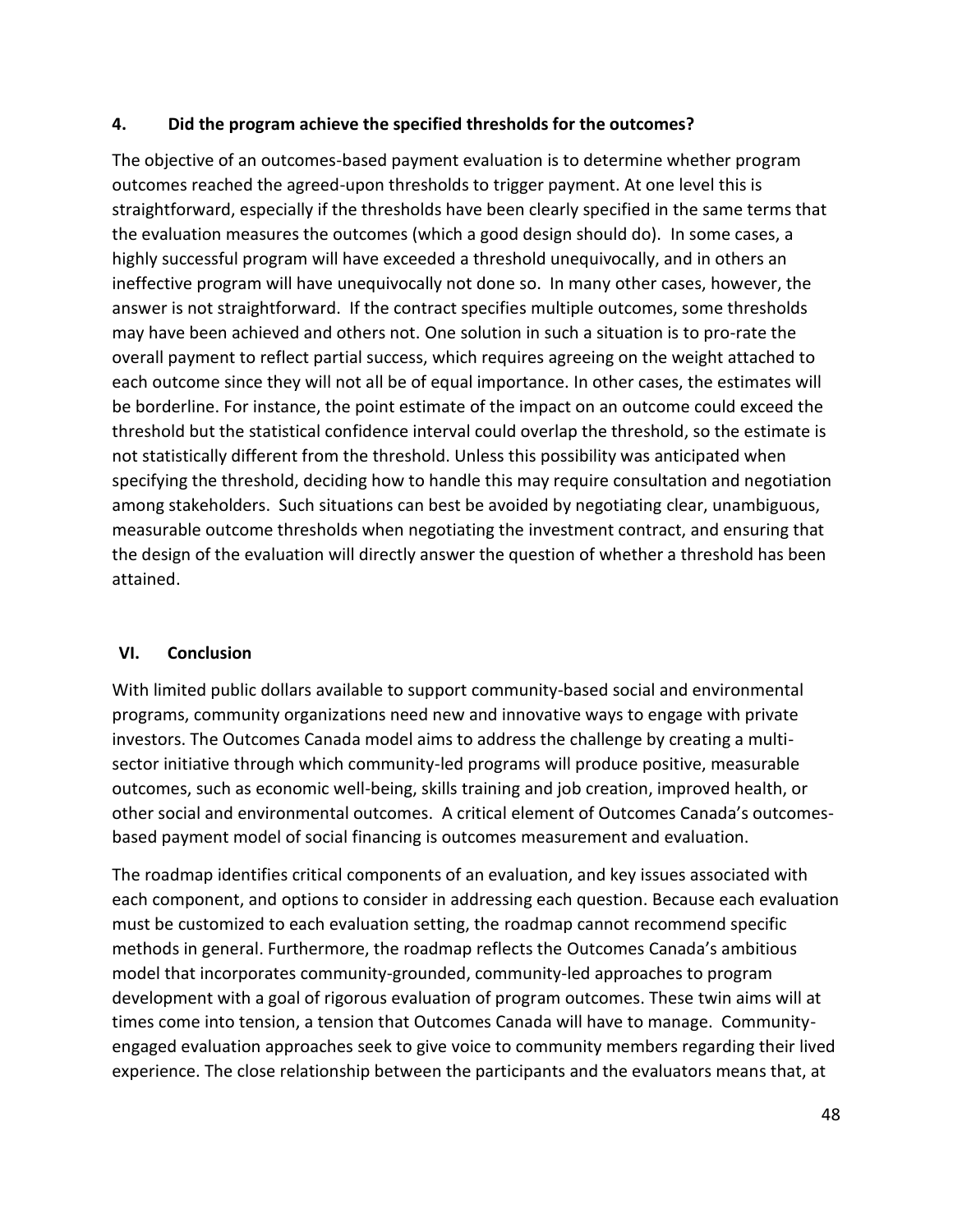times, the evaluation can effectively become part of the intervention. In contrast, more classical evaluation approaches that seek to establish whether a program caused certain outcomes emphasize objectivity and a certain kind of distance between evaluators and a program. One approach is not better than the other; they simply have different goals. Attaining both requires mixed-methods evaluation approaches using innovative designs that address these tensions to avoid compromising both aspects. Such mixed-methods approaches will be challenging and resource intensive.

The roadmap is a first step for measurement and evaluation to support the Outcomes Canada platform. Outcomes Canada will need to develop its measurement and evaluation approaches more comprehensively in a way that reflects how it will approach the measurement and evaluation work of the platform. To aid this work, it will be important for Outcomes Canada to define more clearly the types of programs it seeks to support and develop, and especially the kinds of community contexts, the relationships it envisions, the way it will conceive outcomes, the expectations of community organizations and their communities and of investors, along with many other issues. Each community program supported through Outcomes Canada will not be completely distinct—they will have unique elements but will also share many characteristics. From this, it may be possible to identify a few basic models of measurement and evaluation best suited for the anticipated set of priority contexts, enabling Outcomes Canada to match each program to a basic measurement and evaluation model that can be refined to accommodate the unique elements of a given program. As part of this work, Outcomes Canada will have to make important decisions about how much and what types of measurement and evaluation infrastructure it wants to build in-house and what it wants to contract with external parties. This includes both people infrastructure—staff with required measurement and evaluation expertise—and physical infrastructure to, for instance, store and analyze data gathered through evaluation, administer surveys, and other essential activities.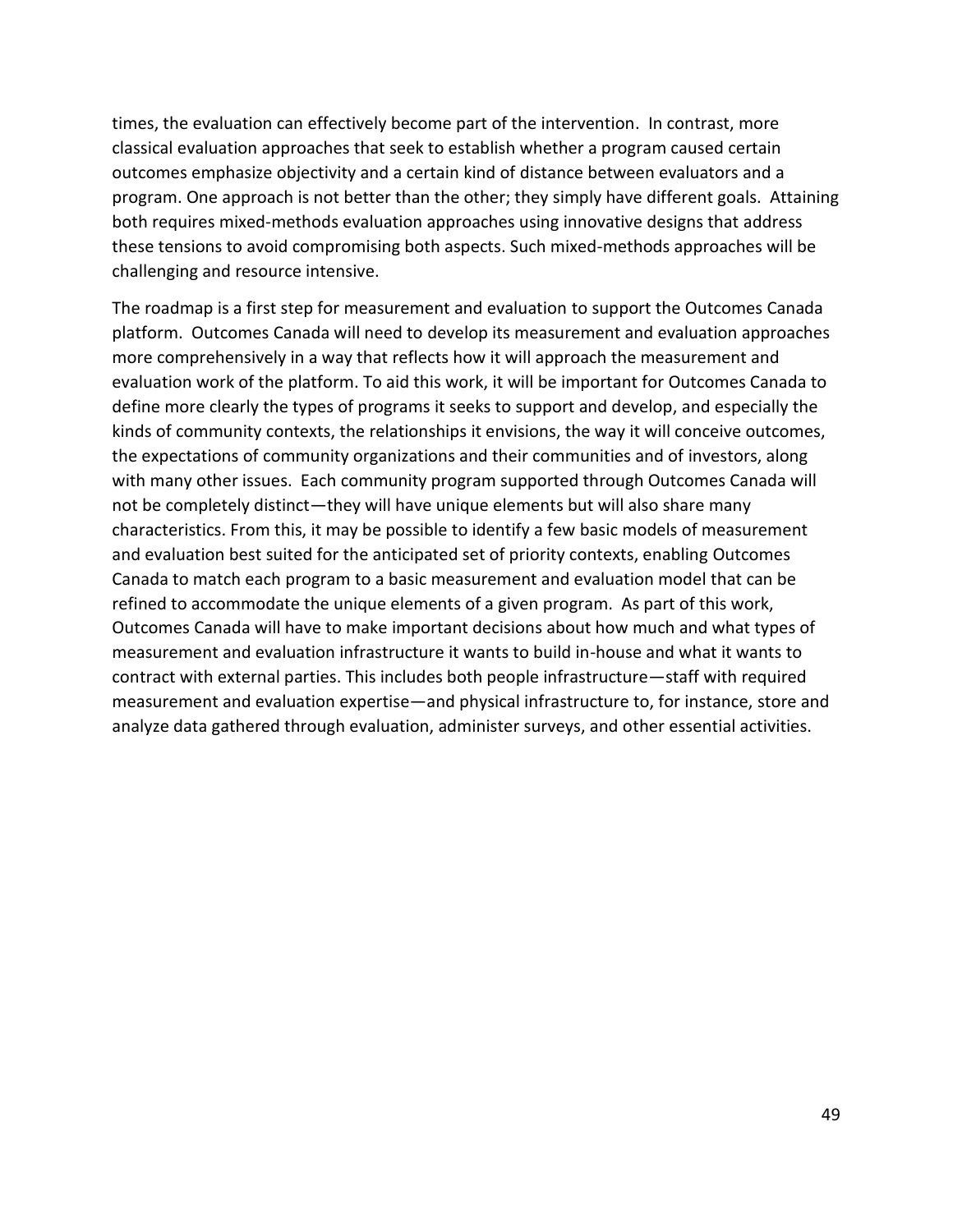## **References:**

1. Canadian Task Force on Social Finance(2010) ''Mobilizing Private Capital for Public Good''. *Finance*, (December), p. 40. Available at: https://mcconnellfoundation.ca/wpcontent/uploads/2017/07/FinalReport\_MobilizingPrivateCapitalforPublicGood\_30Nov10.pdf.

2. Community Foundations of Canada(2020) ''Outcomes Canada Model Overview''.

3. Lalande, L. and Cave, J.(2017) ''Measuring Outcomes in Practice: Fostering an Enabling Environment for Measurement in Canada. Mowat Research #157''. Available at: https://munkschool.utoronto.ca/mowatcentre/measuring-outcomes-in-practice/.

4. Reisman, J. and Olazabal, V.(2016) ''Situating the Next Generation of Impact Measurement and Evaluation for Impact Investing''The Rockefeller Foundation. Available at: https://assets.rockefellerfoundation.org/app/uploads/20161207192251/Impact-Measurement-Landscape-Paper-Dec-2016.pdf (Accessed: 10 February 2020).

5. Sillanpää, V.(2013) ''Measuring the Impacts of Welfare Service Innovations''. *International Journal of Productivity and Performance Management*, 62(5), p. 474–489. doi: 10.1108/IJPPM-08-2012-0094.

6. Cukier, W. and Gagnon, S.(2017) ''Social Innovation: Shaping Canada's Future''. Available at: https://www.ryerson.ca/content/dam/diversity/reports/social-innovation-shaping-canadasfuture.pdf (Accessed: 5 February 2020).

7. Rawhouser, H. *et al.*(2019) ''Social Impact Measurement: Current Approaches and Future Directions for Social Entrepreneurship Research''. *Entrepreneurship Theory and Practice*, 43(1), p. 82–115. doi: 10.1177/1042258717727718.

8. Impact Measurement Project(2019) ''Using Self-reported Data for Impact Measurement: How to Use Stakeholder Surveys to Improve Impact Performance''. Available at: https://impactmanagementproject.com/stakeholder/using-self-reported-data-for-impactmeasurement/.

9. Barraket, J. and Yousefpour, N.(2013) ''Evaluation and Social Impact Measurement Amongst Small to Medium Social Enterprises: Process, Purpose and Value''. *Australian Journal of Public Administration*, 72(4), p. 447–458. doi: 10.1111/1467-8500.12042.

10. Nicholls, J. *et al.*(2012) ''A Guide to Social Return on Investment''. Available at: http://www.socialvalueuk.org/app/uploads/2016/03/The Guide to Social Return on Investment 2015.pdf (Accessed: 6 January 2021).

11. Clark, C. and Brennan, L.(2016) ''Social Entrepreneurship: A Global Model for Evaluating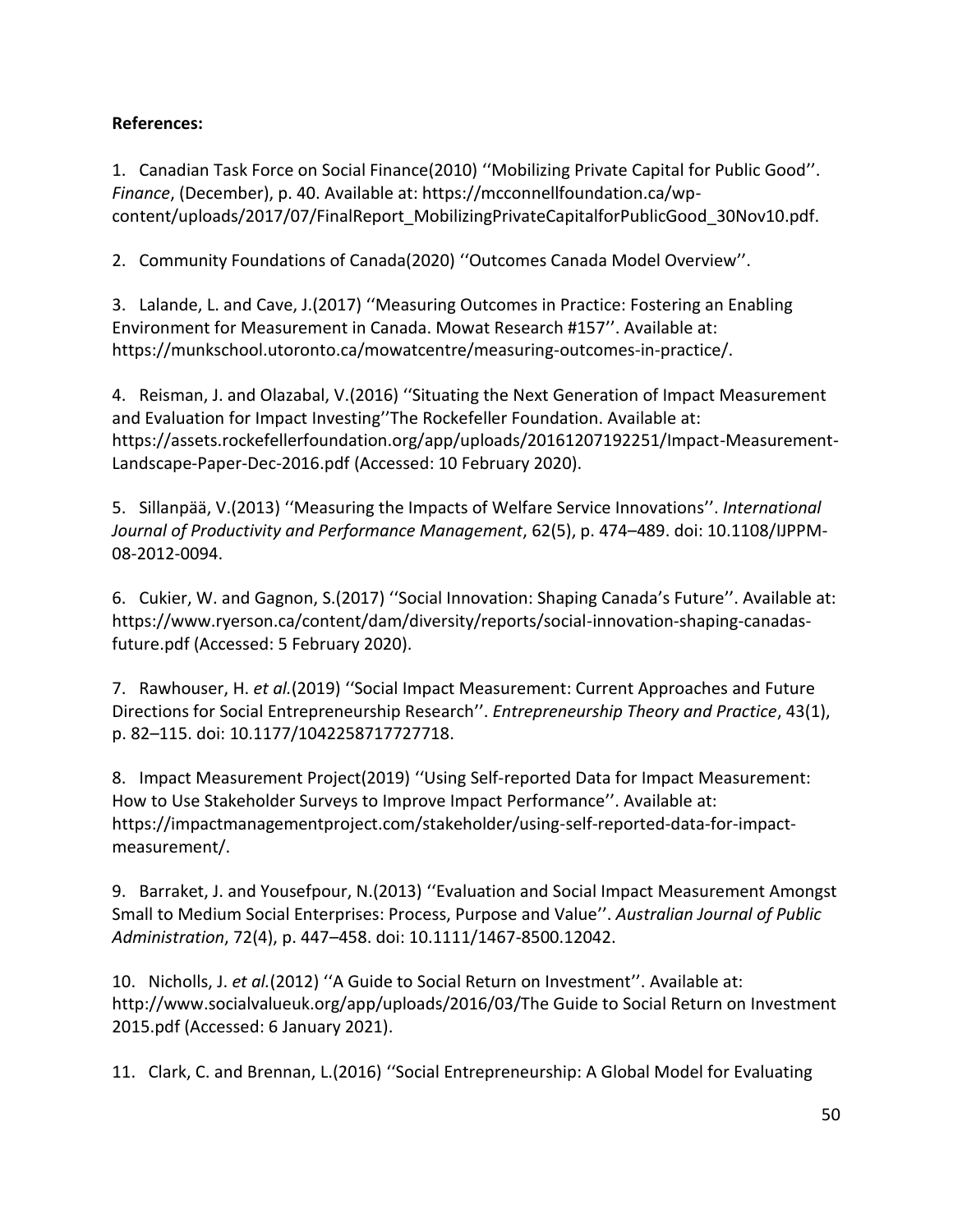Long-Term Impact''. *International Journal of Entrepreneurship*, 20, p. 1–15. Available at: https://www.ryerson.ca/content/dam/diversity/reports/social-innovation-shaping-canadasfuture.pdf.

12. Ruff, K. and Olsen, S.(2018) ''The Need for Analysts in Social Impact Measurement''. *American Journal of Evaluation*, 39(3), p. 402–407. doi: 10.1177/1098214018778809.

13. European Commission(2014) ''Proposed Approaches to Social Impact Measurement''. Available at: https://ccednet-rcdec.ca/sites/ccednetrcdec.ca/files/proposed\_approaches\_to\_social\_impact\_measurement.pdf.

14. Hadad, S. and Gauca, O. (Drumea)(2014) ''Social Impact Measurement in Social Entrepreneurial Organizations''. *Management & Marketing*, 9(2), p. 119–136. Available at: http://libaccess.mcmaster.ca/login?url=https://search.proquest.com/docview/1618069639?ac countid=12347.

15. Moore, M.-L. *et al.*(2012) ''Social Finance Intermediaries and Social Innovation''. *Journal of social entrepreneurship*, 3(2), p. 184–205. Available at: https://uwaterloo.ca/waterloo-institutefor-social-innovation-and-resilience/sites/ca.waterloo-institute-for-social-innovation-andresilience/files/uploads/files/social\_finance\_intermediaries.pdf.

16. Trelstad, B.(2016) ''Making Sense of the Many Kinds of Impact Investing''. *Harvard Business Review*. Available at: https://hbr.org/2016/01/making-sense-of-the-many-kinds-ofimpact-investing (Accessed: 2 November 2021).

17. Rockefeller Centre(n.d.) ''Impact Investing: An Introduction''. Available at: https://www.rockpa.org/wpcontent/uploads/2017/10/RPA\_PRM\_Impact\_Investing\_Intro\_WEB.pdf (Accessed: 2 November 2021).

18. Canadian Evaluation Society(2015) ''What is Evaluation?'' Available at: https://evaluationcanada.ca/what-is-evaluation (Accessed: 20 May 2021).

19. Simuyemba, M. C. *et al.*(2020) ''Real-time Evaluation Pros and Cons: Lessons from the Gavi Full Country Evaluation in Zambia''. *Evaluation: The International Journal of Theory, Research and Practice*, 26(3), p. 367–379. doi: http://dx.doi.org/10.1177/1356389019901314.

20. Walmsley, B.(2012) ''Towards a Balanced Scorecard: A Critical Analysis of the Culture and Sport Evidence (CASE) Programme''. *Cultural Trends*, 21(4), p. 325–334. doi: http://dx.doi.org/10.1080/09548963.2012.726800.

21. Wholey, J. S. *et al.*(2010) '*Handbook of Practical Program Evaluation*. 3rd edn'(Wiley Online Books).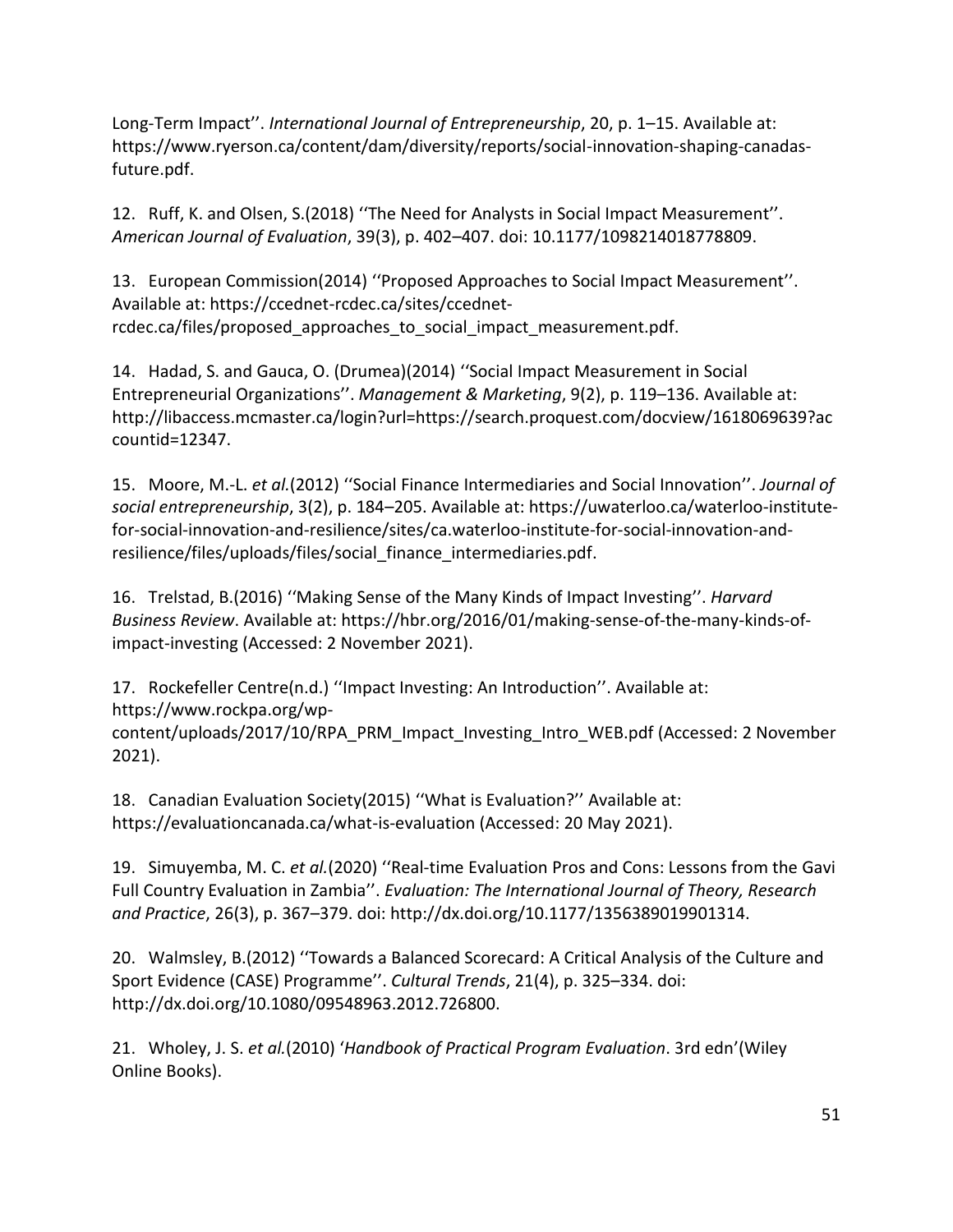22. Pauly, B. *et al.*(2014) ''Approaches to Evaluation of Homelessness Interventions''. *Housing, Care and Support*, 17(4), p. 177–187. doi: 10.1108/HCS-07-2014-0017.

23. Carleton University(2020) ''Common Approach to Impact Measurement''. Available at: https://carleton.ca/commonapproach/key-elements/.

24. Centers for Disease Control and Prevention (CDC)(2011) ''Developing an Effective Evaluation Plan''. Available at: https://www.cdc.gov/obesity/downloads/cdc-evaluationworkbook-508.pdf (Accessed: 24 February 2021).

25. FRITZ, J.(2020) ''How to Talk About Nonprofit Impact from Inputs to Outcomes''. *The Balance Small Business*. Available at: https://www.thebalancesmb.com/inputs-outputsoutcomes-impact-what-s-the-difference-2502227 (Accessed: 16 September 2021).

26. HM Treasury(2018) ''The Green Book: Central Government Guidance on Appraisal and Evaluation''GOV.UK. Available at:

https://assets.publishing.service.gov.uk/government/uploads/system/uploads/attachment\_dat a/file/685903/The Green Book.pdf (Accessed: 20 November 2018).

27. McEwen, N.(2002) ''Towards Evidence-based Policy for Canadian Education''. in Broucker, P. de and Sweetman, A. (eds) *Towards Evidence-based Policy for Canadian Education.*Montreal and Kingston: McGill Queen's University Press, p. 61. Available at:

http://libaccess.mcmaster.ca/login?url=https://www.proquest.com/books/towards-evidencebased-policy-canadian-education/docview/59926429/se-2?accountid=12347.

28. Centers for Disease Control and Prevention (CDC)(2007) ''Types of Evaluations''. Available at: https://www.cdc.gov/std/Program/pupestd/Types of Evaluation.pdf (Accessed: 3 March 2021).

29. Centers for Disease Control and Prevention(2008) '*Introduction to Process Evaluation in Tobacco Use Prevention and Control*'Atlanta, GA: U.S. Department of Health and Human Services, Centers for Disease Control and Prevention, National Center for Chronic Disease Prevention and Health Promotion, Office on Smoking and Health. Available at: http://www.cdc.gov/tobacco/publications/index.htm. (Accessed: 6 May 2021).

30. Gertler, P. J. *et al.*(2016) '*Impact Evaluation in Practice, Second Edition*'Washington, DC: Inter-American Development Bank and World Bank. doi: doi:10.1596/978-1-4648-0779-4.

31. Shahidur R. Khandker *et al.*(2009) '*Handbook on Impact Evaluation: Quantitative Methods and Practices*'World Bank Publications.

32. Rogers, P.(2020) ''Real-Time Evaluation. Monitoring and Evaluation for Adaptive Management Working Paper Series, Number 4''. Available at: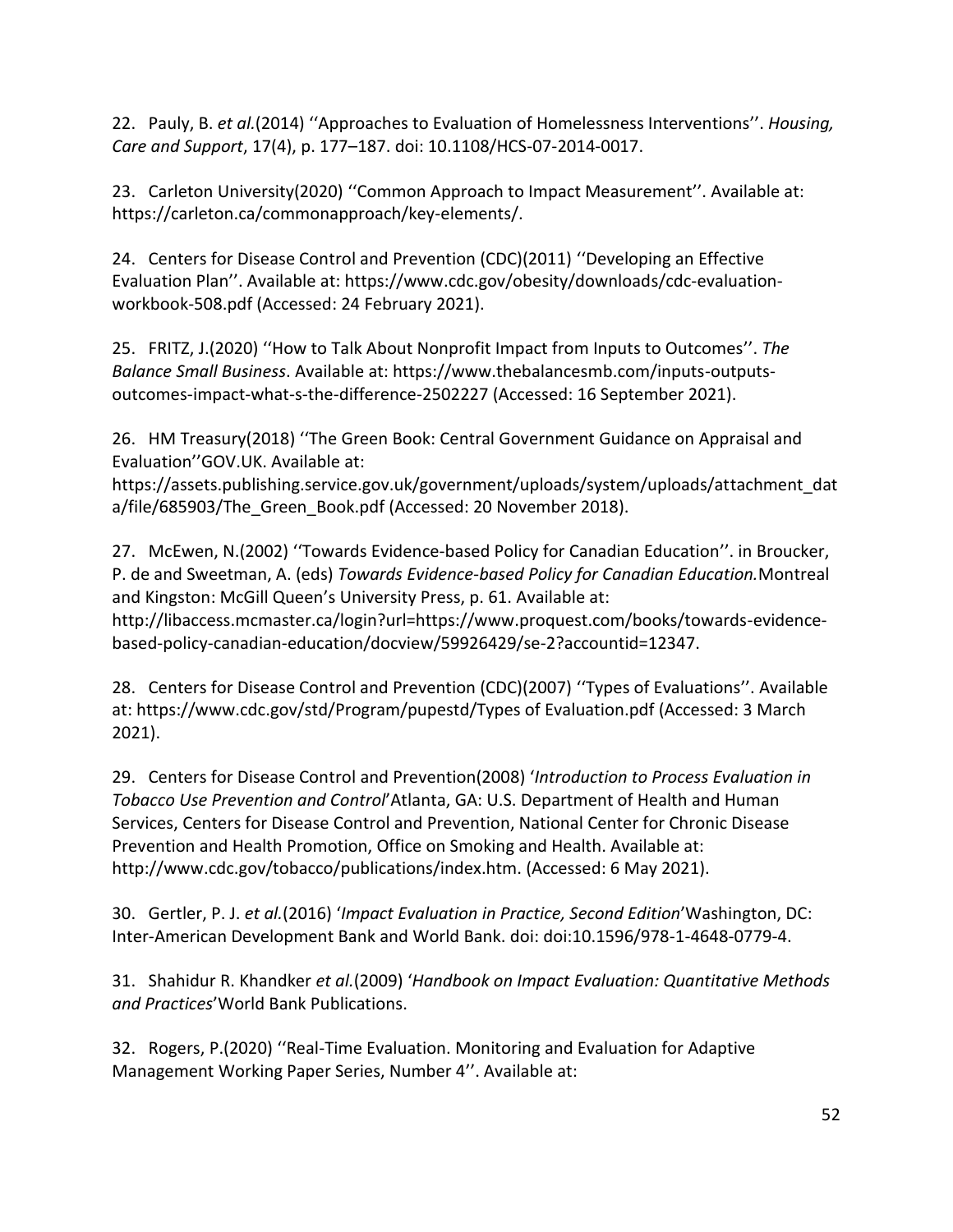https://www.betterevaluation.org/en/monitoring-and-evaluation-adaptive-managementworking-paper-series (Accessed: 19 July 2021).

33. McNall, M. and Foster-Fishman, P. G.(2007) ''Methods of Rapid Evaluation, Assessment, and Appraisal''. *American Journal of Evaluation*, 28(2), p. 151–168. doi: 10.1177/1098214007300895.

34. Williams, E.(2021) ''Rapid Evaluation''BetterEvaluation. Available at: https://www.betterevaluation.org/en/approach/rapid-evaluation (Accessed: 19 July 2021).

35. Intrac for Civil Society(2017) ''Real-Time Evaluation''. Available at: https://www.intrac.org/wpcms/wp-content/uploads/2017/01/Real-time-evaluation.pdf.

36. USAID(2010) ''Performance Monitoring and Evaluation: Tips Using Rapid Appraisal Methods''. Available at:

https://web.archive.org/web/20130302141625/http://transition.usaid.gov/policy/evalweb/doc uments/TIPS-UsingRapidAppraisalMethods.pdf (Accessed: 19 July 2021).

37. Woodsong, N. *et al.*(2005) ''Qualitative Research Methods: A Data Collector's Field Guide''. Available at: https://pdf.usaid.gov/pdf\_docs/PNADK310.pdf (Accessed: 27 July 2021).

38. Watkins, D. C.(2017) ''Rapid and Rigorous Qualitative Data Analysis: The "RADaR" Technique for Applied Research''. *International Journal of Qualitative Methods*, 16(1), p. 1609406917712131. doi: 10.1177/1609406917712131.

39. Canadian Homelessness Research Network(2013) ''What Works and For Whom? A Framework for Designing and Implementing Promising Practices Research - Part 2''Toronto. Available at:

https://www.homelesshub.ca/sites/default/files/attachments/PPFramework\_Part2.pdf (Accessed: 2 September 2020).

40. Mercier, C. *et al.*(1992) ''Program Evaluation of Services for the Homeless: Challenges and Strategies''. *Evaluation and Program Planning*, 15(4), p. 417–426. Available at: https://www.sciencedirect.com/science/article/abs/pii/014971899290079A.

41. Arvidson, M. *et al.*(2013) ''Valuing the social? The Nature and Controversies of Measuring Social Return on Investment (SROI)''. *Voluntary Sector Review*, 4(1), p. 3–18. doi: http://dx.doi.org/10.1332/204080513X661554.

42. Nastasi, B. K. and Hitchcock, J.(2009) ''Challenges of Evaluating Multilevel Interventions''. *American Journal of Community Psychology*, 43(3–4), p. 360–376. doi: http://dx.doi.org/10.1007/s10464-009-9239-7.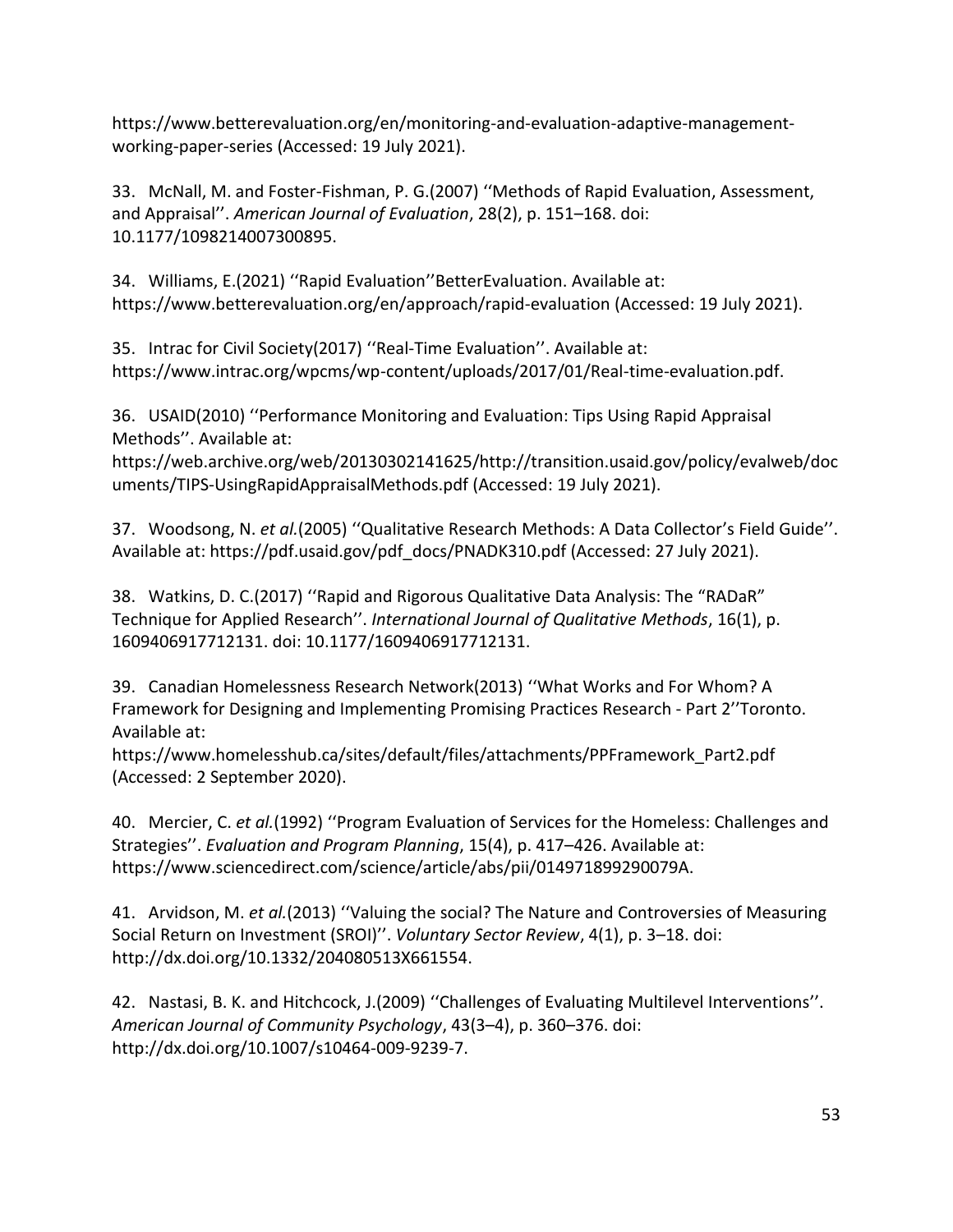43. Meschede, T. and Chaganti, S.(2015) ''Home For Now: A Mixed-methods Evaluation of a Short-term Housing Support Program for Homeless Families''. *Evaluation and Program Planning*, 52, p. 85–95. doi: 10.1016/j.evalprogplan.2015.03.009.

44. Sette, C.(2021) ''Participatory Evaluation''BetterEvaluation. Available at: https://www.betterevaluation.org/en/plan/approach/participatory\_evaluation (Accessed: 20 July 2021).

45. Guijt, I.(2014) ''Participatory Approaches''Florance. Available at: https://www.betterevaluation.org/sites/default/files/Participatory Approaches ENG 0.pdf.

46. Zukoski, A. and Luluquisen, M.(2002) ''Participatory Evaluation What is it? Why do it? What are the challenges? Policy Brief (5)''. Available at: https://www.betterevaluation.org/sites/default/files/Evaluation.pdf (Accessed: 20 July 2021).

47. Andrews, N. C. Z. *et al.*(2019) ''Research and Evaluation with Community-Based Projects: Approaches, Considerations, and Strategies''. *American Journal of Evaluation*, 40(4), p. 548– 561. doi: http://dx.doi.org/10.1177/1098214019835821.

48. USAID(2011) ''Performance Monitoring and Evaluation Tips: Conducting a Participatory Evaluation''. Available at: https://pdf.usaid.gov/pdf\_docs/pnadw101.pdf (Accessed: 19 July 2021).

49. Community Tool Box(2021) ''Participatory Evaluation''. in *Evaluating Community Programs and Initiatives*Center for Community Health and Development at the University of Kansas. Available at: https://ctb.ku.edu/en/table-of-contents/evaluate/evaluation/participatoryevaluation/main (Accessed: 20 July 2021).

50. Intrac for Civil Society(2017) ''Participatory Evaluation''. Available at: https://www.intrac.org/wpcms/wp-content/uploads/2017/01/Participatory-evaluation.pdf (Accessed: 20 July 2021).

51. Social Value UK(2016) ''Supplementary Guidance on Stakeholder Involvement''. Available at: https://www.socialvalueuk.org/app/uploads/2016/03/Supplementary Guidance on Stakeholder Involvement (PDF).pdf (Accessed: 17 March 2021).

52. Deaton, A. and Cartwright, N.(2018) ''Understanding and Misunderstanding Randomized Controlled Trials''. *Social Science & Medicine*, 210, p. 2–21. doi: https://doi.org/10.1016/j.socscimed.2017.12.005.

53. Hanley, P. *et al.*(2016) ''Reassessing RCTs as the "Gold Standard": Synergy Not Separatism in Evaluation Designs''. *International Journal of Research & Method in Education*, 39(3), p. 287– 298. doi: 10.1080/1743727X.2016.1138457.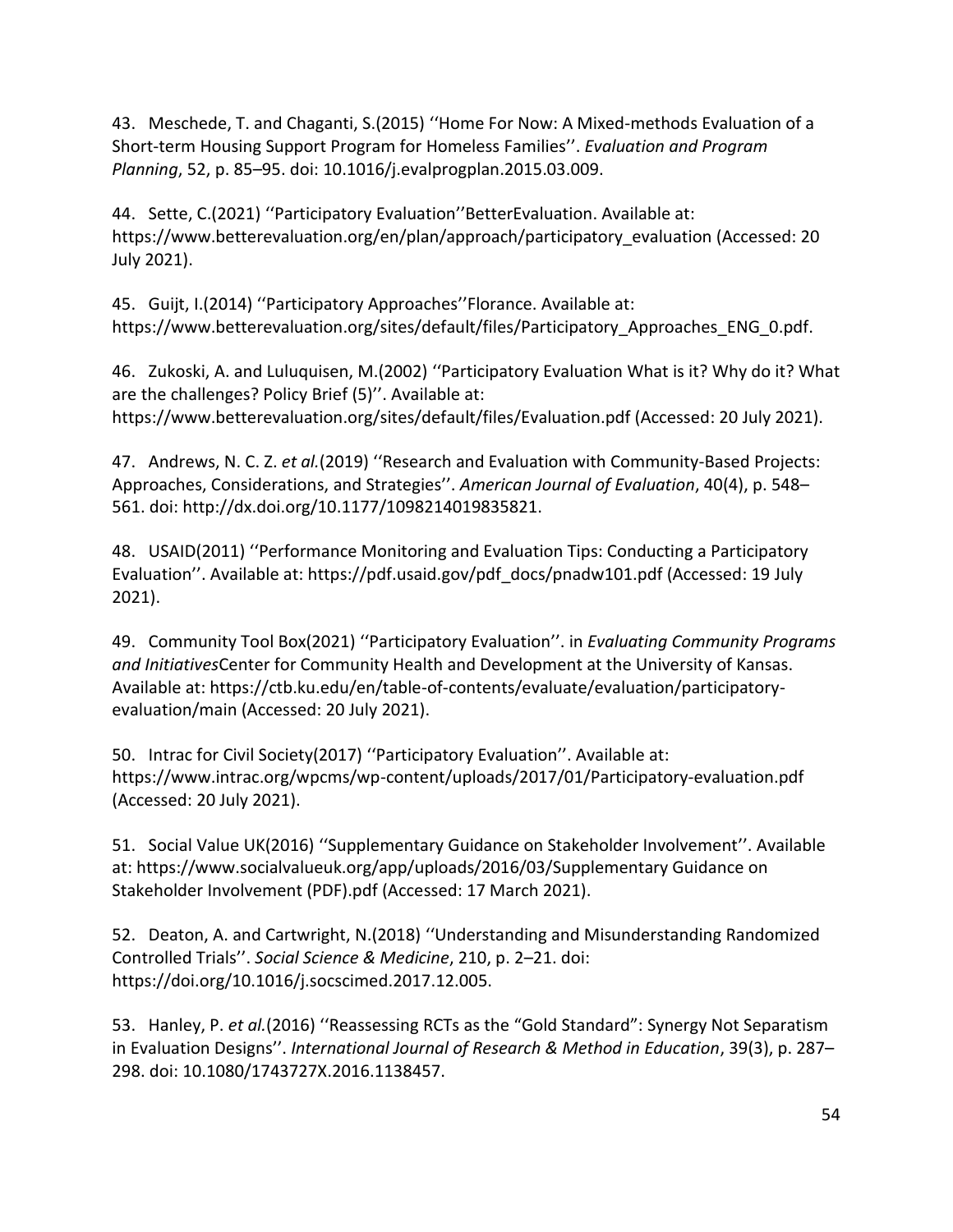54. Gibson, B. and Flaherty, D.(2017) ''Employment Impact Assessments: A Review of Methodologies''International Labour Organization. Available at: http://libaccess.mcmaster.ca/login?url=https://search.proquest.com/docview/2063163818?ac countid=12347.

55. Johnston, D.(2006) ''Lessons To Be Learnt? The Role of Evaluations of Active Labour Market Programmes in Evidence-based Policy Making''. *Public administration and development*, 26(4), p. 329–338. doi: http://dx.doi.org/10.1002/pad.405.

56. Hujer, R. and Caliendo, M.(2000) ''Evaluation of Active Labour Market Policy: Methodological Concepts and Empirical Estimates''. *IDEAS Working Paper Series from RePEc*St. Louis: Federal Reserve Bank of St Louis. Available at:

http://libaccess.mcmaster.ca/login?url=https://search.proquest.com/docview/1698640410?ac countid=12347.

57. Smith, J. and Sweetman, A.(2016) ''Viewpoint: Estimating the Causal Effects of Policies and Programs''. *Canadian Journal of Economics/Revue canadienne d'économique*, 49(3), p. 871–905. doi: https://doi.org/10.1111/caje.12217.

58. Budhwani, S. and McDavid, J.(2017) ''Contribution Analysis: Theoretical and Practical Challenges and Prospects for Evaluators''. *Canadian Journal of Program Evaluation*, 32. doi: 10.3138/cjpe.31121.

59. Mayne, J.(2008) ''Contribution Analysis: An Approach to Exploring Cause and Effect''. Available at:

https://www.researchgate.net/publication/46472564 Contribution analysis An approach to exploring cause and effect (Accessed: 1 November 2021).

60. Bannister, J. and O'Sullivan, A.(2013) ''Knowledge Mobilisation and The Civic Academy: The Nature of Evidence, The Roles of Narrative and The Potential of Contribution Analysis''. *Contemporary Social Science*, 8(3), p. 249–262. doi: 10.1080/21582041.2012.751497.

61. Noltze, M. *et al.*(2014) ''Contribution Analysis as an Evaluation Strategy in the Context of a Sector-Wide Approach: Performance-Based Health Financing in Rwanda''. *African Evaluation Journal; Vol 2, No 1 (2014)*. doi: 10.4102/aej.v2i1.81.

62. Burns, S. and Cupitt, S.(2003) ''Managing Outcomes: A Guide for Homelessness Organisations''.

63. Pereznieto, P. and Taylor, G.(2014) '*Review of Evaluation Approaches and Methods Used By Interventions on Women and Girls' Economic Empowerment*'. *Overseas Development Institute, Mar 2014, 62 pp.*Overseas Development Institute. Available at: http://libaccess.mcmaster.ca/login?url=https://search.proquest.com/docview/1559001244?ac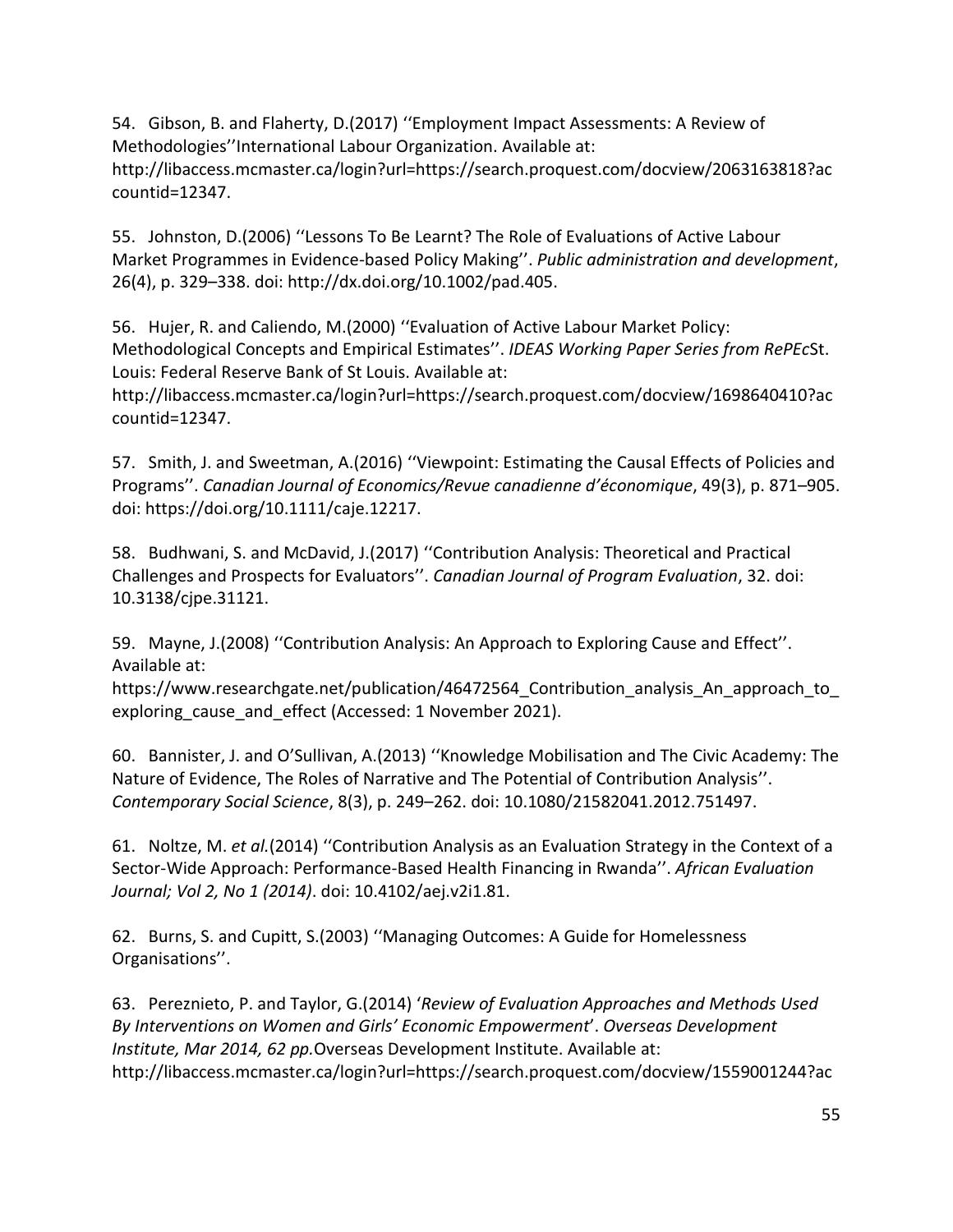countid=12347.

64. Bambra, C. *et al.*(2005) ''Does "Welfare-To-Work" Work? A Systematic Review of the Effectiveness of the UK's Welfare-To-Work Programmes for People With A Disability or Chronic Illness''. *Social Science & Medicine*, 60(9), p. 1905–1918. doi: 10.1016/j.socscimed.2004.09.002.

65. Housing and Homeless Partnership(n.d.) ''Halifax Housing First Evaluation Framework''.

66. Calgary Homeless Foundation(2017) ''System Planning Framework''. Available at: http://calgaryhomeless.com/content/uploads/SSPF\_V116\_2017-03-15.pdf (Accessed: 11 September 2020).

67. Drummond, M. *et al.*(2015) '*Methods for the Economic Evaluation of Health Care Programmes, 4th ed*'. *Methods for the Economic Evaluation of Health Care Programmes*.

68. Engel, L.(2017) '*Going Beyond Health-Related Quality of Life for Outcome Measurement in Economic Evaluation*'Simon Frazer University.

69. Al-Janabi, H. *et al.*(2012) ''Development of a Self-Report Measure of Capability Wellbeing for Adults: The ICECAP-A''. *Quality of Life Research*, 21(1), p. 167–176. doi: 10.1007/s11136- 011-9927-2.

70. Crawfurd, L. *et al.*(2013) ''Does Education Need a QALY and Is LAYS It?'' *Centre for Global Development*. Available at: https://www.cgdev.org/blog/does-education-need-qaly-and-lays-it (Accessed: 1 October 2021).

71. Cordes, J. J.(2017) ''Using Cost-Benefit Analysis and Social Return On Investment to Evaluate the Impact of Social Enterprise: Promises, Implementation, and Limitations''. *Evaluation and Program Planning*, 64, p. 98. Available at:

http://libaccess.mcmaster.ca/login?url=https://www.proquest.com/docview/1944229634?acc ountid=12347.

72. Pathak, P. and Dattani, P.(2014) ''Social Return On Investment: Three Technical Challenges''. *Social Enterprise Journal*, 10(2), p. 91–104. doi: http://dx.doi.org/10.1108/SEJ-06- 2012-0019.

73. Turner, A.(2015) ''Performance Management in a Housing First Context: A Guide for Community Entities''Toronto. Available at:

https://www.homelesshub.ca/sites/default/files/attachments/CEGuide-final.pdf (Accessed: 9 September 2020).

74. Wallace, B. *et al.*(2015) ''Shifting the Evaluative Gaze: Community-based Program Evaluation in the Homeless Sector''. *Gateways: International Journal of Community Research*